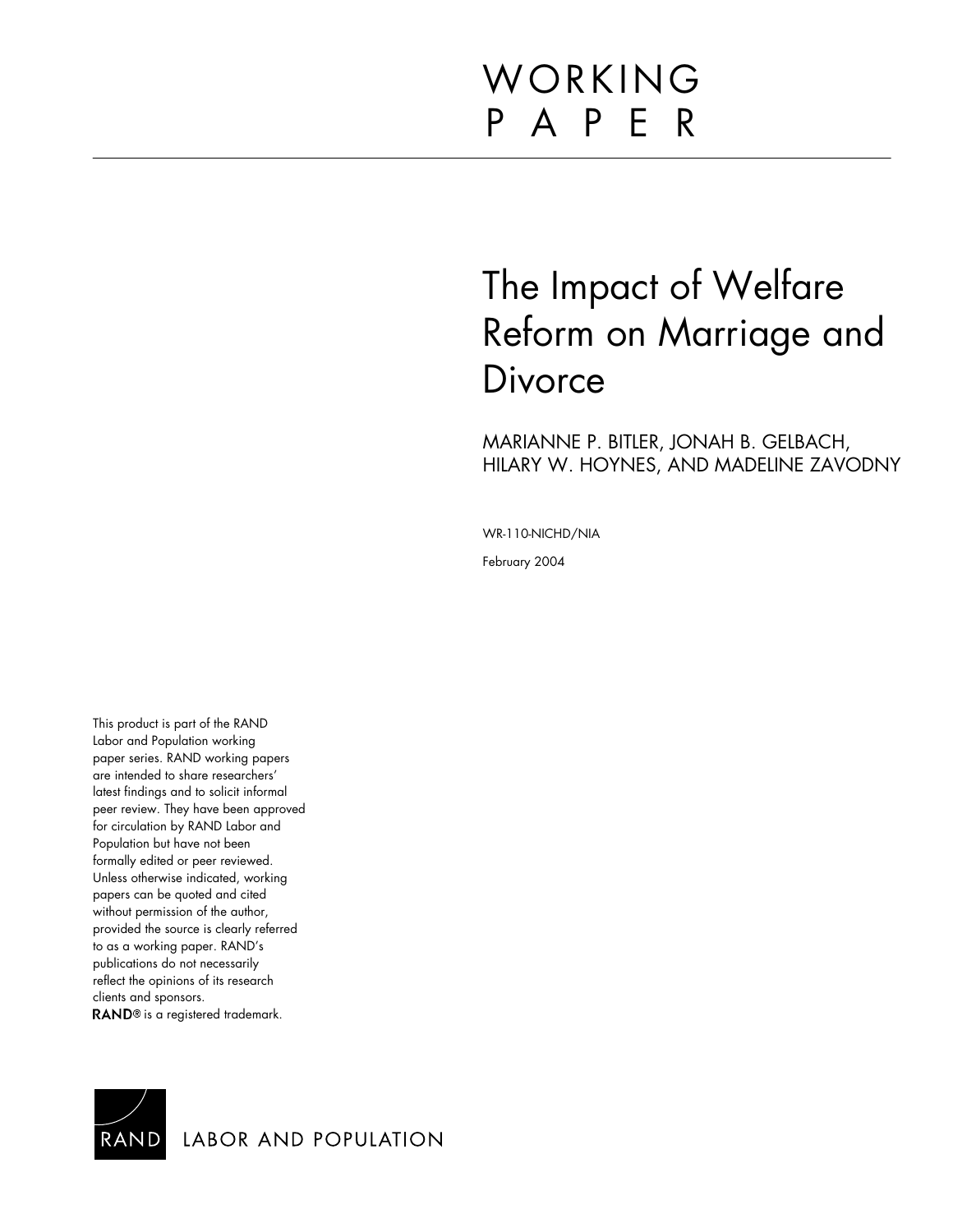# **The Impact of Welfare Reform on Marriage and Divorce\***

Marianne P. Bitler RAND Corporation and IZA<sup>\*\*</sup>

> Jonah B. Gelbach University of Maryland

Hilary W. Hoynes University of California, Davis and NBER

> Madeline Zavodny Federal Reserve Bank of Atlanta

> > November 2003

 $\overline{\phantom{a}}$ 

<sup>\*</sup> Corresponding author: Hilary W. Hoynes, University of California, Davis, Department of Economics, One Shields Avenue, Davis, CA 95616-8578, (530) 752-3226, hwhoynes@ucdavis.edu

We thank Steven Haider and David Loughran for helpful comments and C. Anitha Manohar for excellent research assistance. Bitler gratefully acknowledges the financial support of the National Institute of Child Health and Human Development and the National Institute on Aging. Any views expressed here are solely those of the authors and do not necessarily reflect those of the Federal Reserve Bank of Atlanta, the Federal Reserve System, or any other institution.

<sup>∗∗</sup> Institute for the Study of Labor, Bonn, Germany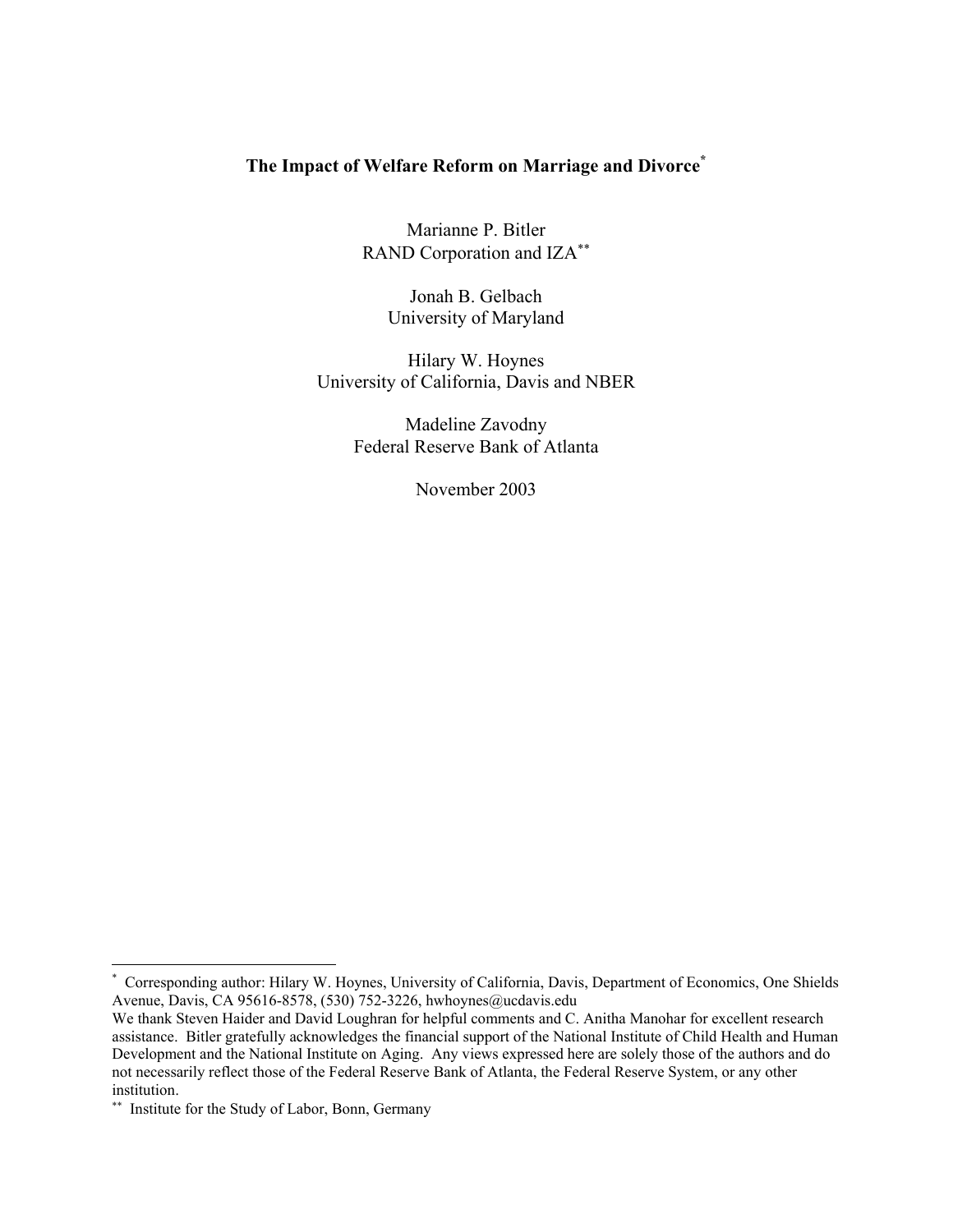## **The Impact of Welfare Reform on Marriage and Divorce**

**Abstract**: The goal of the 1996 Personal Responsibility and Work Opportunity Reconciliation Act (PRWORA) was to end the dependency of needy parents on government benefits, in part by promoting marriage. The pre-reform welfare system was widely believed to discourage marriage because it primarily provided benefits to single mothers. However, welfare reform may have actually decreased the incentives to be married by giving women greater financial independence via the program's new emphasis on work. This paper uses Vital Statistics data on marriages and divorces during 1989-2000 to examine the role of welfare reform (state waivers and TANF implementation) and other state-level variables on flows into and out of marriage. The results indicate that welfare reform has led to fewer new divorces and fewer new marriages, although the latter result is sensitive to specification and data choice.

#### **JEL classification**: I3, J1

**Key words**: welfare reform, marriage, divorce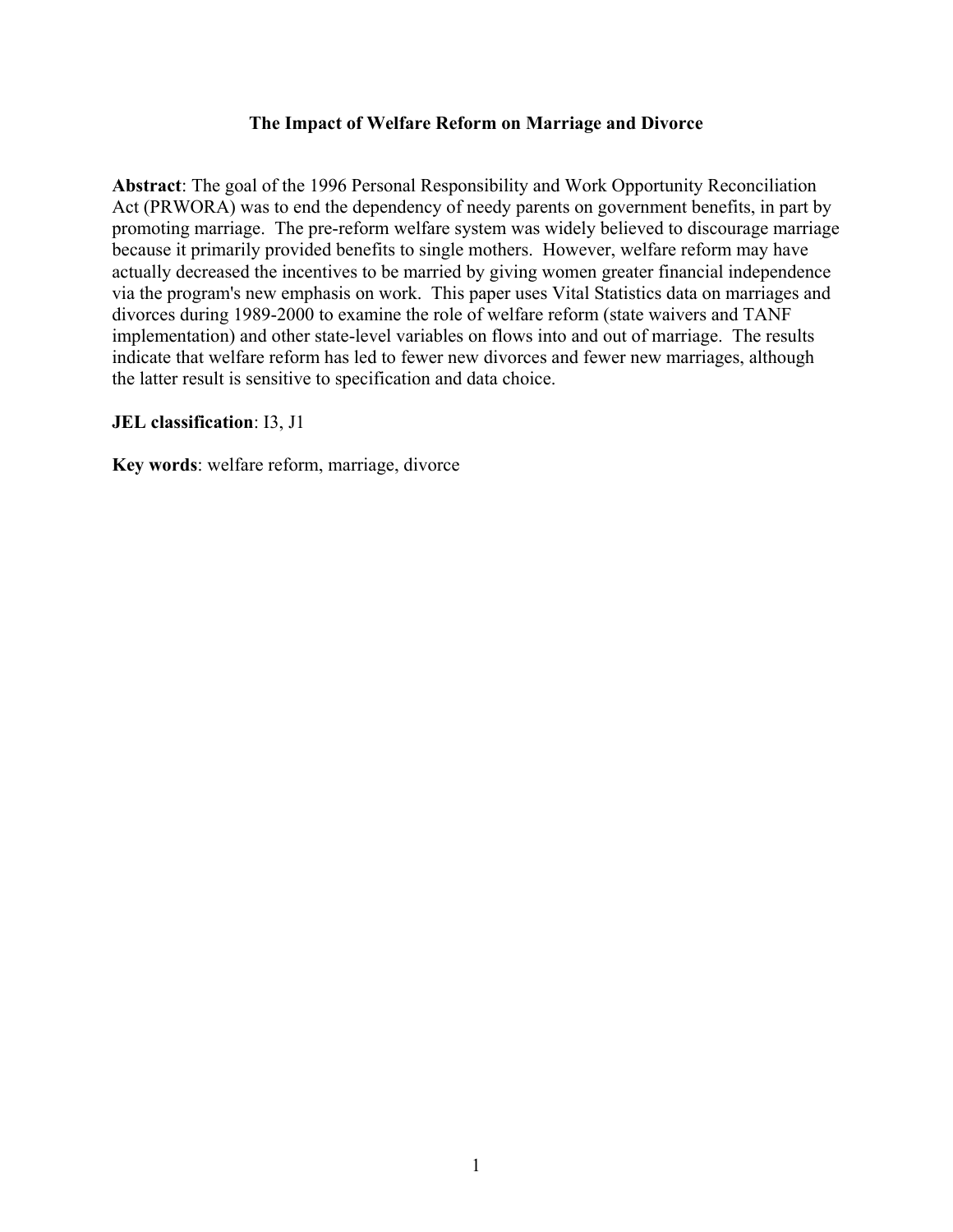#### **The Impact of Welfare Reform on Marriage and Divorce**

The U.S. welfare system underwent dramatic change during the 1990s, beginning with various state-implemented experimental programs and culminating in passage of the Personal Responsibility and Work Opportunity Reconciliation Act (PRWORA) in 1996. A primary goal of PRWORA was to "end the dependency of needy parents on government benefits by promoting" marriage as well as by encouraging job preparation and work.<sup>1</sup> Although there is a burgeoning literature on the effect of welfare reform on welfare caseloads, women's labor force outcomes, and children's well being (e.g., see recent reviews by Blank 2002; Duncan and Chase-Lansdale 2001; Grogger, Karoly, and Klerman 2002; Moffitt 2002b), few studies have examined whether welfare reform has affected transitions into and out of marriage. The effect of the welfare system on marital transitions has considerable policy implications given the Bush administration's plan to use federal funds to promote marriage as an alternative to public assistance. More generally, there is a growing emphasis on marriage as the route to exiting welfare and poverty (Horn and Sawhill 2001; Lichter 2001; Murray 2001).

 Prior to the 1990s reforms, the welfare system was widely regarded as providing disincentives to marriage because it allocated benefits primarily to single women with children. Many studies have concluded that more generous welfare programs are associated with higher rates of female household headship and lower rates of marriage (e.g., Hoynes 1997; Grogger and Bronars 2001; Lichter, LeClere, and McLaughlin 1991; Lichter, McLaughlin, and Ribar 1997, 2002; McLanahan and Casper 1995; Moffitt 1994; Schultz 1994; and the references therein). $2$ 

<sup>&</sup>lt;sup>1</sup> The full text of PRWORA can be found by searching on "H.R. 3734" in the  $104<sup>th</sup>$  Congress at http://thomas.loc.gov/home/c104query.html. Other stated goals of PRWORA include reducing the incidence of nonmarital pregnancies and encouraging the formation and maintenance of two-parent families.

 $2$  However, the estimated effects of welfare tend to be sensitive to the inclusion of state and individual fixed effects, which generally result in lower significance levels (Hoynes 1997; Moffitt 1994). Earlier studies tended to find no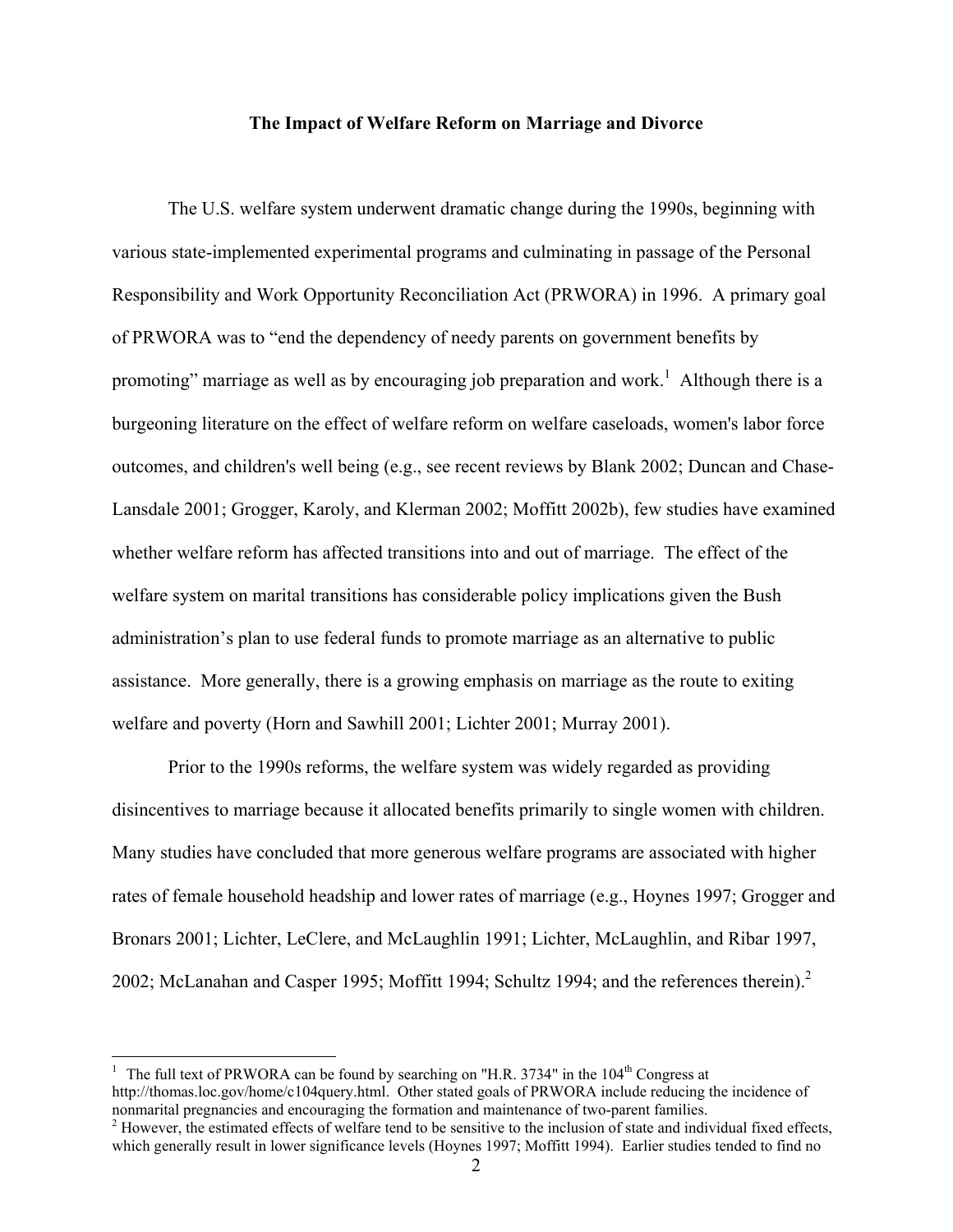Further, Manning and Smock (1995) find that welfare reduces transitions from cohabitation into marriage. Welfare generosity appears to be positively associated with divorce, although empirical findings tend to be weaker than for other measures related to family structure, such as female headship (e.g., Ellwood and Bane 1985; Hoffman and Duncan 1995). Overall, the estimated effects of welfare on family structure generally appear to be relatively small in magnitude and cannot explain the secular decline in U.S. marriage rates and rise in divorce rates since the 1960s, during which average real welfare benefits declined (Moffitt 1998, 2001).

One of the central goals of welfare reform was to increase self sufficiency though increases in employment and decreases in welfare participation. The reforms, which recast Aid to Families with Dependent Children (AFDC) as Temporary Assistance for Needy Families (TANF), gave states greater flexibility in determining eligibility rules as well as benefit levels. The main policy changes include implementation of time limits, financial sanctions, and increased work requirements as well as enhanced earnings disregards. As has been widely discussed in the literature, labor supply theory predicts that these policy changes will provide strong incentives for most recipients to work more.<sup>3</sup>

Another stated goal of welfare reform was to encourage marriage and the formation of two-parent families. In contrast to the clear predictions for labor supply, however, theory does not provide a clear prediction of the expected impact of these welfare policies on marriage. One reason for this ambiguity is that few policy changes directly targeted marriage. The one exception is that many states opted to expand eligibility to married two-parent families through the AFDC-Unemployed Parents (AFDC-UP) program.<sup>4</sup> However, as Moffitt (2002b) notes,

significant effects whereas more recent studies tend to find significant effects on marriage and fertility (Moffitt 1998).

 $3$  See Bitler, Gelbach, and Hoynes (2003b) for a more detailed discussion of the labor supply incentives of welfare reform.

<sup>&</sup>lt;sup>4</sup> Prior to reform, two-parent families had primarily been eligible under the AFDC-UP program. This program allowed two-parent families to receive AFDC benefits if the primary earner was working less than 100 hours per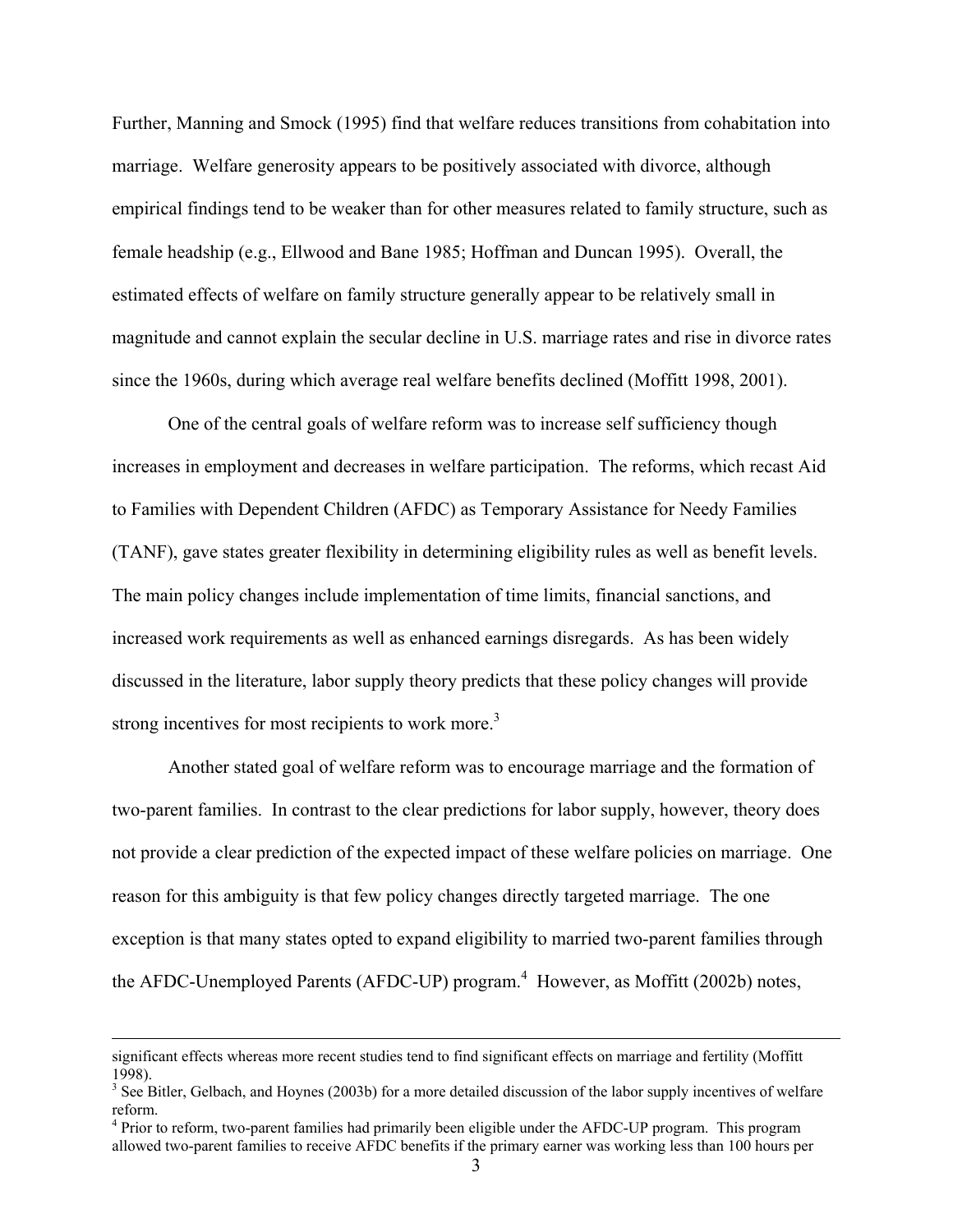extending welfare to more married-couple families may not encourage marriage for all women because some women will meet the TANF income eligibility requirements if they are single but not if they are married to a spouse with earned income. Time limits and other restrictions on welfare benefits, such as work requirements and financial sanctions, could lead to *more* marriage by making welfare recipiency a less attractive and less viable option for women (Moffitt, 2002a). However, these restrictions and the increase in earnings disregards could lead to *less* marriage if the increased emphasis on work leads to greater financial independence for women, thereby reducing the need or desire to be married. This fundamental ambiguity of the impact of reform on marriage is recognized in the research community (e.g., Moffitt 2002b; Grogger, Karoly, and Klerman 2002) but is not widely acknowledged in the policy debates.

Research to date on the effect of welfare reform on marital status has not reached a consensus.<sup>5</sup> Previous studies have used data from the Current Population Survey (CPS) to examine the relationship between welfare reform and the fraction of women who are married. Bitler, Gelbach, and Hoynes (2002) find that welfare reform led to increases in the fraction of black, central-city women who are divorced, separated, or widowed but reductions in the fraction of Hispanic women who are divorced, separated, or widowed. Schoeni and Blank (2000) do not find a significant effect of TANF on the fraction of women who are married but do report a positive effect of waivers—state experimental programs implemented prior to PRWORA—among female high school dropouts. Kaestner and Kaushal (forthcoming), in

contrast, conclude that both TANF and waivers had negligible effects on the fraction of non-

month and met the program's work history requirement in addition to the family meeting other AFDC program rules. Welfare reform gave states more flexibility to extend benefits to two-parent families than states had had under the AFDC-UP program.

 $<sup>5</sup>$  In a related literature on the effect of welfare reform on female household headship, Fitzgerald and Ribar (2003)</sup> find weak evidence in the Survey of Income and Program Participation that pre-1996 waivers reduced female headship. Schoeni and Blank (2000) similarly find that waivers are negatively associated with female headship among high school dropouts in Current Population Survey data.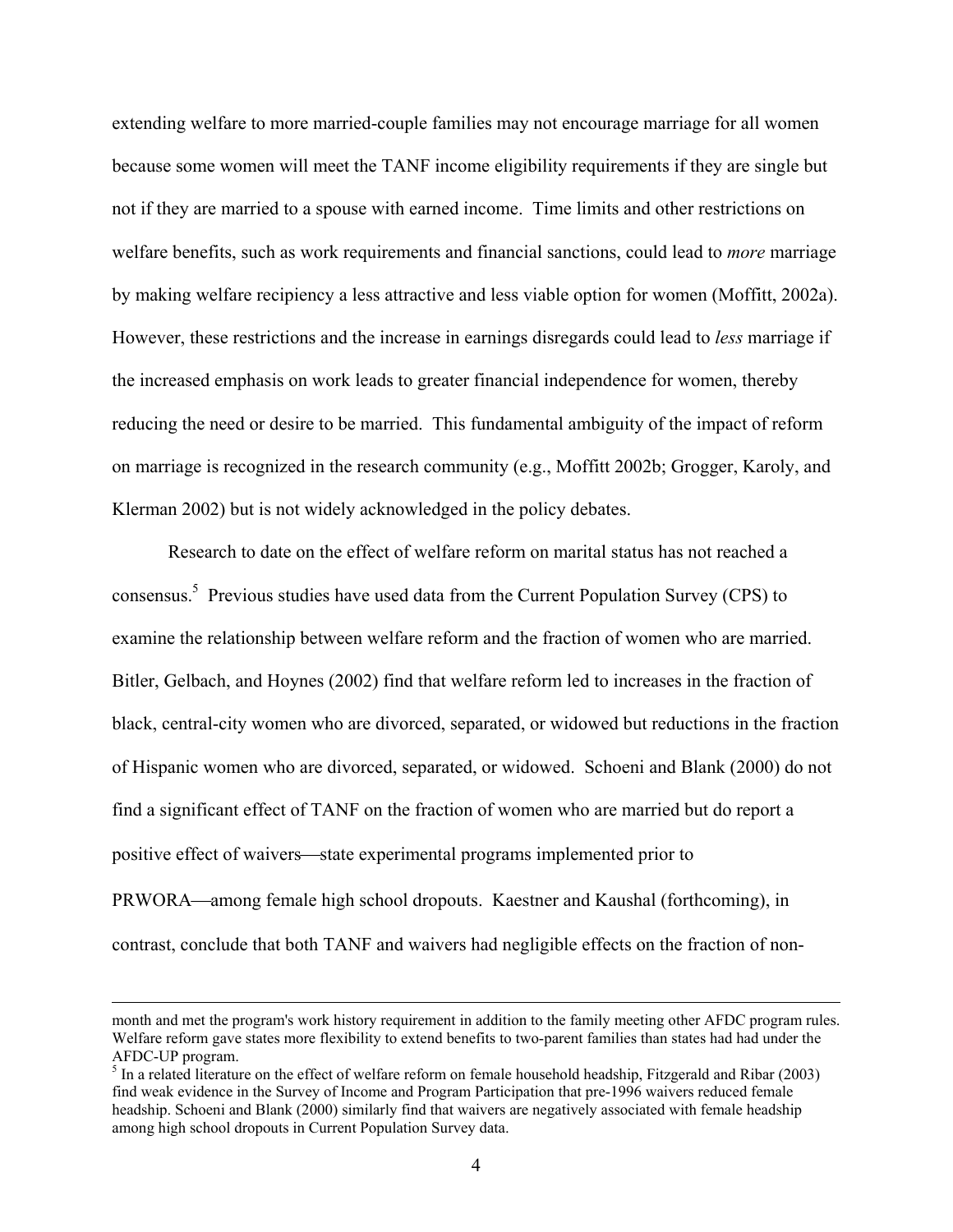college-graduate females who are married. Ellwood's (2000) results suggest that the fraction of low-income mothers who are married declined slightly more between 1986 and 1999 in states with the most aggressive welfare reform policies than in states with the least aggressive policies, but the findings are not conclusive.

This study examines the effect of welfare reform on marriages and divorces using flow data from Vital Statistics for the years 1989 through 2000. As discussed below, Vital Statistics data offer several advantages over the CPS data used in previous studies, including that they are a near complete universe of marriages and divorces and the data measure flows into and out of marriage instead of stocks of the number of people in various marital-status categories. Marital behavior and changes in policies and the labor market are more closely linked in flow data than in stock data, as noted by Lichter et al. (1992). Also, Haider and Klerman (2002) point out the possibility of specification bias introduced by using stock data.

We examine the effect of federal welfare reform after PRWORA as well as the effect of state waivers prior to PRWORA. The empirical model includes controls for state labor market conditions, welfare benefit levels, covenant marriage laws, as well as the age, education, race, and urban distributions in the state. The results suggest that welfare reform is associated with significantly reduced flows into both marriage and divorce. In the case of marriage, the robustness and statistical significance of this result depends on the specification and data source used. However, we find no evidence of increased flows into marriage: our estimated coefficients for welfare reform variables are sometimes statistically insignificant, but they are never positive.

 The remainder of the article proceeds as follows. The next section elaborates more on welfare reform and expected impacts on marriage and divorce. The following section presents the empirical model and data. The results are presented next, followed by a discussion of extensions and robustness.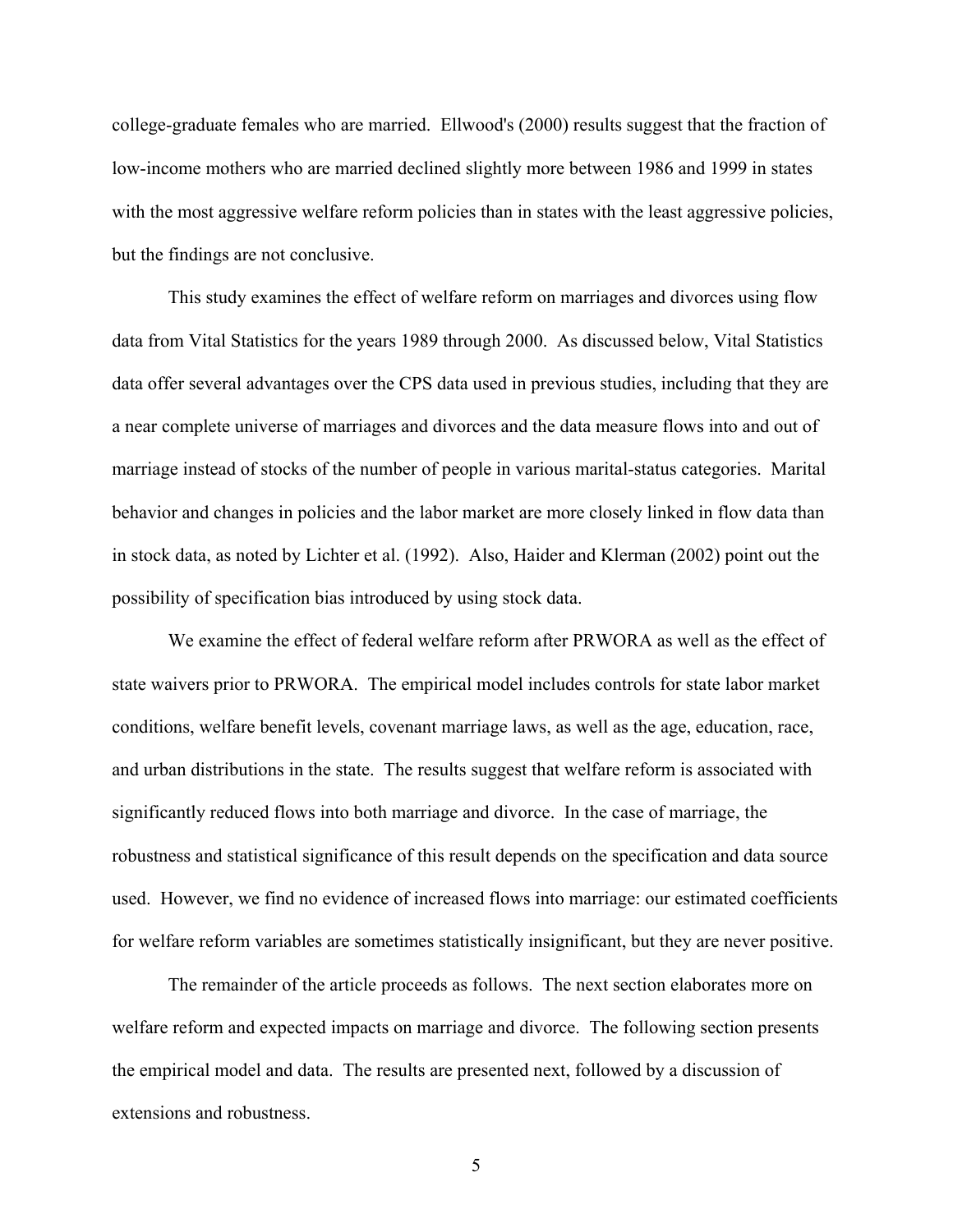# **EXPECTED EFFECTS OF REFORM: THEORY AND EXISTING EVIDENCE Marriage Model**

As first formalized by Becker, economic models of marriage and divorce posit that individuals marry when the benefits less costs (net utility) of being married are higher than the net benefits of remaining single, and analogously for divorce. In a typical utility-maximizing model of marriage, an individual's utility from being single depends on that individual's earned income if single, other income, and individual characteristics, such as education and race. An individual's utility from being married depends on the individual's earned income if married, the spouse's income, other income, and individual characteristics. An individual then chooses the utility maximizing state, marriage or remaining single. More complex models add cohabitation as another category (e.g., Brien, Lillard, and Waite 1999; Clarkberg, Stolzenberg, and Waite 1995; Manning and Smock 1995). $<sup>6</sup>$ </sup>

This simple framework can incorporate most theories explaining differences in marriage rates across time or among individuals. In a comprehensive review of the empirical marriage literature, Ellwood and Jencks (2001) present eight major hypotheses that have been explored in the literature to explain the secular decline in marriage (and accompanying increase in female headship): declines in male labor market performance; increases in female labor market opportunities; expansion in public aid; changes in marriage markets; new contraceptive technologies; legal changes regarding abortion and divorce; changes in women's sense of control and efficacy; and changes in attitudes (on sex, cohabitation, nonmarital fertility, marriage, and divorce).

<sup>&</sup>lt;sup>6</sup> This analysis does not distinguish between cohabiting women and unmarried women who are not cohabiting. For a discussion of cohabitation during the pre-welfare reform era, see Moffitt, Reville, and Winkler (1998). By extending benefits to more two-parent families, welfare reform could have encouraged some women who were cohabiting to marry.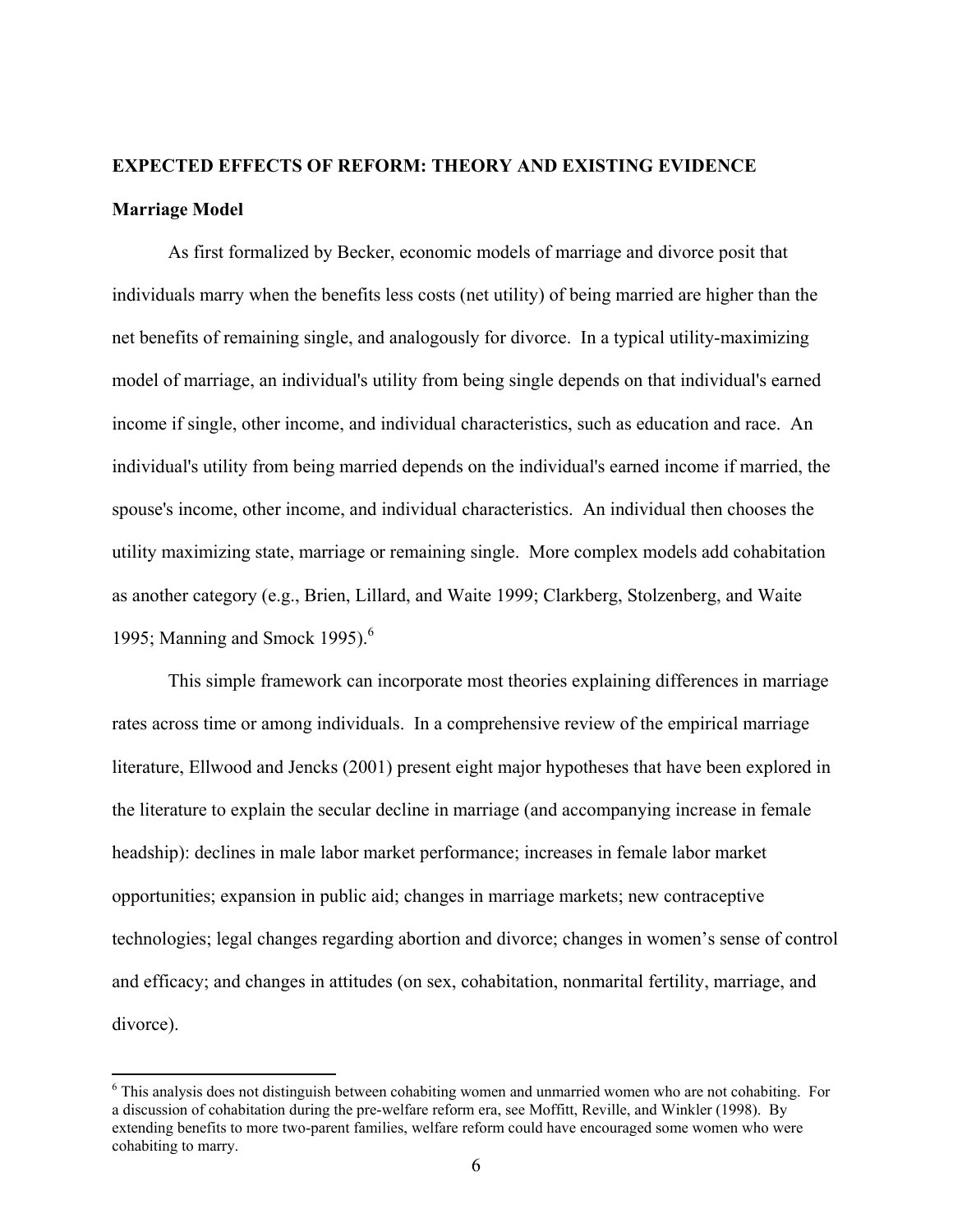It is important to note that the utility maximizing model yields an ambiguous prediction for the effect of an increase in woman's own earnings on marriage and divorce because higher own earned income raises utility in *both* the married state and the single state. Depending on tastes for marriage versus non-marriage and on the income sharing rule among spouses, an increase in a woman's own income may make being single more attractive and discourage marriage. This is known as the "independence effect" (Becker 1973; Becker, Landes, and Michael 1977). However, increased income can also have a "stabilizing effect" on unions, thereby encouraging marriage and discouraging divorce. In addition, men may prefer to marry economically independent women (Goldscheider and Waite 1986; Oppenheimer 1997). The net effect of higher own income is therefore ambiguous (Fitzgerald and Ribar 2003). A corollary of this ambiguity is that factors that are expected to increase women's earnings opportunities, such as strong labor market conditions, the Earned Income Tax Credit, and welfare reform, have ambiguous theoretical impacts on marriage and divorce rates.

An increase in a potential spouse's income, in contrast, unambiguously increases the utility of being married relative to being single. Therefore, any policies that are expected to increase men's earnings opportunities, such as strong labor market conditions, are predicted to increase marriage and decrease divorce.

The empirical literature typically finds that better labor market opportunities for women are negatively associated with marriage rates—suggesting that the independence effect dominates for unmarried women—while better labor market opportunities for men are positively associated with marriage rates (e.g., Blau, Khan, and Waldfogel 2000; Brien 1997; Darity and Myers 1995; Lichter et al. 1991; McLanahan and Casper 1995; Schultz 1994; South and Lloyd 1992; Wood 1995). Divorce rates have the expected negative association with men's labor market opportunities, such as the unemployment rate and average earnings. The relationship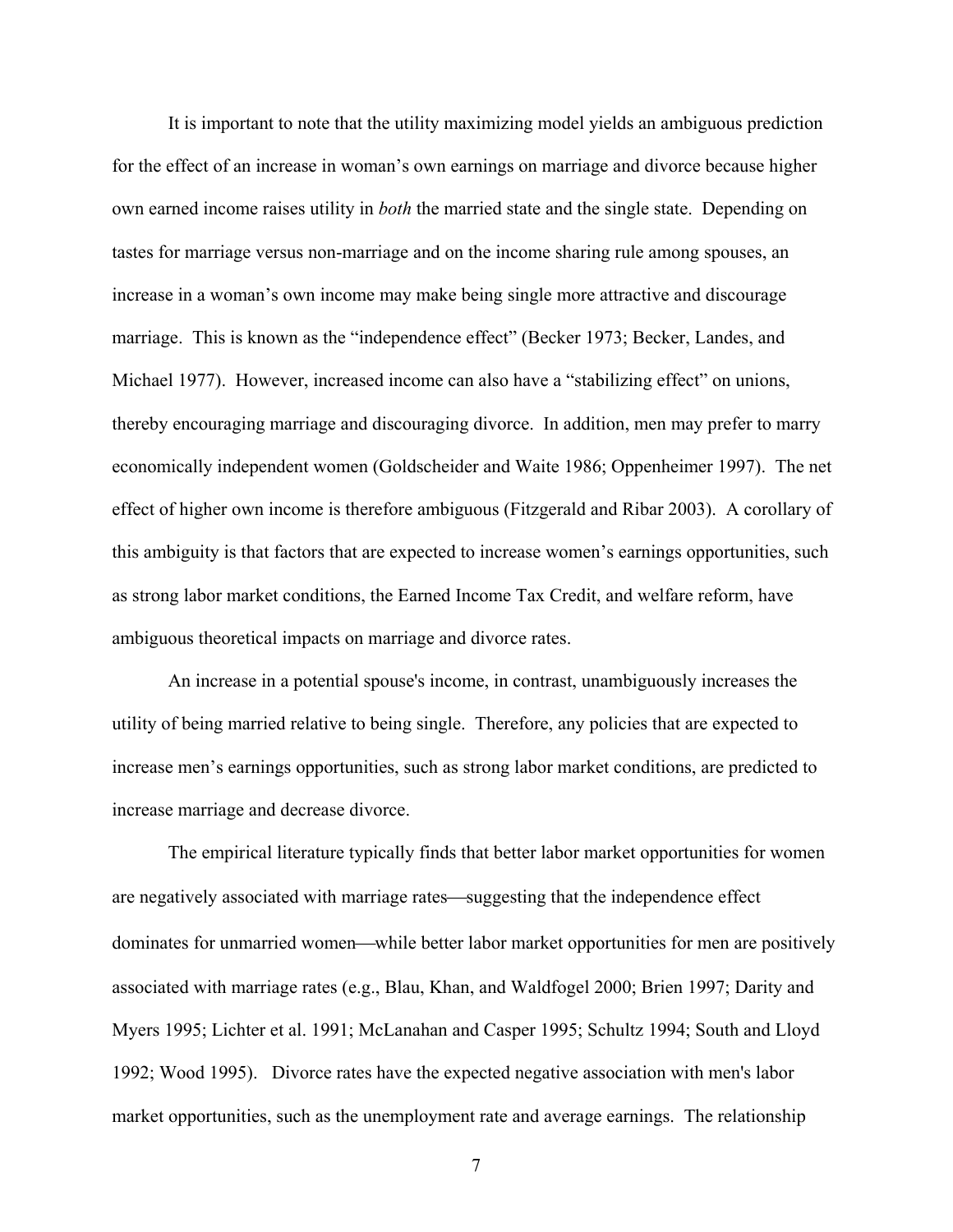between women's labor market opportunities and divorce is more mixed, with some studies finding a negative impact of women's labor market opportunities and others finding a positive impact (see the review by Ellwood and Jencks 2001 and studies by Greenstein 1990; Hoffman and Duncan 1995; Johnson and Skinner 1986; Ressler and Waters 2000; Ruggles 1997; Tzeng 1992; Tzeng and Mare 1995). This suggests that the importance of the independence effect versus the stabilization effect of women's own earnings on divorce is not clearly established in the literature.

Prior to welfare reform, the utility maximizing model makes clear predictions about the impact of welfare on marriage and divorce. Historically, AFDC benefits were primarily available to single women with dependent children. Therefore, any increase in welfare benefits raises utility in the unmarried relative to the married state, leading to predictions that welfare leads to reductions in marriage and increases in divorce. The empirical literature generally supports this prediction, but the results are less strong in models that include state fixed effects. Holding constant welfare benefit levels, the presence of an AFDC-UP program (which made two-parent families eligible for AFDC benefits under certain circumstances), should lead to increases in marriage. However, previous research suggests that the presence of an AFDC-UP program does not significantly influence marriage rates (Schultz 1994; Winkler 1995).

#### **Welfare Reform**

 To apply the model to examine the expected impact of reform on marriage and divorce, we first summarize the major policies that states implemented as part of welfare reform. Beginning in the early 1990s, many states were granted waivers to make changes to their AFDC programs. About one-half of states implemented some sort of welfare waiver between 1993 and 1995. On the heels of this state experimentation, PRWORA was enacted in 1996, replacing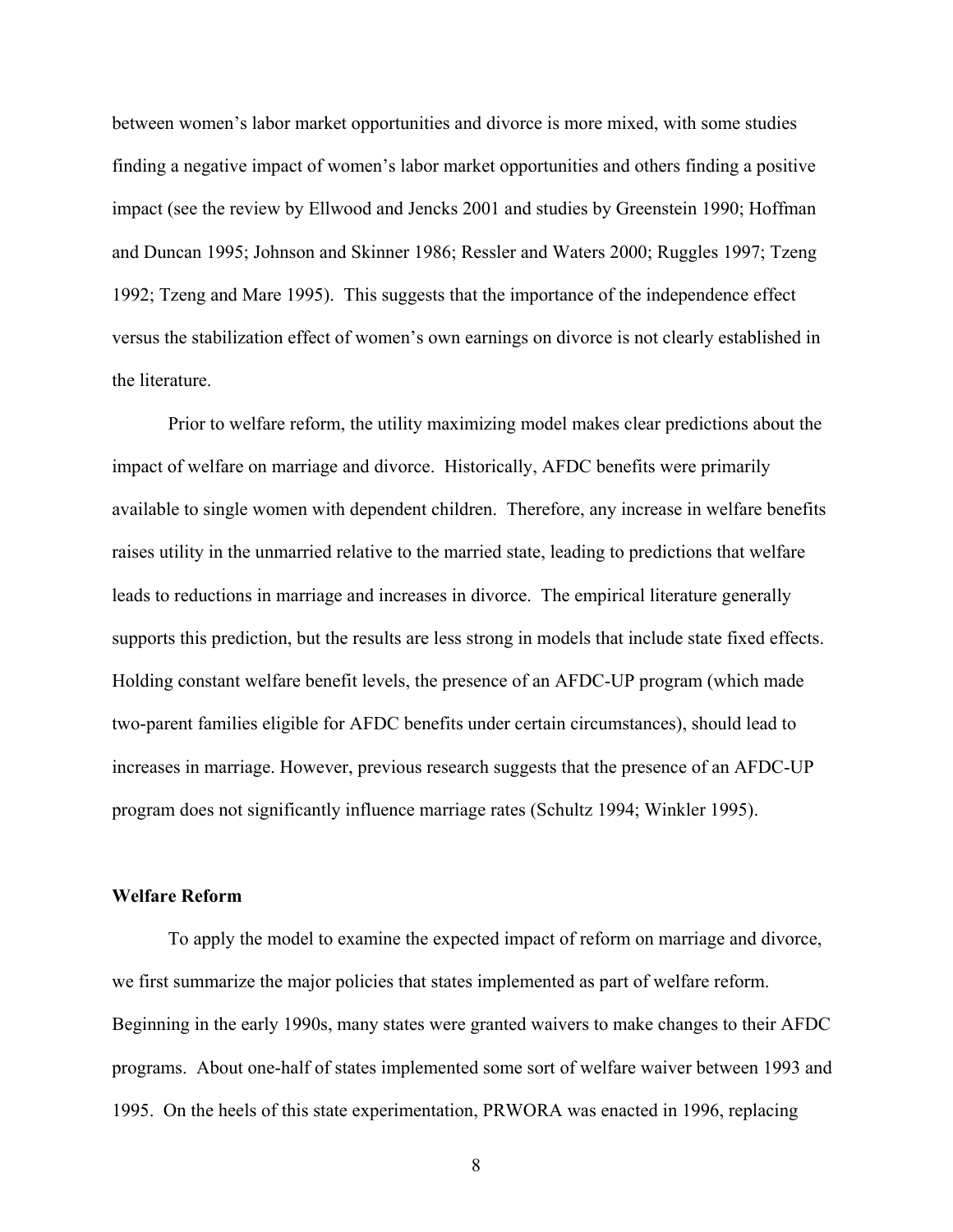AFDC with TANF. The main features of state waiver and TANF programs include: work requirements, financial sanctions, time limits, liberalized earnings disregards (lower tax rates on earned income while on welfare to promote work), increased asset limits, and expanded eligibility for two-parent families.7

 The expansion of welfare for two-parent families through the AFDC-UP program is the only aspect of welfare reform that directly affects the incentive to marry. This feature, as discussed above, should lead to increases in new marriages and decreases in new divorces. However, the actual impact on marriage may be muted because women who marry are eligible for welfare only if their spouse's earnings are low enough to keep total family income below the welfare income limit. Such low-earning spouses may not be attractive to most women, so extending benefits to more married-couple families may give single women little incentive to marry. For women currently married, in contrast, extending welfare benefits to more married two-parent families discourages divorce by removing the incentive to become single in order to qualify for welfare benefits.

The other policy changes adopted as part of welfare reform affect marriage only indirectly. Most of these policies (with the exception of the enhanced earnings disregard) make welfare less generous. This fact has led many to conclude that welfare reform unconditionally promotes marriage. This would be true if marriage were the only outside option to participating in welfare. However, even prior to welfare reform, many women exited welfare and entered the labor force; about 27 percent of exits during 1968-1992 were due to an increase in women's hours of work, compared with about 22 percent due to women marrying or cohabiting (U.S. Department of Health and Human Services 1998). Post-welfare reform, welfare leaver studies

 $<sup>7</sup>$  In addition, some states included family caps (preventing welfare benefits from increasing when a woman gives</sup> birth while receiving aid) and residency requirements (requiring unmarried teen parents who receive aid to live in the household of a parent or other guardian).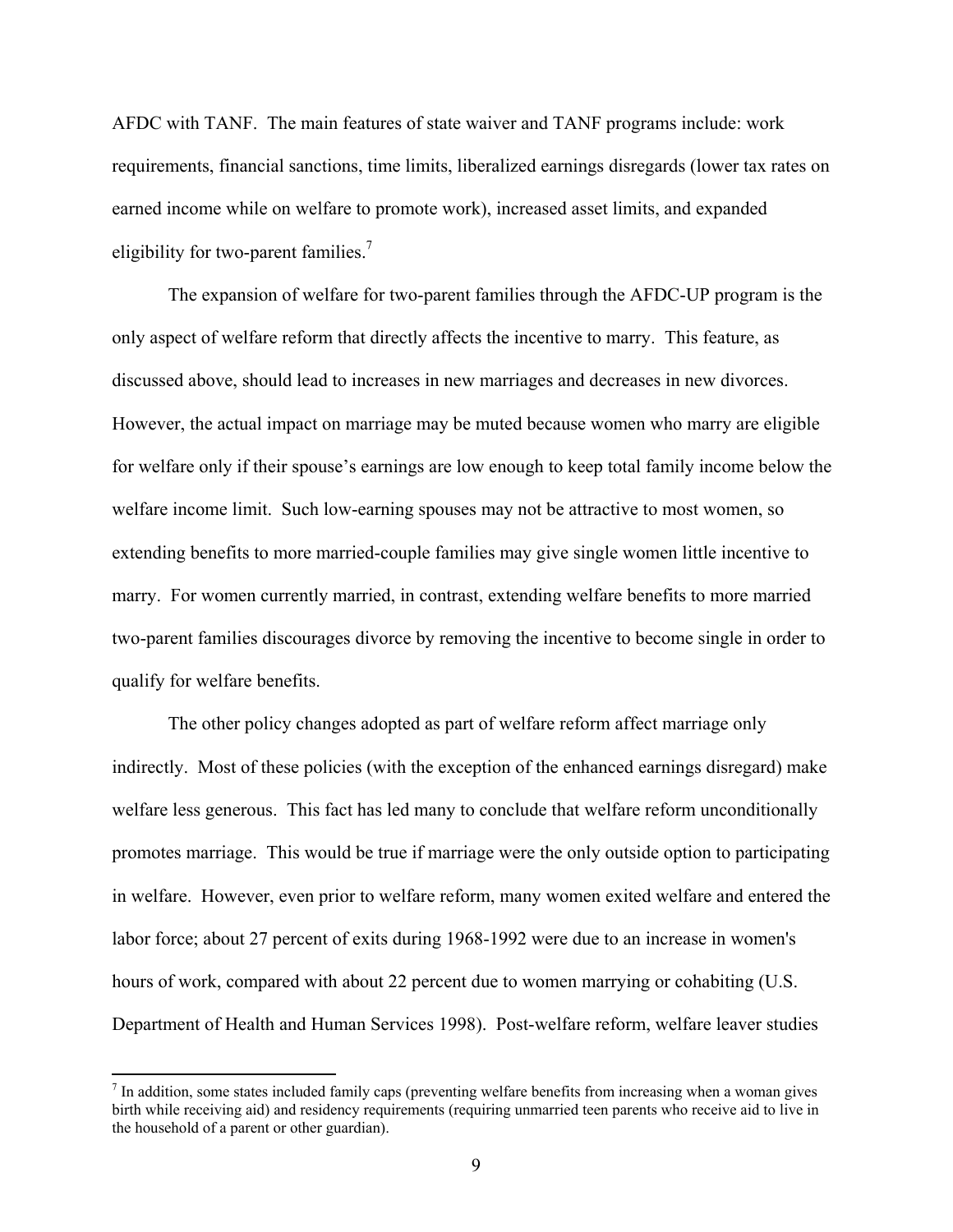show that exits from welfare to employment are gaining importance relative to exits through marriage. For example, Loprest (2001) shows that among single parents leaving TANF (between 1997-1999), fully 71 percent were employed in 1999. Consequently, to understand the impact of reform on marriage and divorce, one has to understand the impact on work incentives and earnings opportunities.

Virtually all of the elements of welfare reform increase the incentive to work. Prior research has consistently shown that these increased work incentives lead to significant increases in employment among women (Blank 2002; Corcoran et al. 2000; Grogger, Karoly, and Klerman 2002; Moffitt 2002b). However, these same policies have *ambiguous* effects on marriage and divorce. As discussed above, improved labor force outcomes for women as a result of welfare reform could either increase or decrease the utility of being single relative to being married. In particular, as outlined in Harknett and Gennetian (forthcoming), a welfare-reform induced increase in employment may lead to *more* marriage through increases in self-esteem and/or changing the pool of potential mates. On the other hand, an increase in employment may lead to *reductions* in marriage through increases in the cost of time. Harknett and Gennetian, in analyzing focus groups group responses, find that recipients voice both of these experiences. Further, Harknett and Gennetian go on to argue that reform-induced increases in income (from increased earnings disregards, for example) could increase marriage through increased attractiveness or stability or decrease marriage via an independence effect.

In sum, the expected effect of welfare reform on marriage and divorce is unclear. In particular, the net effect of welfare reform on marriage and divorce for any given woman will depend on her preferences and attitudes, marriage markets, and economic opportunities. What we capture in this study is an average treatment effect across the population, possibly averaging negative effects for one group and positive effects for another. In addition, because the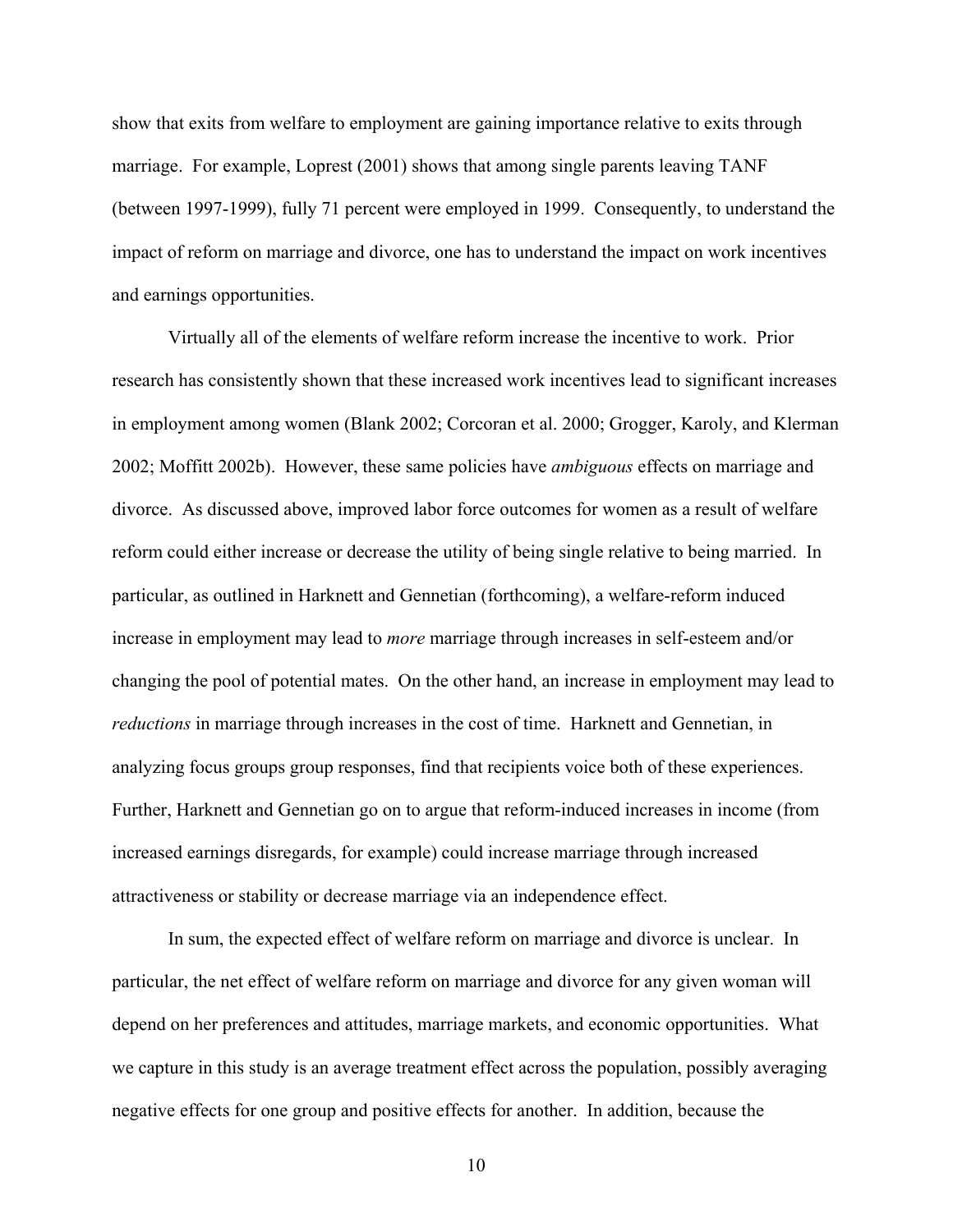population at risk of marriage differs substantially from the population at risk of divorce, the impacts of reform on marriage could differ from the results for divorce.

The existing empirical literature on welfare reform and marriage is mixed, reflecting this theoretical ambiguity. The literature includes both non-experimental and experimental evidence, and most studies rely on stock measures of marriage. Among the non-experimental studies, Schoeni and Blank (2000) find a positive effect of waivers on the fraction married and insignificant impacts of TANF; Bitler, Gelbach, and Hoynes (2002) find increases in the fraction of black central-city women who are divorced, separated, or widowed but decreases in the fraction of Hispanic women who are divorced, separated, or widowed; Kaestner and Kaushal (forthcoming) find negligible effects on the fraction married; and Ellwood (2000) finds reductions in the fraction married. In a study using flow data, Rosenbaum (2000) finds that waivers lead to reductions in transitions into marriage.

The evidence from experimental studies is also mixed, with few statistically significant results and findings of both positive and negative impacts of welfare reform on marriage (Grogger, Karoly, and Klerman 2002). Grogger, Karoly, and Klerman note that the evidence from reforms most similar to TANF shows more consistently negative (but insignificant) impacts on marriage. In addition, some of the limited evidence on flows into divorce shows that reform led to declines in divorce among married couples. Further, Fraker et al. (2002), in an evaluation of Iowa welfare reform, find some evidence that reform reduced both marriage and divorce.

In summary, the net effects of welfare reform on marriage and divorce are theoretically ambiguous and have not been resolved in the empirical literature.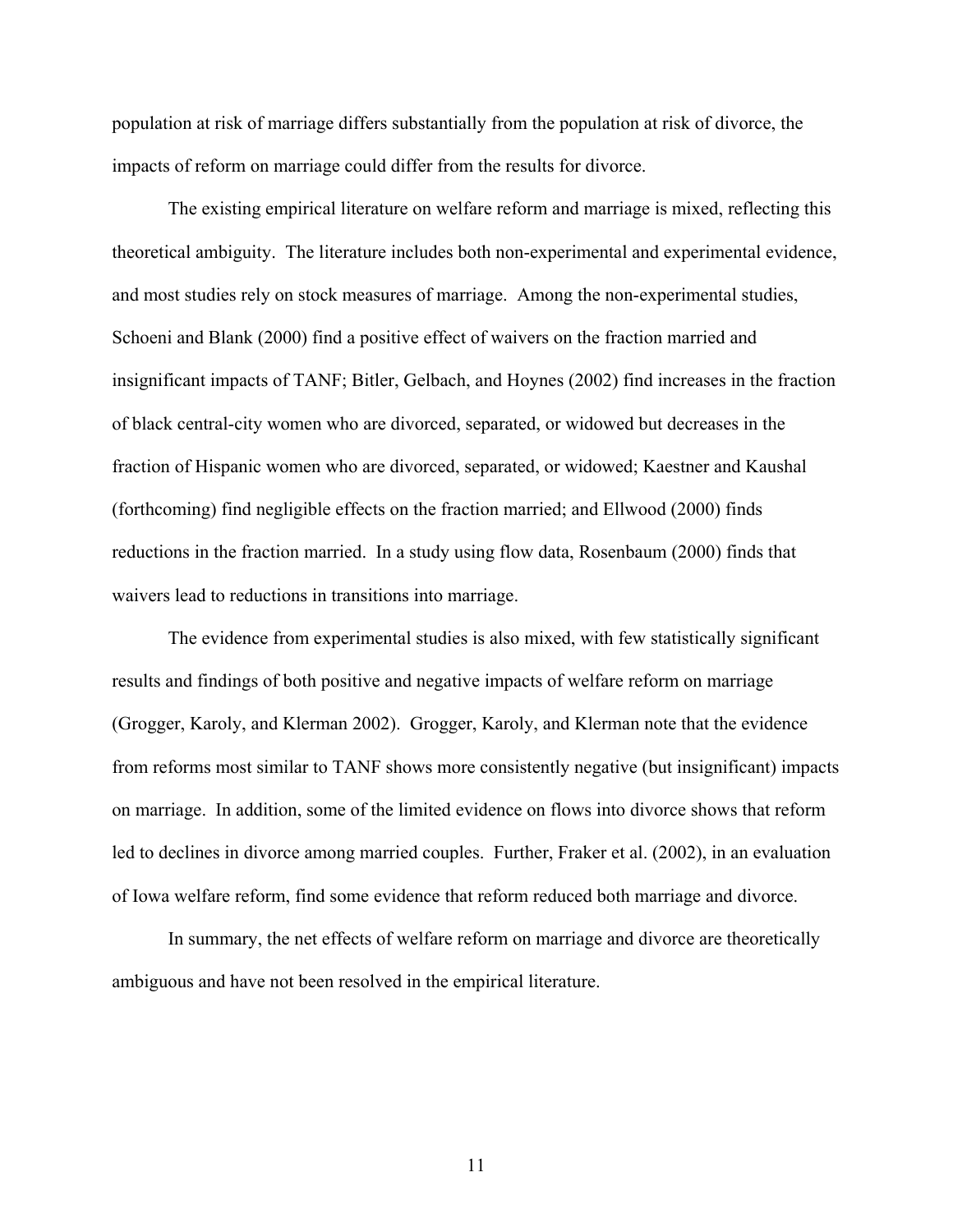#### **EMPIRICAL METHODS**

Almost all previous studies examining the relationship between welfare and marriage patterns have used either individual-level data to examine the determinants that an individual is never married, single, or divorced; or state-level data to examine the determinants of state-level averages of the fractions of the population that are married and divorced, pooling data across states and years. Such methods measure the prevalence of marriage. In contrast, we use a flow measure of entry into and exit from marriage; in other words, we focus on the incidence of marriage instead of on its prevalence. Arguments along the lines of Haider and Klerman (2002) suggest that welfare reform should have a more immediate effect on flows than on stocks because data on the prevalence of marriage include many long-term marriages at low risk of dissolution as the welfare system changed. Changes in the incidence of marriage and divorce will eventually lead to appreciable impacts on the prevalence of marriage and divorce, but such changes in stocks are difficult to measure in the short run. In addition, when specifying a model that relates individual behavior to changes in economic or policy environment, examining flows allows us to relate outcomes to changes occurring during the same period. This correspondence in timing is cleaner when examining flows than when examining stocks.

We use a state-level approach and regress new marriage and divorce rates on measures of welfare reform, other social assistance programs, economic and demographic factors, and other controls:

$$
y_{st} = W_{st}\beta + P_{st}\delta + E_{st}\phi + D_{st}\eta + \gamma_s + \nu_t + \varepsilon_{st}.
$$

The dependent variable, *yst,* denotes the log of the number of new marriages or divorces divided by the population at risk of marrying or divorcing in state *s* and year *t*. To capture the at risk population, we focus on the number of new marriages per 1000 *unmarried* women and divorces per 1000 *married* women. Each ratio is defined for women aged 15 and older.  $W_{st}$  are the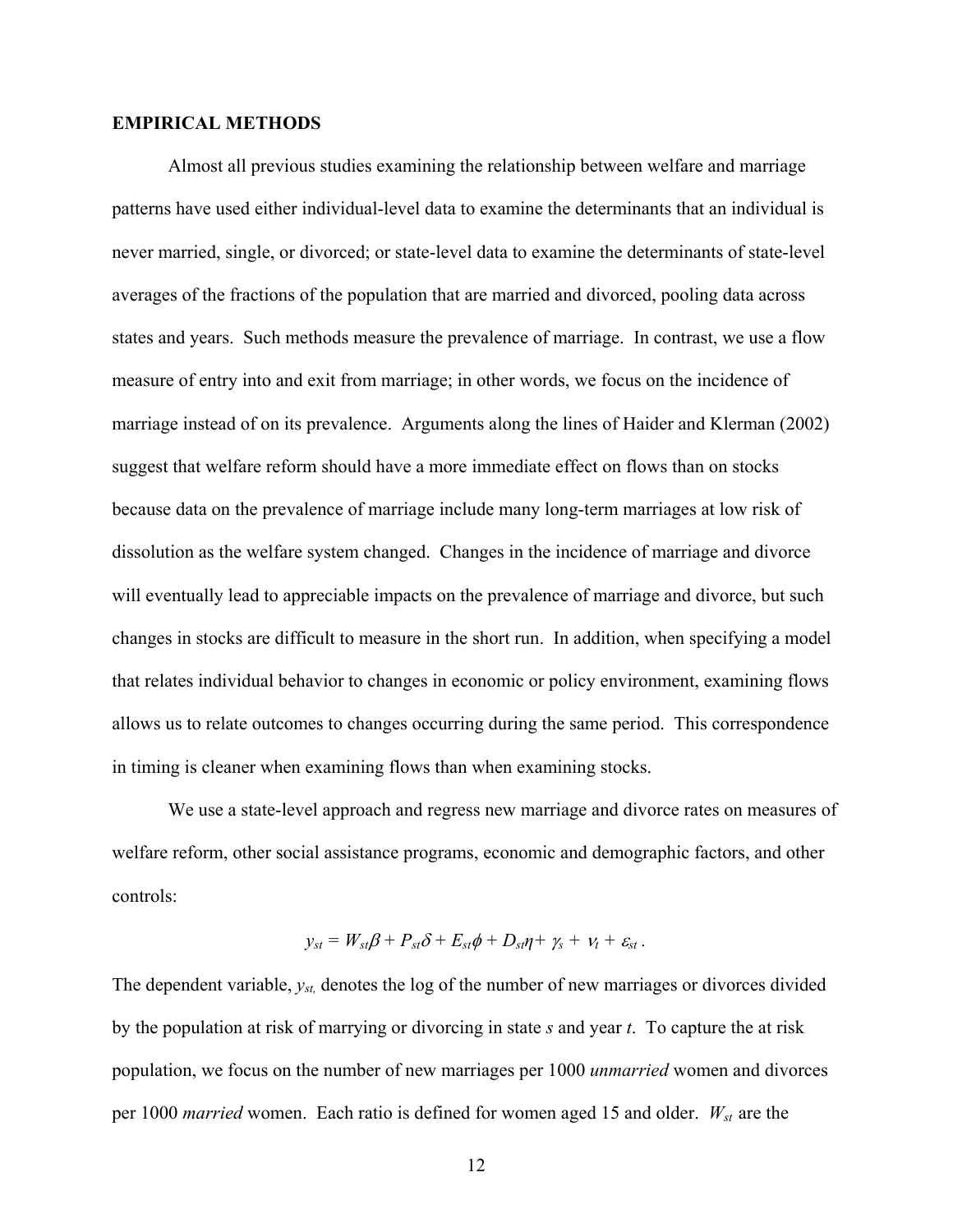variables of interest, namely indicators for welfare reform being in effect in the state. We include other variables to control for factors correlated with state policies.  $P_{st}$  controls for the generosity of public assistance in the state;  $E_{st}$  is a vector of controls for local labor market conditions; and  $D_{st}$  is a vector of demographic factors. The vectors  $\gamma_s$  and  $v_t$  are state and year fixed effects (some specifications also include state-specific linear time trends). As discussed below, not all of these controls are included in each specification.

We focus on two measures of welfare reform.  $W_{st}$  measures the share of the year that the state has a major waiver in place prior to TANF (*Waiver*) and the share of the year that TANF is implemented in the state  $(TANF)$ .<sup>8</sup> The coefficients for the welfare reform variables give the estimated effect of each particular welfare reform relative to the traditional AFDC program. In other words, the coefficient of the TANF variable gives the estimated average effect of TANF relative to the AFDC program without waivers, and the waiver coefficient gives the estimated average effect of waivers from AFDC relative to AFDC without waivers.<sup>9</sup>

Some specifications also include state and year fixed effects, and some further add statespecific linear time trends. The state fixed effects,  $\gamma$ <sub>s</sub>, control for time-invariant differences across states, and the year fixed effects,  $v_t$  control for changes in marriage and divorce rates in a given year that are common to all states. The time trends control for unobservable factors that change linearly over time within states and affect marriage and divorce rates. Our preferred specification includes both state and year fixed effects, and we show results with and without

<sup>&</sup>lt;sup>8</sup> We experimented with using two separate TANF variables, one for states that ever implemented an AFDC waiver and one for other states, instead of one combined TANF variable. Theoretically, implementation of TANF may have resulted in fewer changes in welfare policies during the TANF period in states that had waivers from the AFDC program than in states without waivers, or many individuals might have adjusted their marital status when waivers were implemented, either of which would lead to a smaller magnitude for the TANF coefficient for waiver states than for non-waiver states. Alternatively, states with AFDC waivers might implement more extensive reforms under TANF than states without waivers, leading to larger effects in the waiver states during the TANF period. The estimated coefficients of the two TANF variables were not significantly different in any of the specifications, however, so we report results for the combined variable.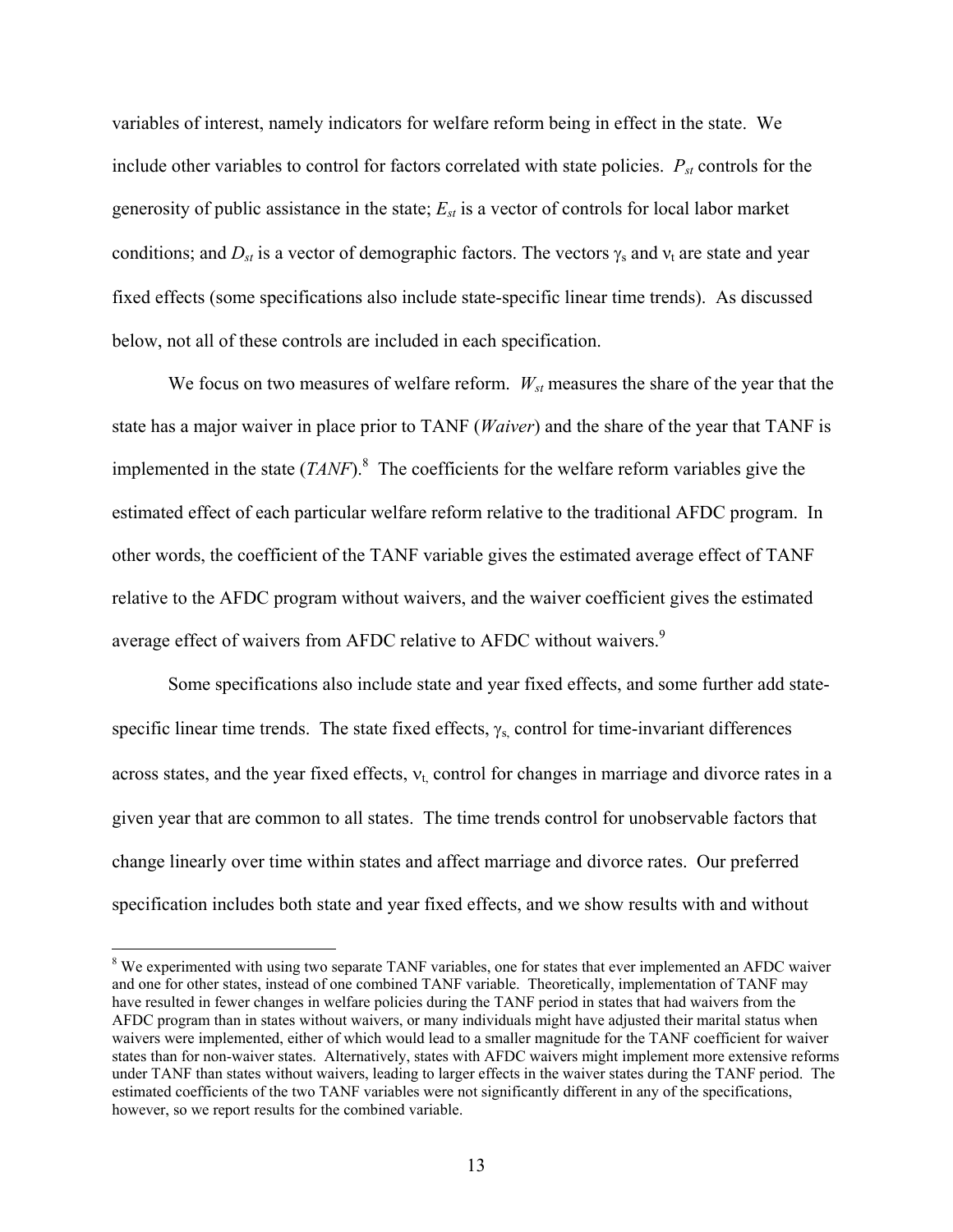time trends because the trends absorb much of the variation in the dependent variables. Unobservable factors that affect flows into marriage and divorce are captured by  $\varepsilon_{st}$ , and the covariance matrix estimates are White/Huber corrected, which allows for arbitrary heteroscedasticity. All data and regressions are weighted by the population of women used in the denominator of the marriage or divorce rate.

Our focus is on the coefficients  $β$ , which measure the impact of waivers and TANF on flows into and out of marriage. The regression coefficients measure average treatment effects of reform relative to the AFDC program prior to implementation of an AFDC waiver and/or TANF. In this model, identification comes from variation in the timing of reform across states and over time. The variation in waivers is quite rich and thus the impacts are well identified in this model. Two states first implemented major waivers in 1992, and by 1997 29 states had a major waiver.<sup>10</sup>

The identification of TANF, as discussed by Blank (2001) and formalized in Bitler, Gelbach, and Hoynes (2003a), is much weaker. All states implemented TANF within a 16 month period (between September 1996 and January 1998). More specifically, 19 states implemented TANF in 1996 and 1 implemented TANF in 1998, with the remainder implementing TANF in 1997. Thus, TANF is identified almost entirely by cross-state variation in calendar year 1997 implementation status (early vs. late implementers). Data after 1998 do not contribute to the TANF identification because by then all states had implemented TANF.<sup>11</sup>

To interpret the TANF coefficient, imagine that some states implemented TANF on January 1, 1997, and all other states on January 1, 1998. In the absence of data on any

<sup>-&</sup>lt;br>9 <sup>9</sup> The waiver variable is set equal to the share of the year that the waiver was in effect before TANF was implemented and to zero after a state with an AFDC waiver has implemented TANF. Thus, the effects can be compared directly.

 $10$  Table 1 in Bitler, Gelbach, and Hoynes (2002) lists the year when states first implemented waivers and/or TANF (as of March), and Table 2 describes some of the characteristics of the waivers and TANF programs in states.  $11$  In regressions that exclude data after TANF implementation, the estimated effects of TANF are not qualitati

different from those shown here. Furthermore, dropping years prior to TANF also leads to little change in the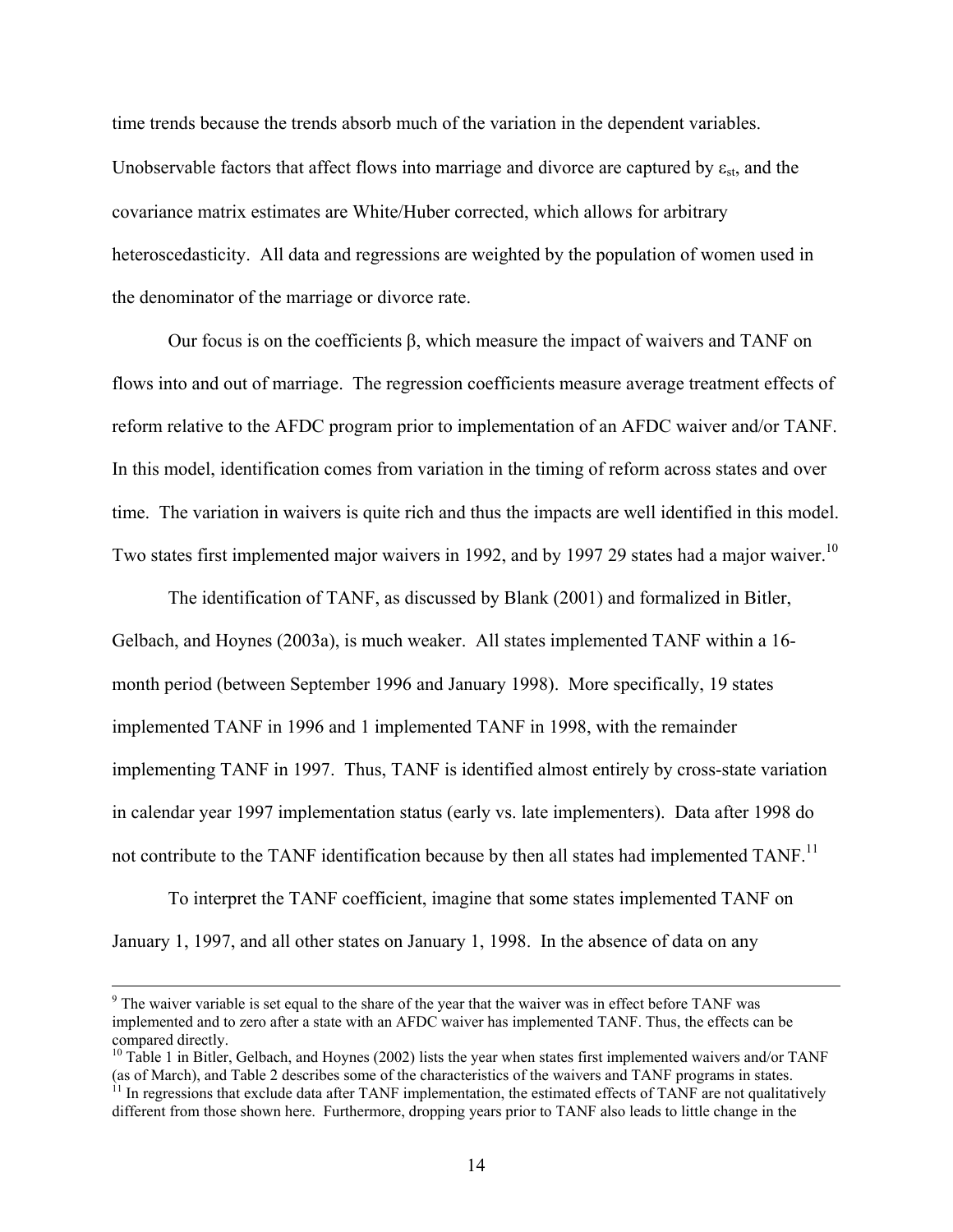covariates, our estimates would then be equivalent to using a standard difference-in-differences estimator that subtracts the change in the rate of new marriage (divorce) for late-implementing states from this change for early-implementing states. This estimate would reflect only the impact for 1997. If the treatment effect were constant across time, then this effect would also be the effect for all years. But if there is over-time heterogeneity in the treatment effect, the estimate would be entirely uninformative about treatment effects in later years, which could be either greater or less than the 1997 effect. A further disadvantage is that, because TANF implementation occurred during only a 16 month period, random factors that affect state marriage (divorce) rates and that differ at a point in time may create bias in our TANF estimates. If we had several years of TANF variation—as we do with the waiver variable—we would be more confident that such random factors average out to zero. Given these identification issues, we have more confidence that the estimated coefficients of the state waiver variable represent causal effects than we do for the TANF estimates.

# **DATA**

Our main data are from Vital Statistics, which we augment with data from various sources on labor market conditions, other policy variables, and state characteristics.

We use Vital Statistics data on marriages and divorces for several reasons. As discussed above, we want to focus on the effect of welfare reform on marital transitions. This is what Vital Statistics data measure. Previous studies that examine the effect of welfare reform on marriage and divorce have primarily used stock data on current marital status from the CPS. This approach has several disadvantages. First, stocks will be slow to reflect any effects of welfare reform. CPS data are less useful than Vital Statistics data for examining flows into and out of

estimated impacts of TANF. Including the longer time period yields more precise estimates of the other explanatory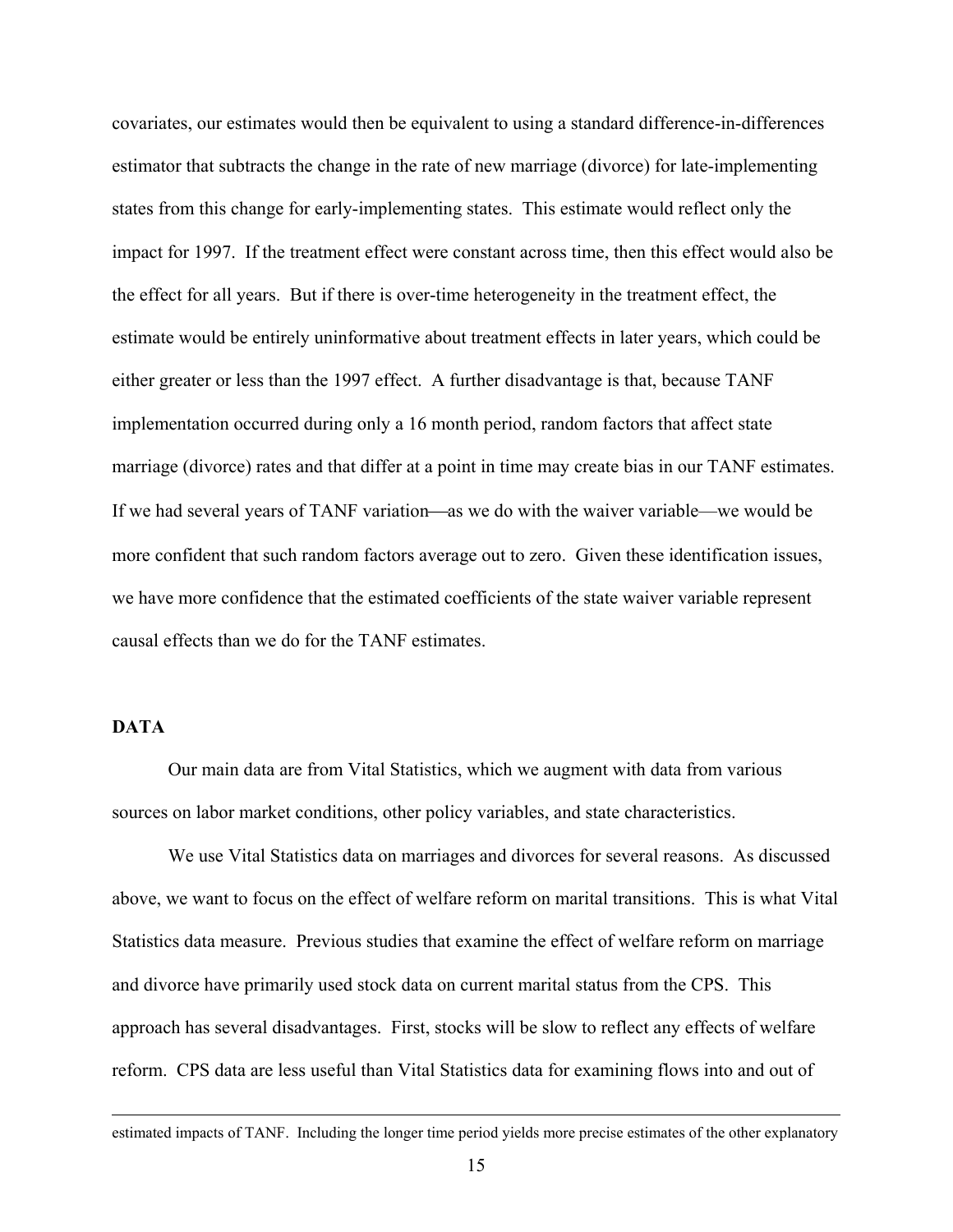marriage because recent CPSs do not ask about the timing of marriage and divorce, only about current marital status.<sup>12</sup> Further, using flow data leads to a better specification of the timing of the impact of changes in policy and labor market environment on the marriage and divorce outcomes. Haider and Klerman (2002) make this point about the use of welfare caseload data (stock measures) versus flows into and out of welfare. They conclude that stock models (using welfare caseloads) are misspecified and that flows are the correct measure for detecting immediate impacts of welfare reform. Second, the CPS underreports both marriages and divorces (Goldstein 1999). The Vital Statistics data, in contrast, are a near universe of new marriages and divorces. Another issue, as noted by Thorton and Rodgers (1987), is that survey data such as the CPS contain more measurement error than Vital Statistics registration data because survey respondents may report inaccurate or incomplete information about household members' marital histories.

There are also disadvantages to using Vital Statistics data. The main data that we use are state-level totals, which do not allow for comparing effects across different age, race, and education groups. Detail Vital Statistics data, which are samples of marriages and divorces that include such demographic variables, are last available for 1995, prior to the implementation of TANF. In addition, the aggregate data are by state of occurrence for marriages and divorces, not state of residence. If the likelihood of marrying or divorcing outside the state of residence is systematically related to welfare reform, then our results using state of occurrence data would be biased. The detail data do report state of occurrence and state of residence for most women; we

variables, thereby reducing the overall residual variation.<br><sup>12</sup> The June supplements to the CPS in some years report the date of first marriage and can be used to look at transitions into first marriages. However, the most recent June supplement with marital histories was in 1995. CPS waves can be matched to look at marital transitions over time, but people who move do not remain in the survey, so a matched sample would disproportionately include individuals who did not experience marital transitions. The National Survey of Family Growth (NSFG) has extensive marital histories, but women's state of residence is not publicly available, the sample sizes are small, and the most recent NSFG was in 1995. The Survey of Income and Program Participation offers larger sample sizes than the NSFG but has more limited information on marital histories. The 2000 Census did not ask about marital histories.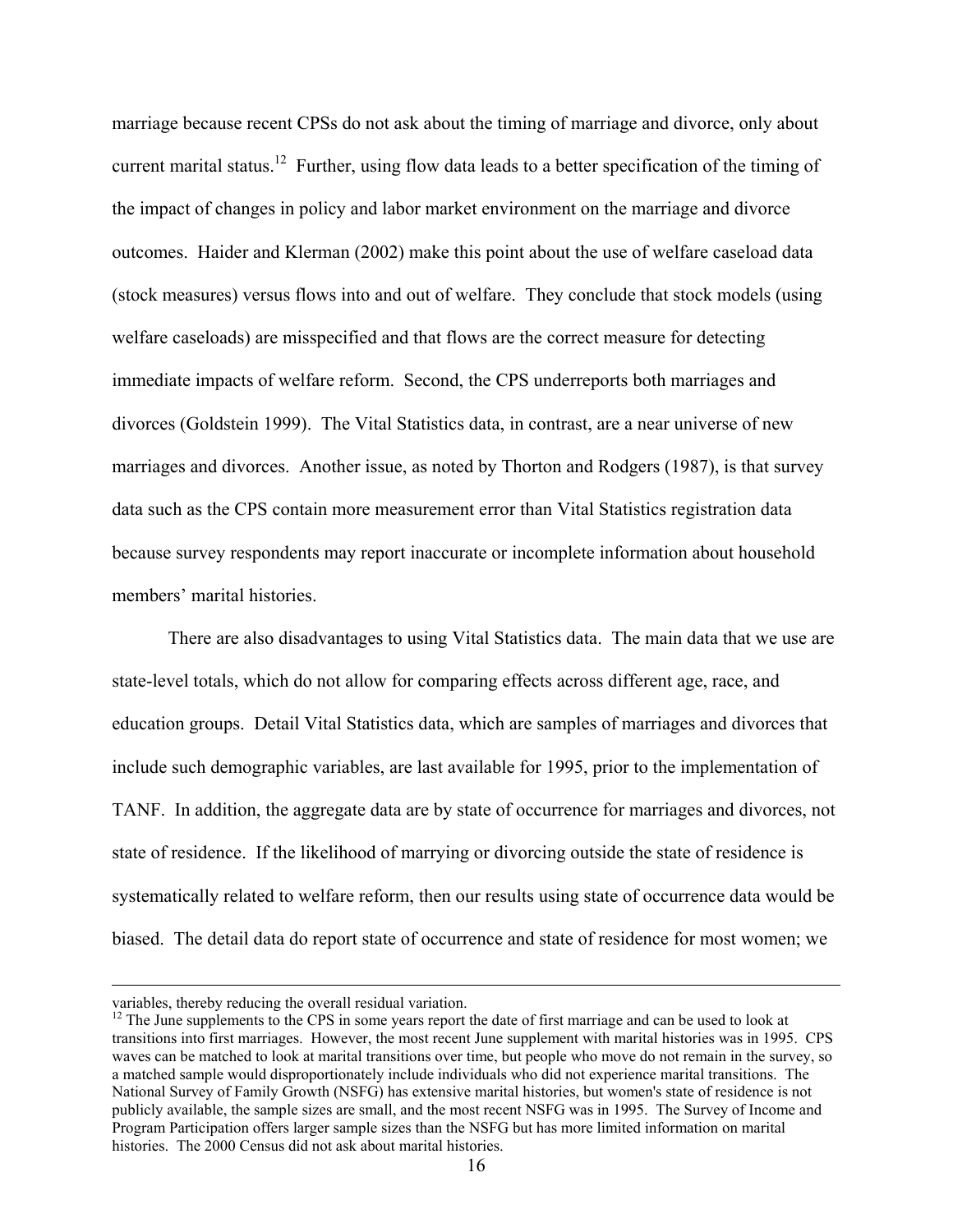discuss the robustness of the results to using the available detail data below. Despite the above drawbacks, we feel that the gains from using flow data that measure entries into marriage and divorce (which are the variables that should respond to reform) outweigh the disadvantages of using this data.

We use the aggregate Vital Statistics data for years 1989-2000.<sup>13</sup> During this period, data on the number of new marriages are available for all 50 states and the District of Columbia, a total of 612 state-year groups, but data on the number of new divorces are available only for 572 state-year groups.<sup>14</sup> We further restrict our sample of divorce data to the balanced panel of states reporting divorce data for each year from 1989-2000, or a total of 552 state-year groups.<sup>15</sup> As mentioned above, the aggregate flows into marriage and divorce are turned into a rate by dividing by the at risk population: unmarried women for marriages and married women for divorces. These "at risk" numbers are calculated by aggregating state totals from the March CPS.

In the regression model, *Pst* is the real value of cash AFDC/TANF benefits in the state. The value of cash benefits is measured by the real maximum AFDC/TANF payment to a family of four with one adult in a given state and year. (Data sources and details on this and all other variables are in the Data Appendix.)

*Est* includes four controls for local labor market conditions. The first two, taken from Bureau of Labor Statistics and the Census respectively, are the overall unemployment rate and real median family income. These variables are annual averages. We also include real median

<u>.</u>

<sup>&</sup>lt;sup>13</sup> We chose this period because it starts immediately prior to the onset of the 1990-1991 recession and ends immediately prior to the onset of the 2001 recession. In addition, AFDC waivers were first implemented during the early 1990s. The results for the welfare reforms variables are qualitatively similar if the time period is extended back to 1981.

<sup>&</sup>lt;sup>14</sup> Divorce data are not available for California, Indiana, and Louisiana in 1991-2000; Colorado in 1994-2000; and Nevada in 1991-1993. The marriage results are not sensitive to including observations from states for which any divorce data are available.

<sup>&</sup>lt;sup>15</sup> If states have different underlying trends in the absence of reform, then using an unbalanced panel of states and years could confound these trends with other effects. The divorce results are not sensitive to this restriction.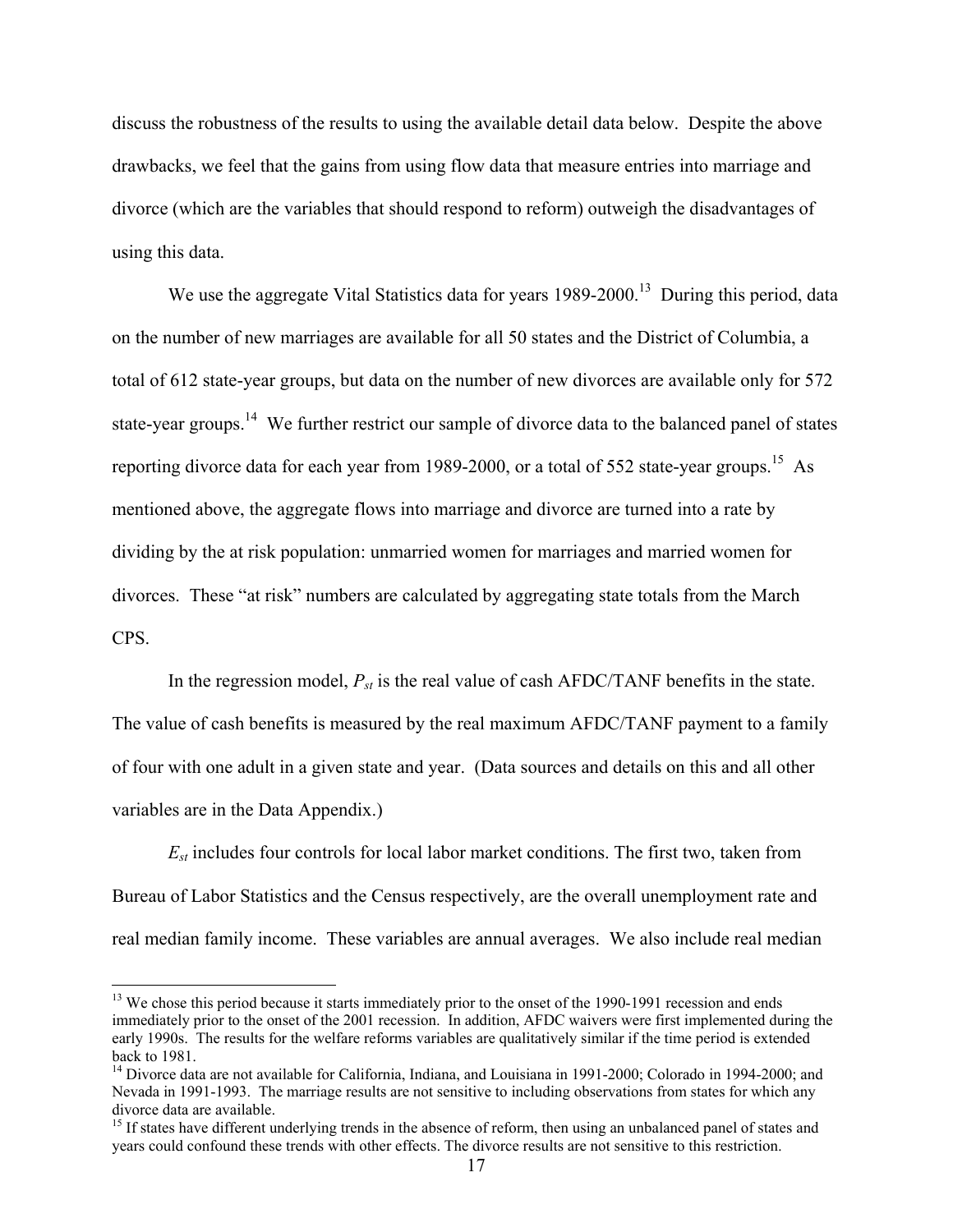female and male weekly wages (calculated from the March CPS for each year) to capture changes in male and female labor markets, respectively.

 $D_{st}$  includes several additional variables to capture demographic and other factors that influence state-level marriage and divorce rates. The regressions include variables measuring the fraction of the population that is black and that is Hispanic to control for differences in marriage and divorce patterns across racial and ethnic groups (e.g., Bennett, Bloom, and Craig 1989). The regressions also control for the fraction of the state population living in metropolitan areas because urban residence tends to be negatively associated with women's marriage rates (Moffitt 1990). We also include controls for the age distribution of the female population across various age groups, for their distribution across three of four education groups, and for the fractions of women enrolled in high school and college. These demographic variables are constructed from the March CPS. Finally, the regressions contain a dummy variable indicating whether a state has a "covenant marriage" option. We expect that covenant marriages should have little effect on total marriage rates because in these states, couples can choose the type of marriage, regular or covenant. Covenant marriage laws might impact divorce rates if couples are unable to predict how good their match is.<sup>16</sup>

Table 1 presents summary statistics for the main variables used in the analysis. The table shows that almost 5 percent of unmarried women marry each year, and 2 percent of married women divorce each year.<sup>17</sup> Not shown here, conditioning on all women (as opposed to the at risk population) leads to smaller transition rates: 2 percent of all women marry each year and 1

<u>.</u>

 $16$  Whether a state allows unilateral divorce is also likely to affect marriage and (particularly) divorce rates, but we do not include this as a covariate because it does not vary over time within any state during 1989-2000.<br><sup>17</sup> The maximum value for the marriage rate of 0.62 corresponds to Nevada. Nevada is a clear outlier with marriage

rates about six times the next highest marriage rate state (Hawaii). As discussed below, the results are not sensitive to dropping data from Nevada.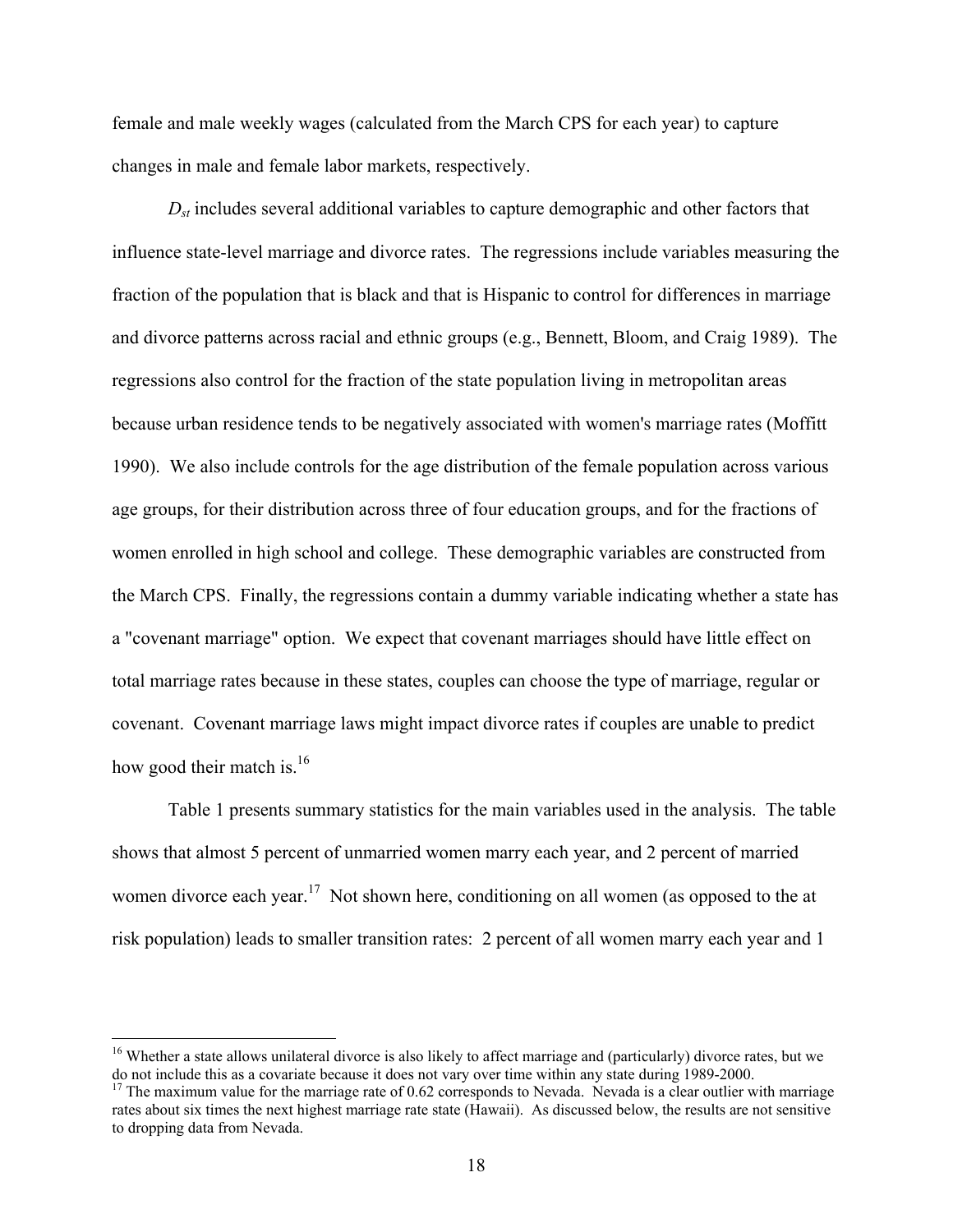percent of women divorce each year. Across the full time period, waivers are in place 13 percent of the time and TANF is in place 32 percent of the time.

As an initial exploration of the impacts of welfare reform on marriage and divorce, Table 2 reports mean marriage and divorce rates classified by welfare reform regime. The means suggest that marriage rates were lower in state/years during the waiver period (0.041) and the TANF period (0.046) compared to the state/years during the pre-reform AFDC period (0.052). The average divorce rate is slightly lower in state/years with waivers and TANF compared to state/years during the pre-reform period.

The differences suggested by Table 2 may be due to many factors other than welfare reform. Differences in states' demographic composition, economic conditions, or other forms of state heterogeneity could underlie the differences in the means. In addition, time trends in new marriages and divorces unrelated to welfare reform could skew the interpretation of the means in Table 2 since waivers were implemented during the middle of the sample period and TANF toward the end. The booming economy during the late 1990s, which coincided with welfare reform, also could underlie much of the change suggested by the sample means. We therefore turn to multivariate analysis to examine the effect of welfare reform on marriage and divorce rates.

#### **RESULTS**

The main results for marriage and divorce are presented in Tables 3 and 4. The form of each table is the same. We provide four specifications to highlight the role played by the control variables and fixed effects. In the first column, only the two welfare reform measures are included in the regressions. The second column adds the other measure of public assistance generosity and the state-level controls for economic conditions and demographics. The third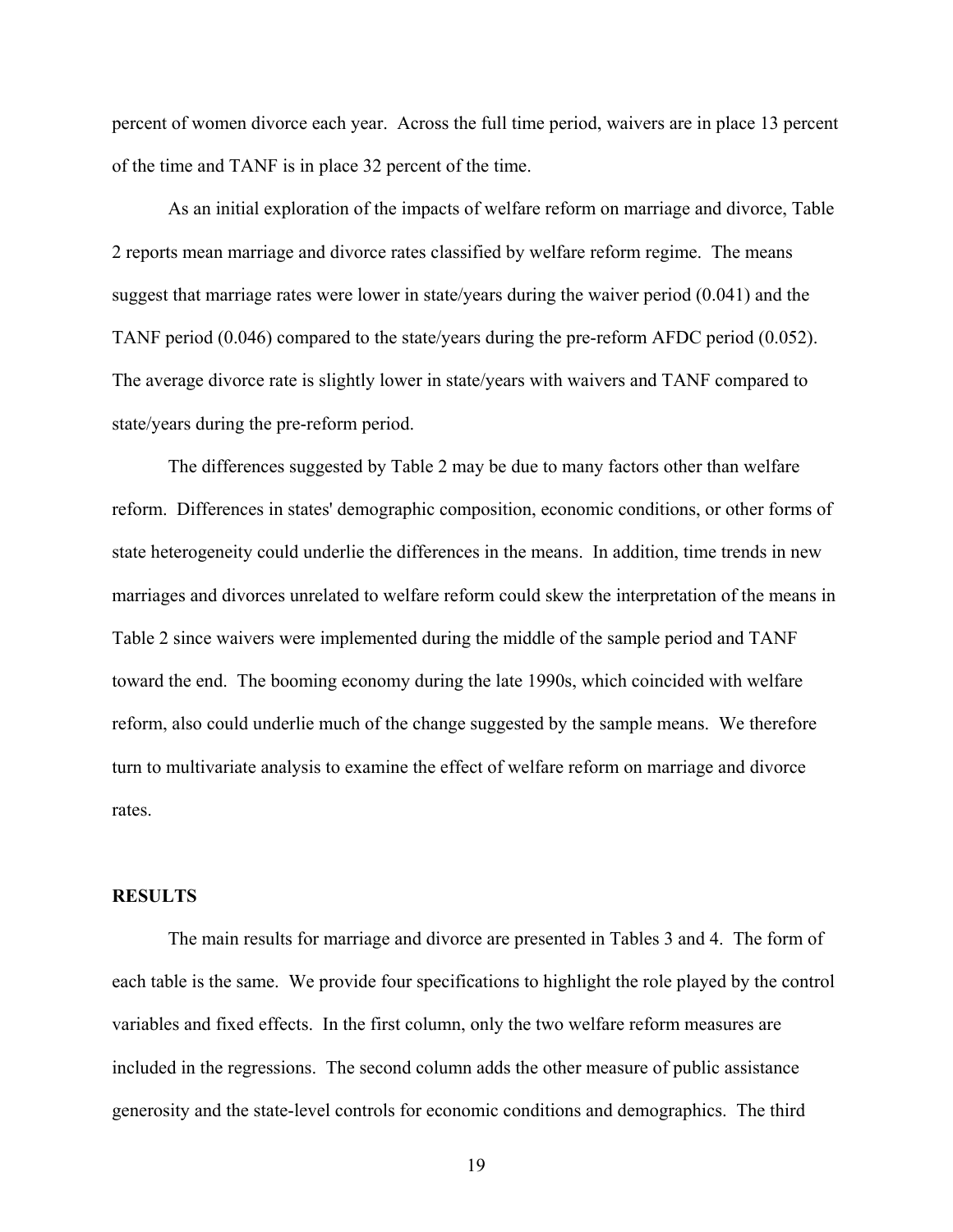column adds state and year fixed effects, and the fourth column adds state-specific linear time trends. We first discuss the results for marriage rates and then for divorce rates.

 The results consistently show that waivers from the AFDC program and implementation of the TANF program are negatively associated with marriage rates. The waiver coefficients are statistically significant below the 10 percent level in every specification presented in Table 3, and all of the TANF coefficients are statistically significant at the 1 percent level. In the specifications that include state and year fixed effects (columns 3 and 4), the results imply that waivers from the AFDC program are associated with a 5 percent reduction in transitions into marriage.

As found in prior studies, controlling for state and year fixed effects has a large impact on estimated program effects. These fixed effects control for differences across states that choose to implement waivers and for the secular decline in marriage rates. Without these controls, the estimated waiver effect is biased upwards; the estimated waiver coefficient drops noticeably to about 5 percent (negative) when the fixed effects are included. Implementation of TANF is associated with a 23 percent decline relative to marriage rates during the AFDC program. The results for waivers and TANF are not significantly changed when state time trends are added to the specification that includes state and year fixed effects (column 4).

 The estimated magnitude of the effect of TANF on marriage rates is sizable. However, as discussed above, the TANF coefficient is identified by relatively little variation over a short period of time and may be more sensitive to unmeasured factors than is the waiver coefficient.

Turning attention to the control variables, the results show that increases in welfare benefit levels significantly reduce marriage (column 2), but have insignificant effects once state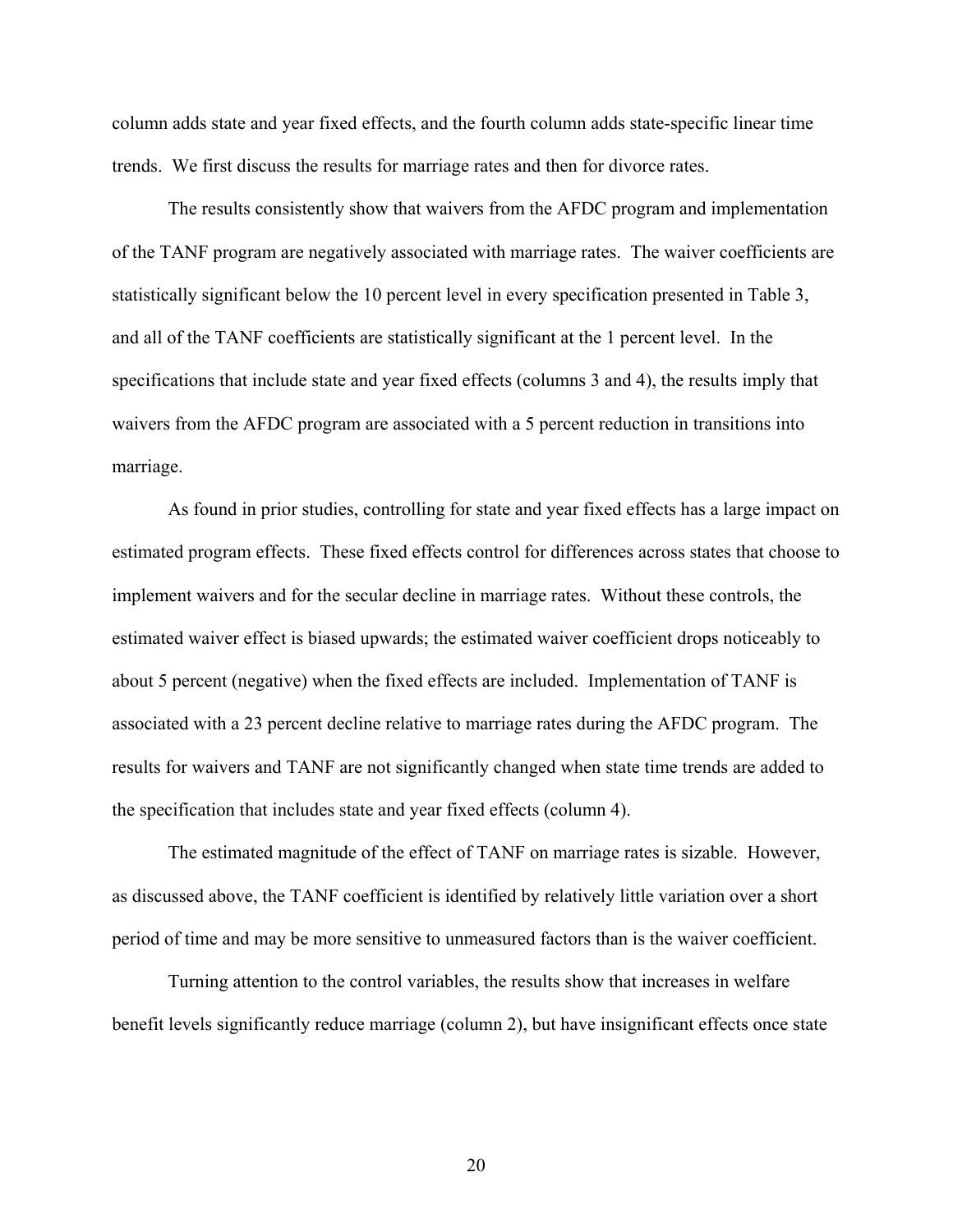and year fixed effects are added (column  $3$ ).<sup>18</sup> Focusing on the models without state and year effects, the labor market variables show that increases in state unemployment rates are associated with reductions in marriage. As discussed above, it is hard to interpret coefficients on such variables given that they may impact both women and men's incomes. In an attempt to address this, we include real median weekly wages separately for men and women by state and year. These results tend to show positive impacts of male wages and negative impacts of female wages on marriage once state and year fixed effects are included, although none of the coefficients are statistically significant.

The demographic controls show that marriage rates are lower in states that have a larger black population. The controls for the age, enrollment, and education distributions within states (not shown) also exhibit the expected signs. Marriage rates are significantly higher for states with larger shares of younger women and significantly lower for states with higher shares of women currently enrolled in high school or college. Marriage is significantly more common in states with a higher share of women aged 19 and older with some college but no college degree.

The insignificant associations between economic conditions and most demographic factors and marriage rates in columns 3-4 may be surprising given that previous studies suggest that marriage rates are related to macroeconomic conditions and demographic factors. However, with state and year fixed effects, the coefficients are identified only by deviations from statelevel averages. There is not enough variation over time within states to significantly identify most of the economic and demographic variables when fixed effects are included in the model.

 The main results for the impact of welfare reform on divorce are presented in Table 4. These results show that implementation of statewide waivers from the AFDC system leads to

 $18$  The finding of a weakening of the impact of welfare benefits with the addition of state fixed effects is a common one in the older AFDC literature. Few of these older studies examine transitions.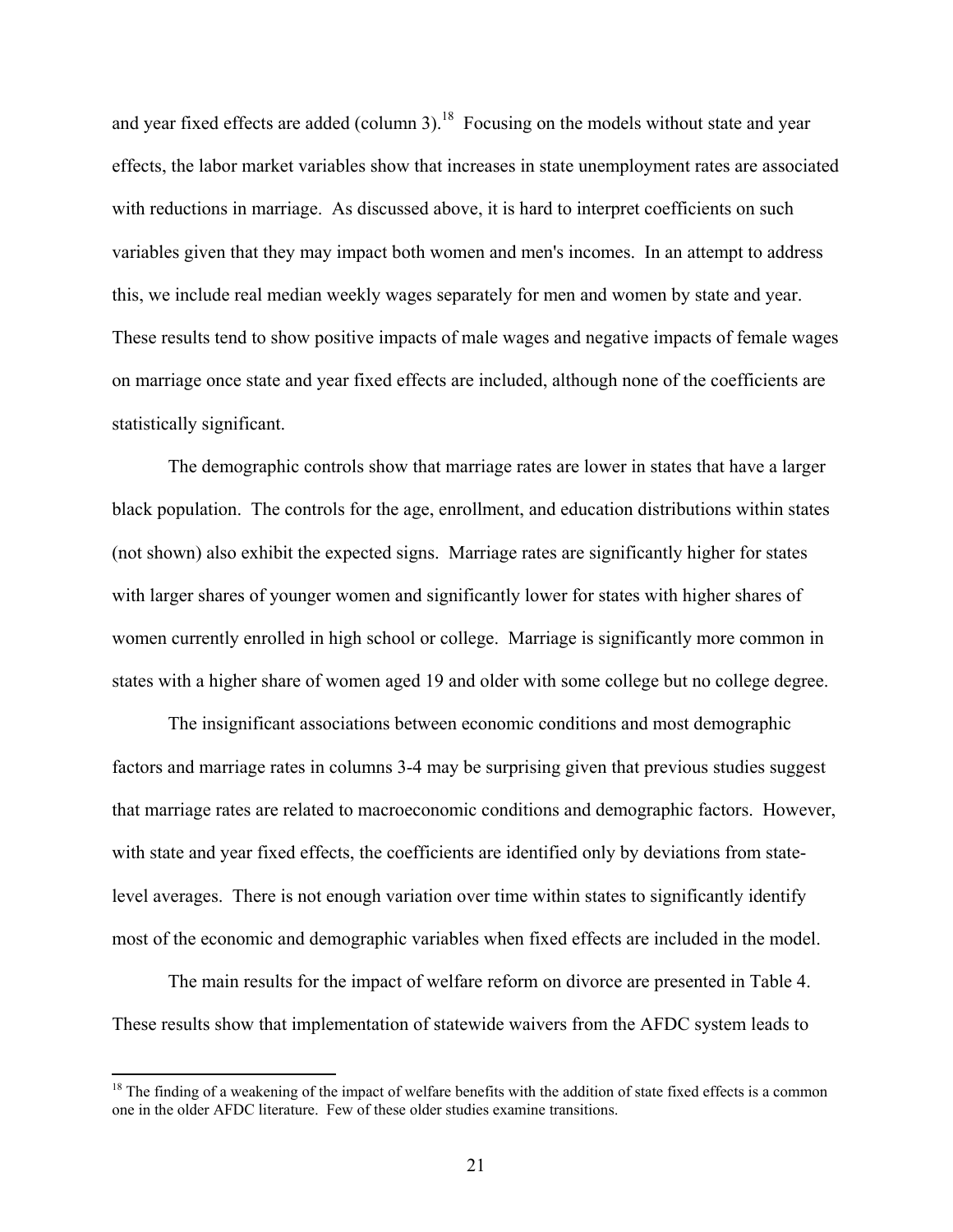lower divorce rates. Waivers are associated with a 5-6 percent average reduction in divorce rates when controlling for other state-level factors. When state and year fixed effects are included, the estimated impact of TANF is negative but significant only at the 10 percent level, and including state-specific time trend further reduces the significance level of the estimated coefficient. The point estimates, however, are quite robust to these alternative specifications.

The results for the economic and demographic control variables in the divorce regressions tend to be somewhat less robust than in the marriage regressions. Many lose statistical significance with the addition of state and year fixed effects. Contrary to expectations, welfare benefits are negatively associated with divorce transitions. Although not statistically significant, most of the point estimates imply that higher female and male wages are both associated with lower divorce rates. That is suggestive evidence that the "stabilizing" impact of own income dominates the "independence" effect for married women. In contrast, the results in Table 3 for marriage suggest that the independence effect dominates for unmarried women. Column 2 of Table 4 shows that more urban states and states with higher shares of black women have higher divorce rates.

The coefficients on the age, enrollment, and education distributions within states show that divorce is less common in states with larger shares of women enrolled in high school and in college and that divorce is more common in states with larger shares of women who are high school dropouts or have some college but no four year degree, relative to the share with at least a college degree. Here, too, the patterns of significance are less clear than in the marriage results.

 The results also show that states with a covenant marriage option have lower divorce rates, once state-specific time trends are included. Because the result holds in regressions that include state fixed effects and state trends, this suggests that adoption of a covenant marriage law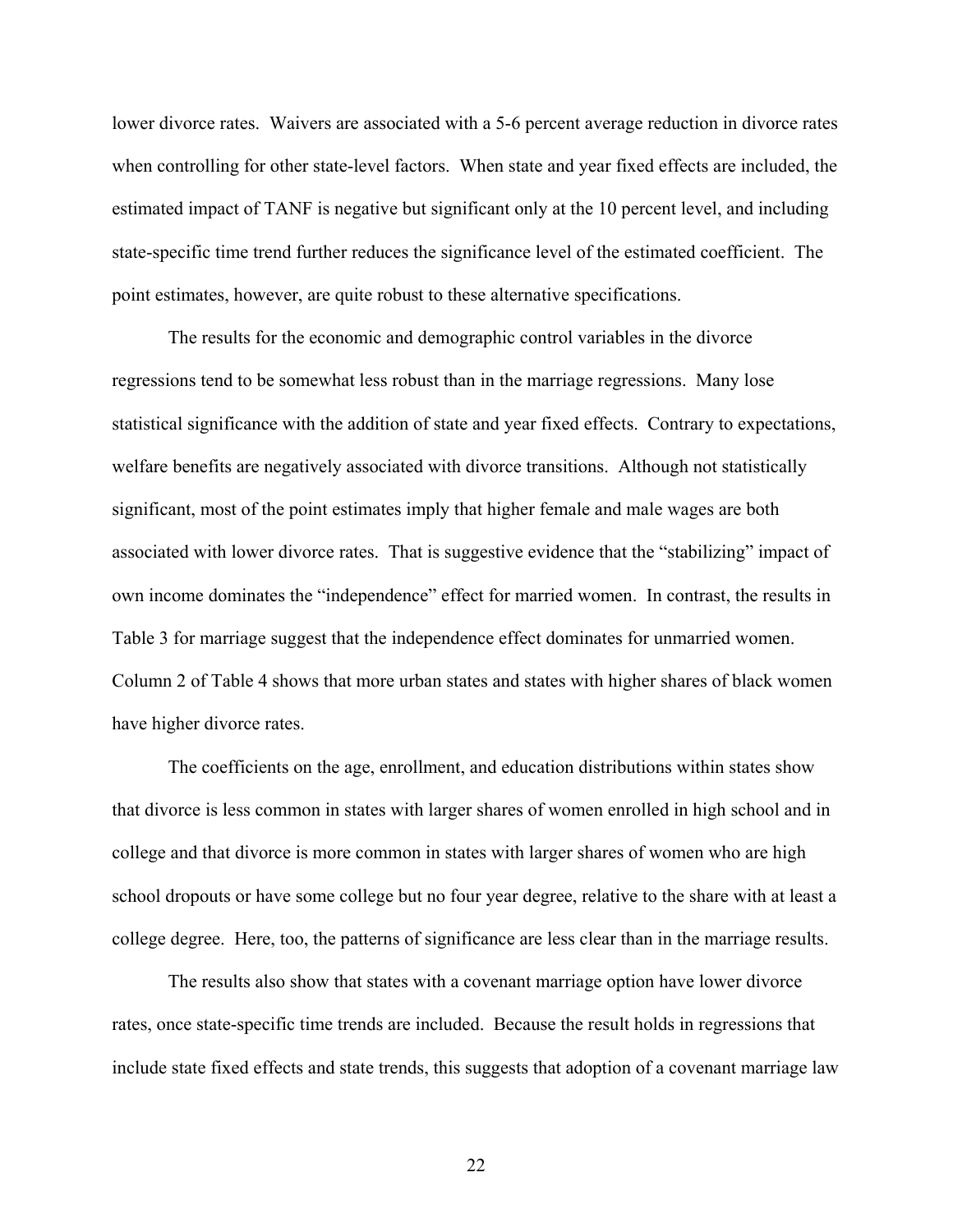affects divorce rates instead of merely reflecting pre-existing lower propensities for divorce in states that pass covenant marriage laws.

#### **Discussion of Main Results**

Overall, the results from the aggregate Vital Statistics data show that waivers are associated with reductions in transitions into marriage and reductions in transitions from marriage to divorce. Further, the TANF estimates suggest larger impacts than waivers (with the caution that the identification of TANF comes from substantially less variation compared to the identification of waivers (Blank 2001). Finally, the negative impact of TANF on divorce is estimated with substantially less precision than the negative impact of TANF on marriage.

Our results (while not always statistically significant) provide consistent evidence that the independence effect dominates for transitions into marriage and the stabilization effect dominates for transitions out of marriage. For example, in the marriage regressions, improvements in women's labor market opportunities (log of real median female wages) and welfare reform both lead to reductions in marriage. In the divorce regressions, increases in female wages and reform both lead to reductions in divorce. This finding is consistent with Ellwood and Jencks (2001) observation that women's labor market opportunities are generally negatively associated with marriage. This evidence in favor of the independence effect is not uniformly present in the divorce literature—about half of the studies show negative impacts of women's labor market opportunities on divorce (as we find) and half of the studies show positive impacts.

Lastly, our finding that increases in labor market opportunities (directly and indirectly through welfare reform) negatively affects marriage flows is not inconsistent with our finding of a negative effect on divorce flows as well. As discussed above, the net effect on marriage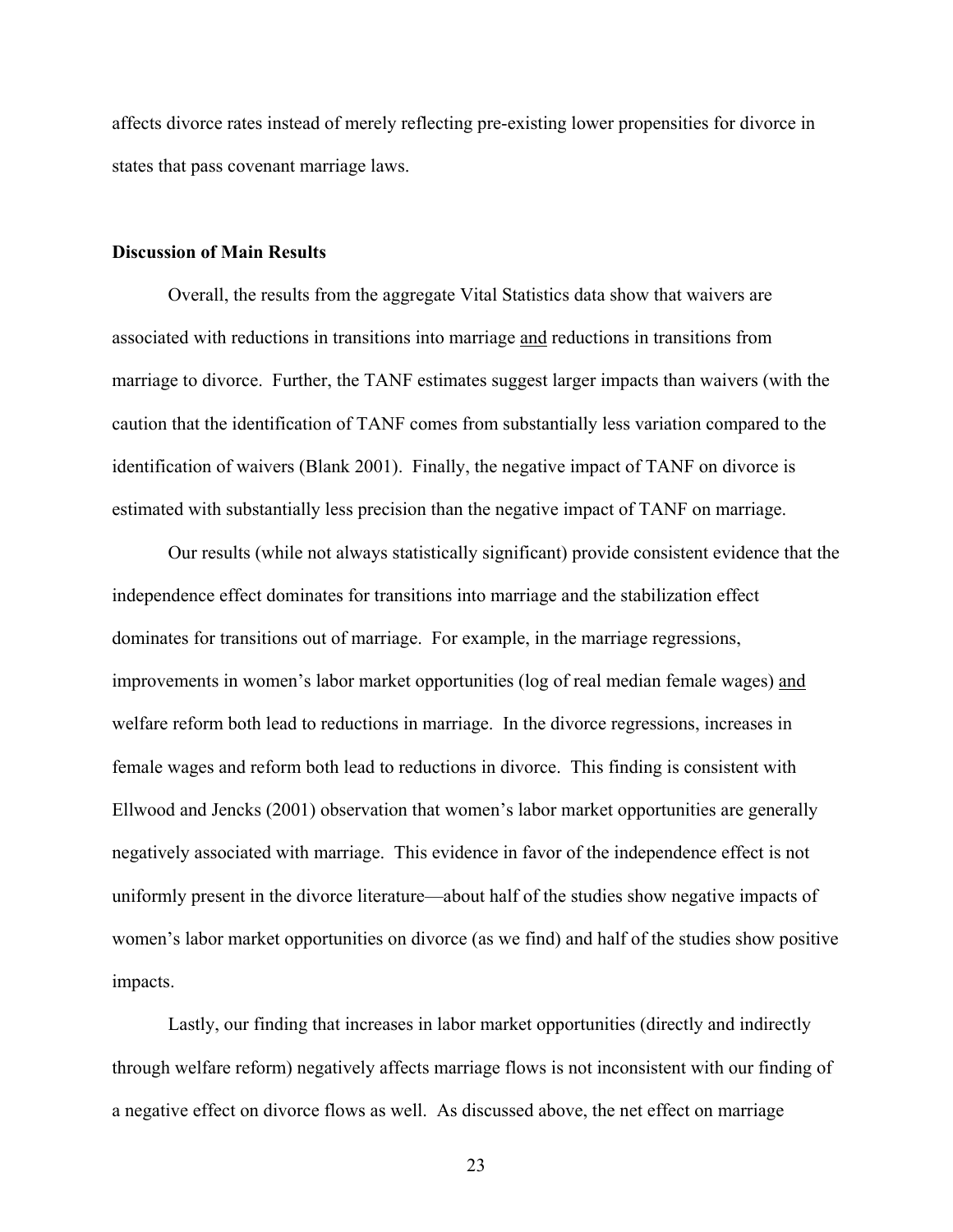(which depends on preferences, marriage markets, and economic opportunities) can vary across women. What we estimate is an average treatment effect. Harknett and Gennetian (forthcoming) provide an excellent and convincing illustration of this point. They analyze the impacts of the Self Sufficiency Project (SSP), a welfare reform program in Canada. Like the U.S. welfare reform we examine, SSP also has a theoretically ambiguous impact on marriage but the SSP reforms has many fewer features. SSP has a generous earnings disregard and a reduction in marriage disincentives (Michalopoulos et al. 2000). Harknett and Gennetian's data are experimental, based on random assignment with all participants in the SSP group receiving the same treatment. They found that SSP had no effect on marriage on average but led to a significant increase in marriage in one province (New Brunswick) and a significant decrease in marriage in another (British Columbia). The paper explores many explanations for this finding and concludes that "unobserved differences in provincial characteristics, such as culture or marital norms, mediate how SSP affected marriage."

A novelty in our study is the use of flows into and out of marriage rather than stocks. By examining flows, we are averaging over a different population than studies that analyze stocks and hence may find a different average treatment effect. To address this, we use the June 1995 supplement to the CPS, which provides marital history data. These results are presented in Table 5. We provide sample statistics for four samples: women who married in the previous year (column 1), women who divorced in the previous year (column 2), all married women (column 3), and all divorced women (column 4). The top panel presents means for all women aged 15-65 and the bottom panel presents means for women 15-65 with a living child who is under age 18.

There are several important differences between the flow (newly married and divorced) and stock (currently married and divorced) samples. For example, women entering marriage are younger and less likely to have children than the stock of married women. Notably, the flow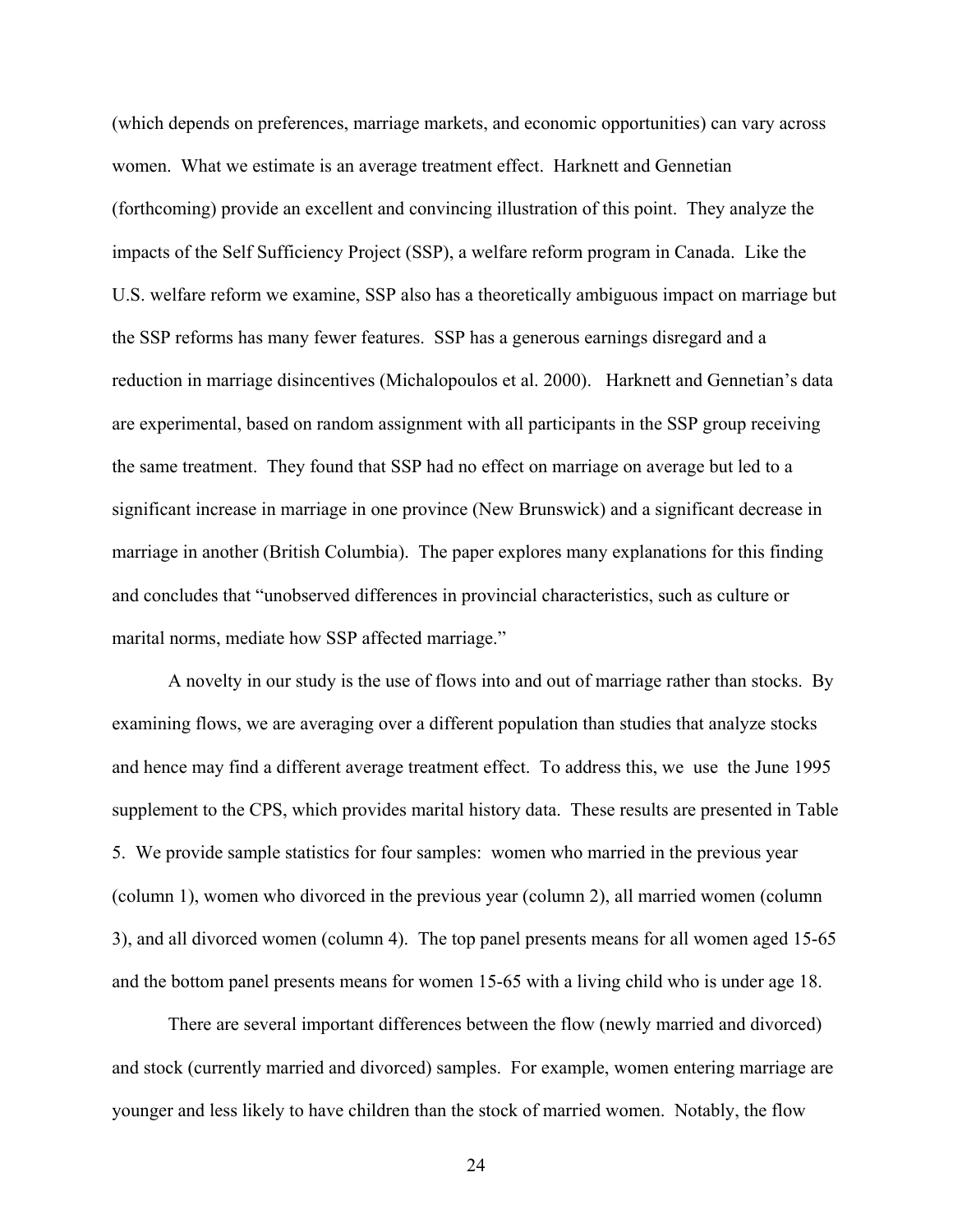sample is more representative of the population at risk of being affected by welfare policies than is the stock sample. In particular, among women with children, the flow samples of marriages and divorce are more likely to have low levels of education compared with the stock samples. The flow samples are also composed of younger women.

#### **SENSITIVITY TESTS AND ROBUSTNESS OF RESULTS**

## **Additional Controls**

<u>.</u>

 We tried including a wide variety of additional control variables and other sensitivity tests to verify the robustness of our findings. The results were remarkably robust to these extensions.<sup>19</sup> Using an unbalanced sample of states did not affect the results nor did using other population measures to weight the regressions. We also explored the sensitivity of the results to functional form, estimating models where the dependent variable was either the marriage (divorce) rate or the number of marriages (divorces) with population as an explanatory variable, and also estimating log odds ratio regressions. These models all provided similar estimates of the impact of welfare reform.

Adding other state variables to control for labor and marriage markets also did not lead to different results. Including separate controls for male and female unemployment rates did not qualitatively impact the estimated coefficients of the welfare reform variables in any of the regressions. 20 Including the male labor force participation rate or the male employment-topopulation rate also did not affect the results for the welfare reform variables, although the male employment rate was negatively associated with the marriage rate in some specifications. We

<sup>&</sup>lt;sup>19</sup> In addition to the changes discussed here, an earlier version of this study also included controls for state employment growth rates, the fraction living in poverty, the presence of an AFDC-UP program, and the extent of Medicaid expansions. The results were not sensitive to dropping each of these variables, which were not

 $\frac{20}{20}$  All results discussed in the article but not shown in tables are available on request.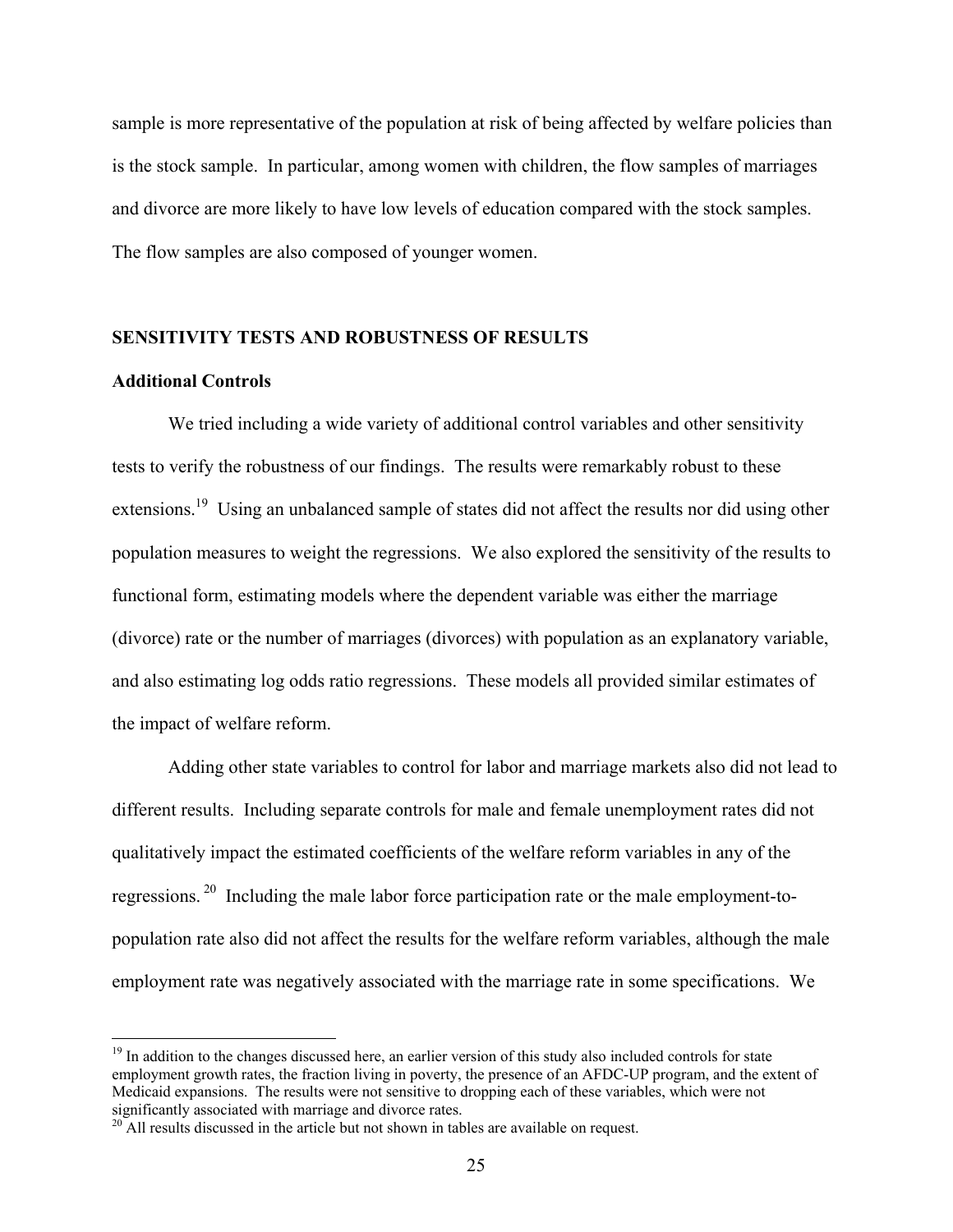also included the incarceration rate in the regressions to further control for the number of available male marriage partners. The results for the welfare reform variables were similar to those shown in the tables, and the incarceration rate was not significantly associated with the marriage rate or the divorce rate. Including a variable measuring the fraction of births that are to unmarried women (potentially endogenous to the marriage and divorce decision and reform), which may affect marriage rates if having a nonmarital birth influences the likelihood that women will soon marry, did not appreciably affect the magnitudes of the estimated coefficients of the welfare reform variables. The welfare reform results are also robust to controlling for the sex ratio, measured as the ratio of men aged 15 and older to women aged 15 and older.

#### **Specific Aspects of Reform**

 We also investigated the effect of specific aspects of welfare reform on marriages and divorces. This approach is motivated by the fact that welfare reform policies are heterogeneous across states, and it is important and interesting to know how the different policies affect the outcomes of interest. The difficulty, as many scholars have noted, is that the dimensions along which policies differ are almost as numerous as the policies themselves. Accordingly, it is difficult to capture the features of reform in a parsimonious way. Further, there is a concern that there will always be unmeasured attributes of reform, and if these attributes are correlated with both the included detailed reforms and the outcomes of interest, then estimates for detailed reforms will be biased.

Nonetheless, to examine this we adopt an approach used in several recent welfare reform studies and use summary measures on features of reform. In particular, we include a dummy variable equal to one if the state expanded benefits under the AFDC-UP program (e.g., removing the 100-hour rule). We also include dummies for whether overall work incentives in TANF are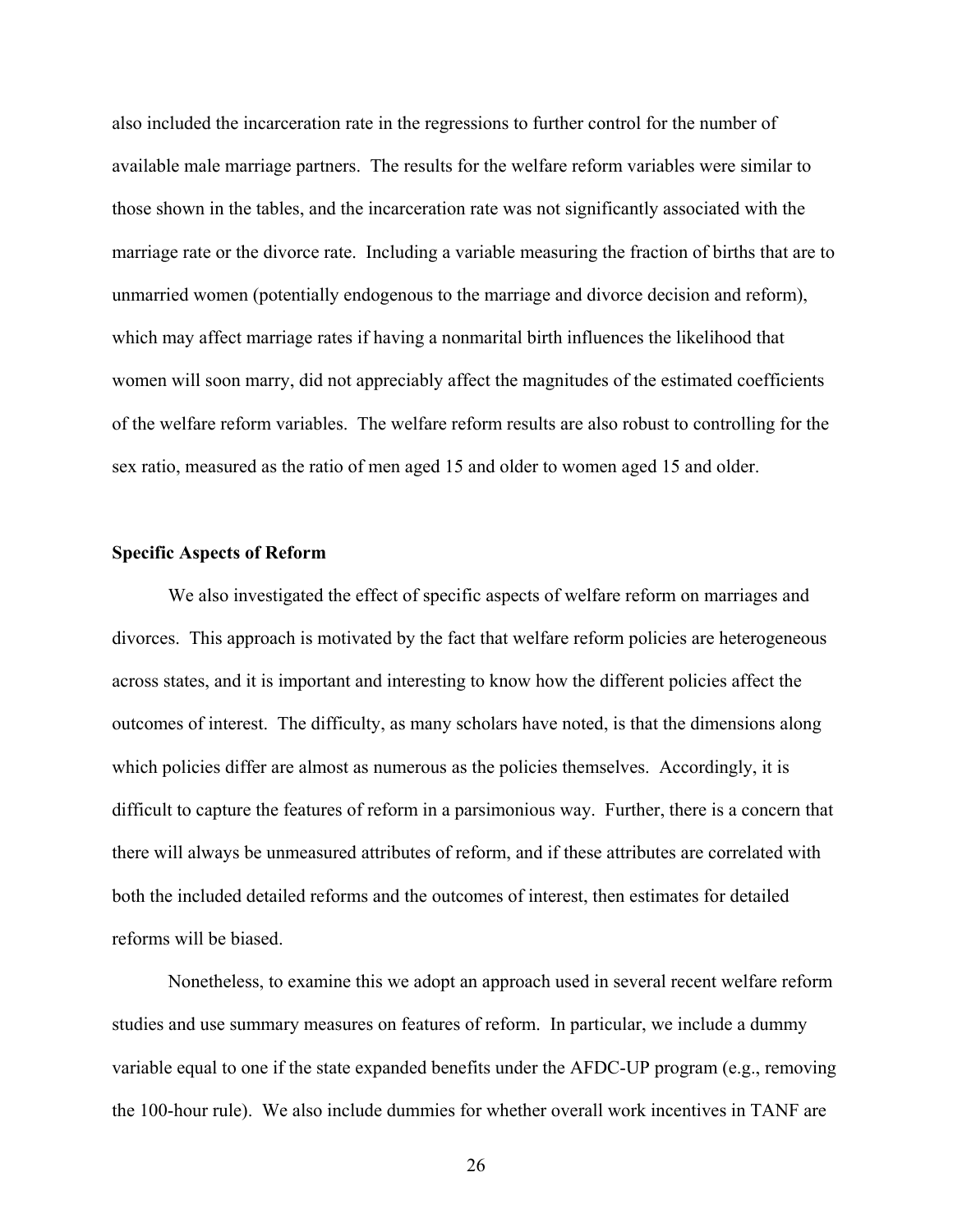"strict" or "medium" (the omitted category is weak incentives). This coding comes from Blank and Schmidt (2001) and was used recently in Schoeni and Blank (2003). The categorization is based on information on benefit generosity, earnings disregards, time limits, and sanctions. Overall, the results were consistent with our main findings and provided little insight into the specific policies that were driving the results.

## **Detail Vital Statistics Data**

 One drawback of the aggregate Vital Statistics data is that the marriages and divorces are counted by state of *occurrence*. Marriages and divorces can and do take place in states other than the state of residence. One obvious sensitivity check is to drop observations from Nevada and Hawaii, states with many weddings to non-residents. We find that the results from Tables 3 and 4 are robust to dropping these states. However, if more general non-residential marriage and divorce patterns occur and if these patterns are systematically related to welfare policies, then our estimates will be biased. We directly examine these possible biases by using the detail Vital Statistics sample from the National Center for Health Statistics.

The detail data, like the aggregate data, can be used to construct counts of marriages and divorces by state, but the detail data report both state of occurrence and state of residence. Unfortunately, the detail data are not collected for every state. Thus, although we can use this data to examine whether using state of occurrence biases the results, the results will only be suggestive, as state of residence totals will be underreported. This underreporting of state of residence marriage and divorce totals is due to the fact that marriages (divorces) that involve residents of states reporting detail data but occur in states not reporting detail data will be missing from the state of occurrence totals. This issue is of greater concern for marriages than divorces during the period under examination, particularly if states with relatively lax marriage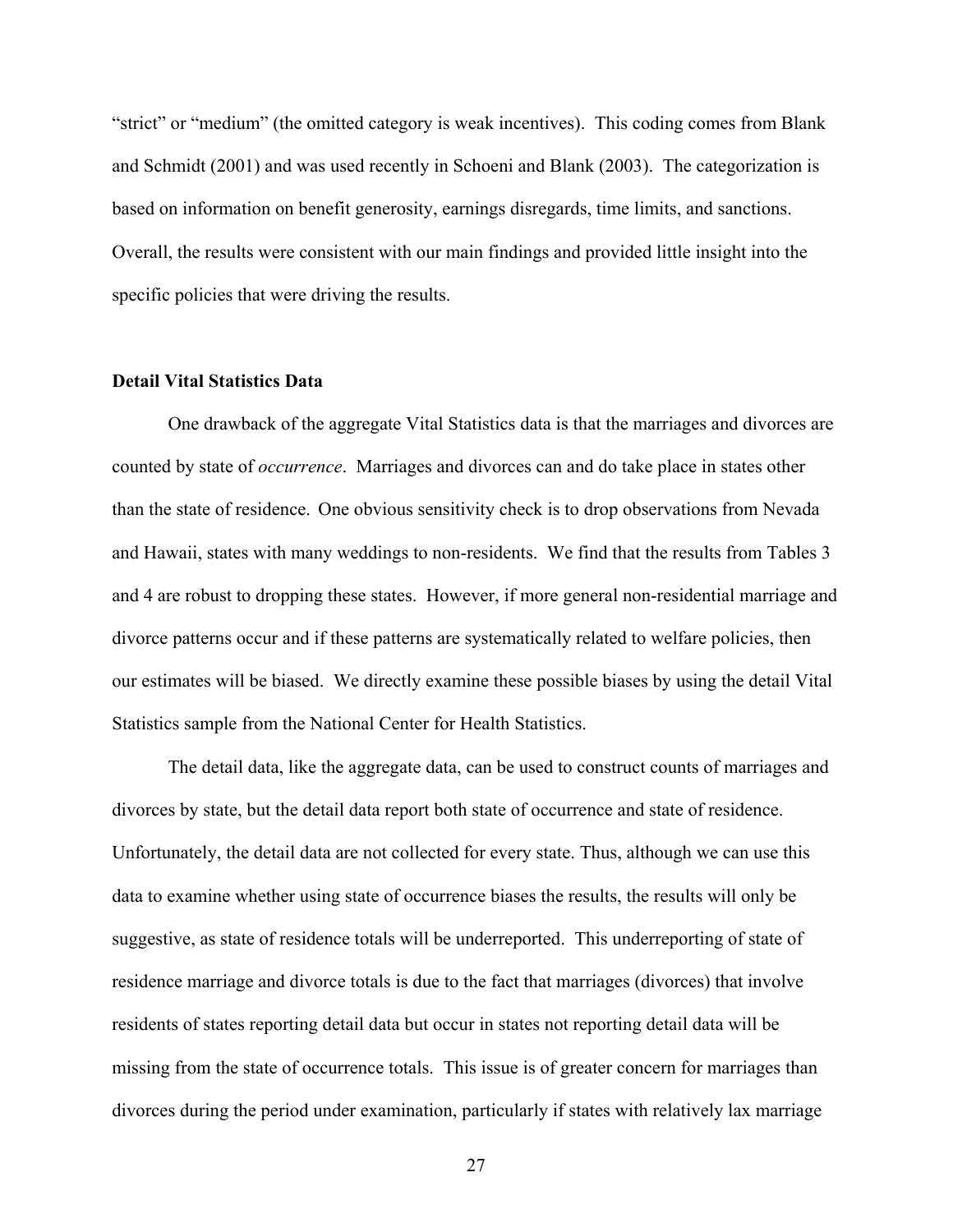requirements, such as Nevada, do not report detail data. Only 88 percent of marriages that took place in states reporting detail data were to state residents, compared with 93 percent of divorces.

 Another advantage of the detail data is that it reports age, and in some cases, race of the women getting married or divorced. We use this data to examine the sensitivity of our results to including controls for the age and race of the individual and to explore how the impact of reform varies across age and race groups. (Unfortunately, information on educational attainment was dropped from the detail data files beginning with the 1989 detail data.)

The detail data are available only through 1995, so the sample is limited to 1989-1995. Further, not all states report detail data. Because the data stop in 1995, we estimate and report only the impact of waivers on marriage and divorce. Late waiver states also are not captured in this analysis. We aggregate the detail data by either state of occurrence or state of residence, year, and five year age groups. We again restrict our sample to create a balanced panel and include states that report marriage (divorce) for each year from 1989-1995. This leads to 7 years of data on 41 states for marriage and 31 states for divorce (neither includes Nevada). Denominators for this age-aggregate data are CPS estimates of the at-risk population disaggregated by age.

We present estimates based on the detail data in Tables 6 (for marriage) and 7 (for divorce). Table 6 reports results from specifications designed to examine the sensitivity of our results on waivers and marriage to the use of data from the detail dataset (rather than the aggregate Vital Statistics), state of residence (rather than state of occurrence), and the use of age group controls (rather than state share-in-age-group controls). The first column reports the waiver coefficient from a specification that is identical to that in column 3 of Table 3, except that only data for 1989-1995 are included (and thus there is no TANF variable). The estimated effect of waivers is again negative and significant and rises considerably (from -0.048 in Table 3 to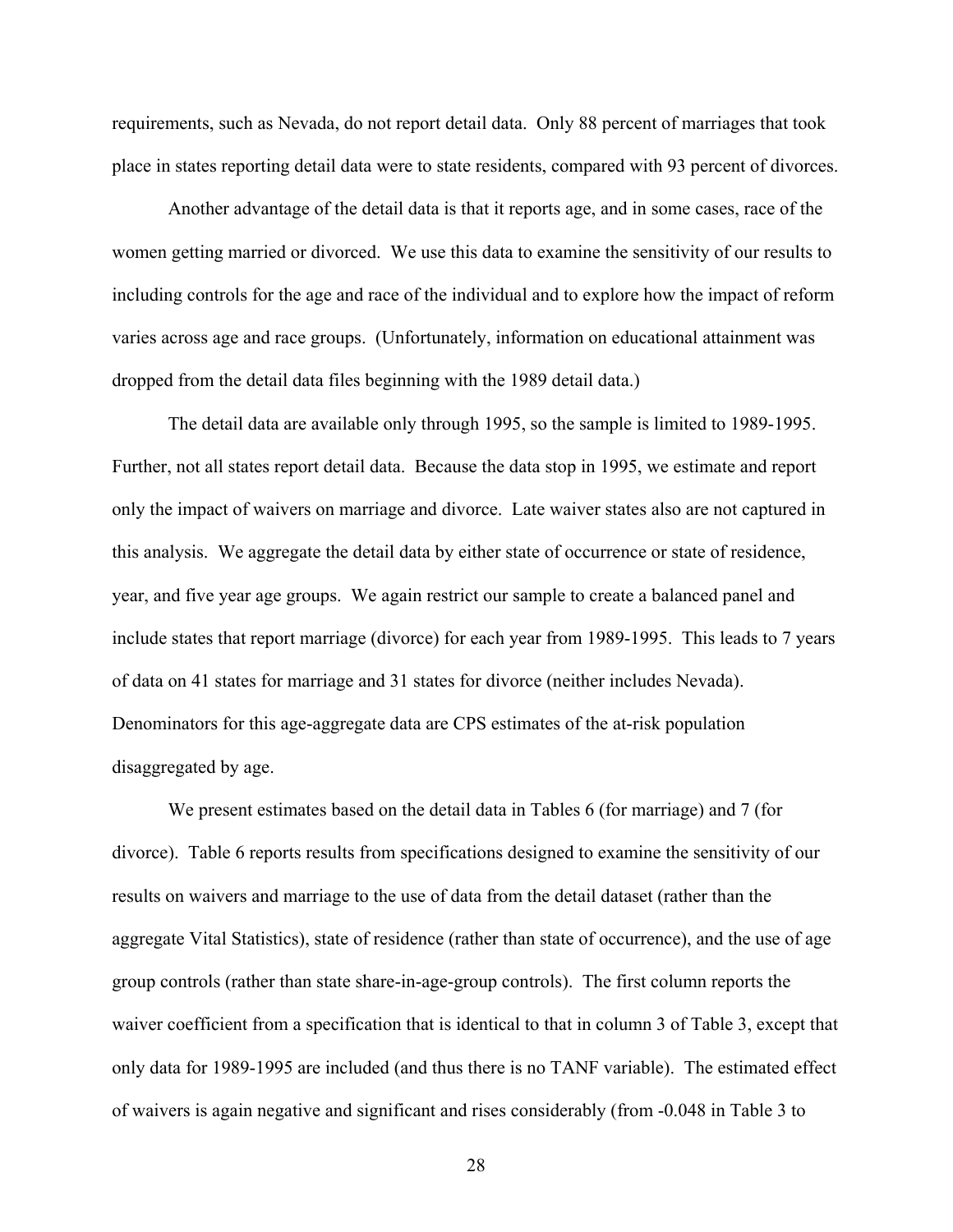-0.081) suggesting larger treatment effects for the early waiver states. Column 2 repeats this specification, except that only the 41 states that report detail marriage data are included. This change has essentially no impact on the estimated waiver impact. In column 3, we replicate the column 2 specification except that we now use the detail dataset, with data aggregated across age groups to the state-year level. Switching to the detail sample leads to a substantial reduction in the estimated waiver coefficient, which is no longer significant. Presumably, this change occurs because the detail data are sampled; if they were universe data (like the aggregate data), then the coefficient estimates would have to be numerically identical.

In column 4, we disaggregate the data by eight 5-year age groups. The coefficient on the waiver dummy is now -0.072 and is again statistically significant.<sup>21</sup> In column 5, we use the same data source and level of aggregation as in column 4 but now add seven 5-year age group dummies. The estimated coefficient of -0.057 is still significant (and does not differ significantly from the column 4 coefficient). Thus the effect of switching to the detail data and then controlling for age while continuing to use state of occurrence to define the marriage rates is to reduce the estimated coefficient on the waiver dummy by as much as 30 percent but not to change the qualitative conclusion that waivers reduced marriage inflows.

In column 6 of Table 6, we begin to examine the sensitivity of our main results to the use of state of occurrence (as in our Table 3 results). In this specification, marriage rates are computed based on state of residence rather than occurrence. In all other respects, the column 6 specification is identical to the one in column 3 (it uses the detail data, aggregated across age groups).<sup>22</sup> The result is a substantial drop in the magnitude of the waiver coefficient, to a

<u>.</u>

 $21$  The coefficient can change because the dependent variable is the log marriage rate and the weight is the level of the denominator for each cell. If we were to use the level of the marriage rate instead of the log, the estimated coefficients in columns 3 and 4 would necessarily be identical (because none of the right-hand-side variables in the

 $\frac{22}{22}$  Recall that this state-of-residence measure is an underestimate of the true number of marriages to women living in a state if many women in that state get married in other states not in the detail data (such as Nevada).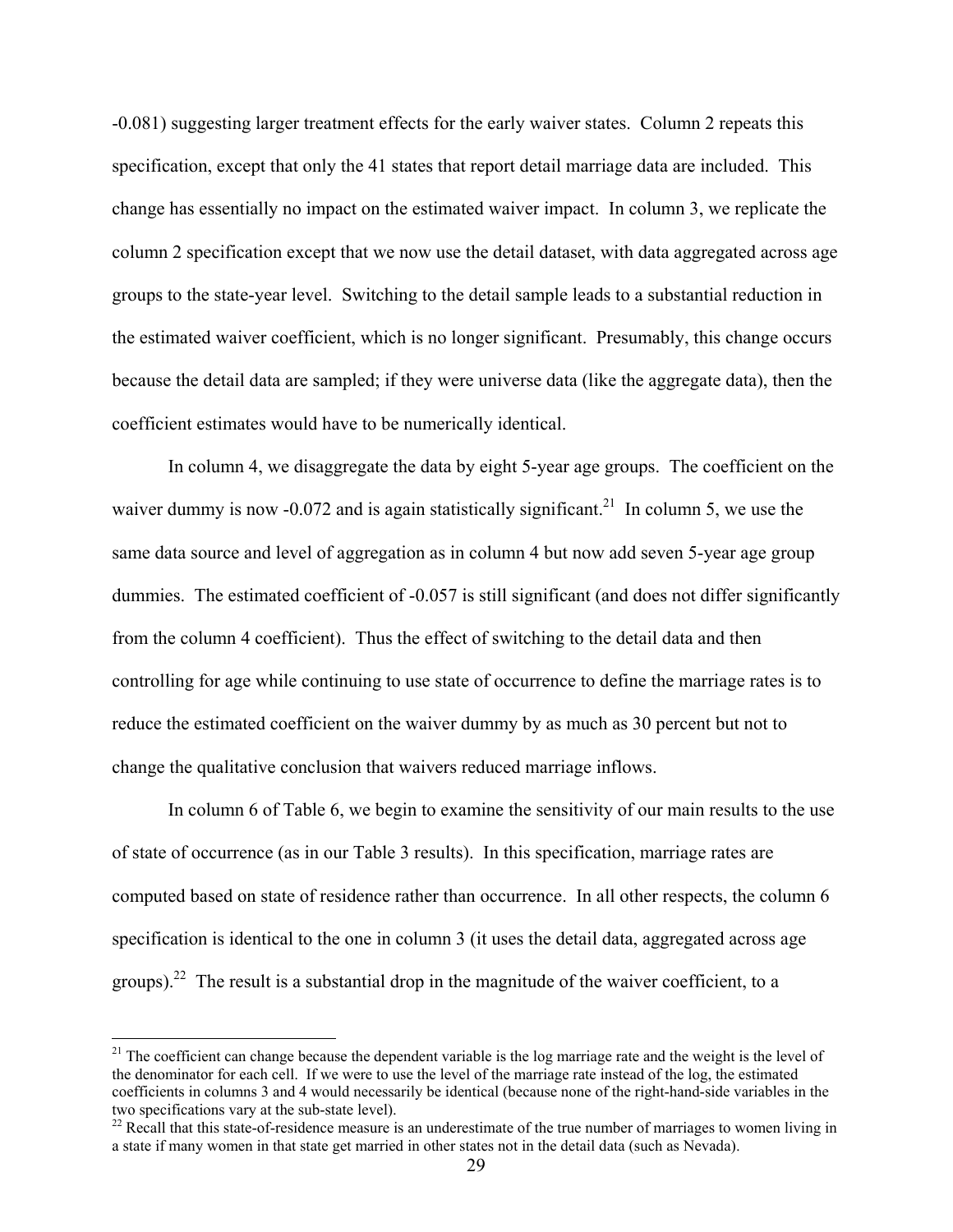statistically insignificant -0.022. In column 7, we disaggregate by age group, so that the appropriate basis of comparison to state of occurrence is column 4. This estimate is still insignificant and smaller than the one in column 4, though it is twice the size (in magnitude) of the column 6 estimate. Finally, in column 8 we add the age-group dummies to the column 7 specification, with the result being a relatively small and statistically insignificant estimate. These results show that the waiver coefficient in the marriage specifications is never significant when we use state of residence to sort the data and compute marriage rates. On the other hand, this coefficient is never positive, and in general the use of age dummies does not substantially change the estimated coefficient relative to specifications in which marriage rates are aggregated across age groups, within states.

Table 7 repeats the same set of specification checks with the divorce rate as the left-handside variable. Specifications in this table include fewer states because 10 of the states that report detail marriage data do not report detail divorce data. Restricting consideration to the 1989-1995 period while using the main data and specification from column 3 of Table 4 does not change the estimated waiver coefficient. Switching to the detail data, restricting consideration to the 31 states with detailed divorce data, and adding age dummies all have relatively minor impacts on the estimated waiver coefficient. Moreover, using state of residence rather than occurrence has no important impact on the estimated waiver coefficient for the divorce specifications.

The detailed data can also be used to explore how the impact of reform varies across different age groups. The results, not shown here, suggest that the decline in marriage is concentrated among the youngest age groups while the divorce results are concentrated in the higher age groups.

In sum, Table 6 suggests that the magnitude and statistical significance of the estimated impact of waivers on marriage is sensitive to the time period used, the use of detail data, controls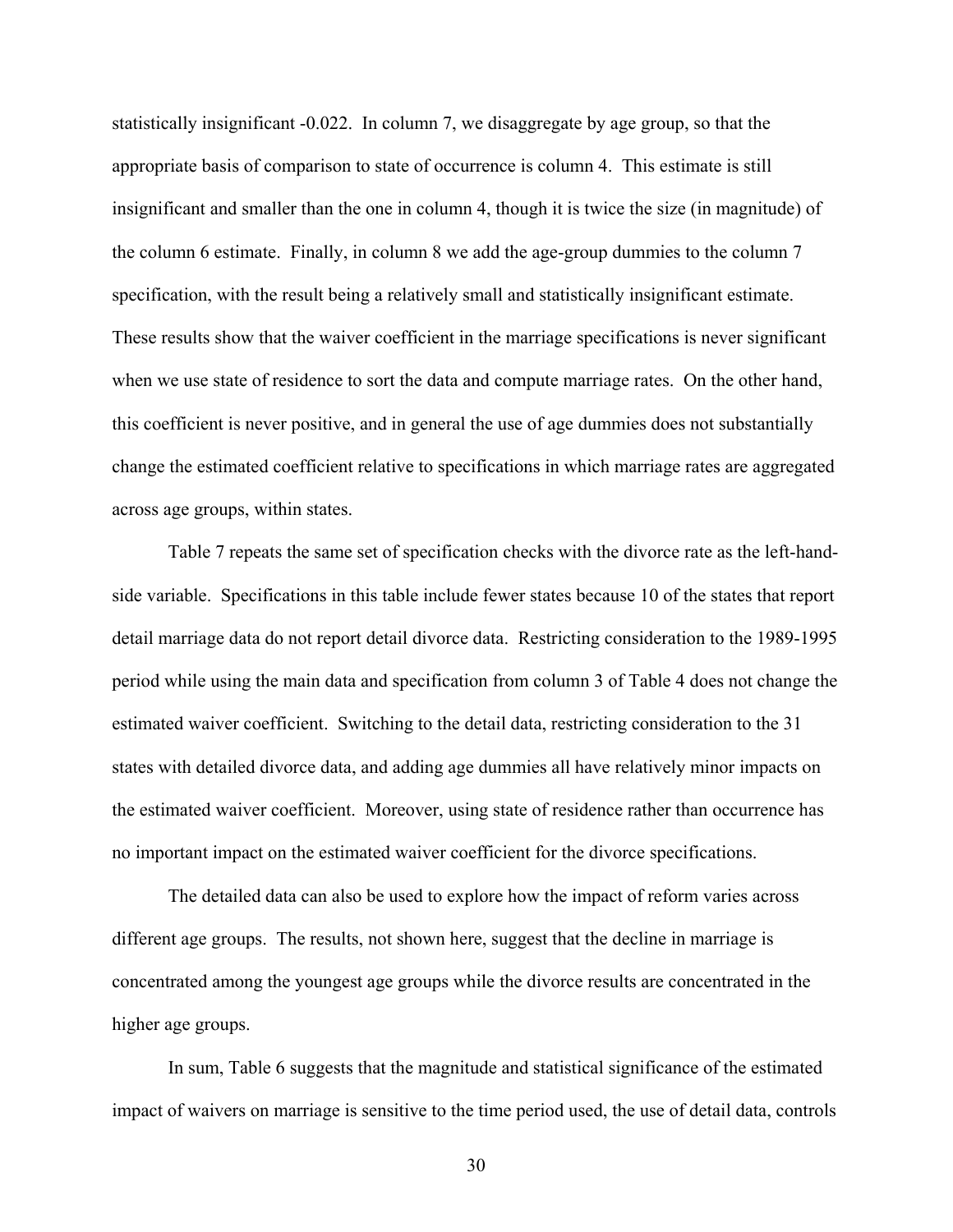for age dummies, and, especially, computing marriage rates based on state of residence. However, there is no evidence to support a positive effect of waivers on marriage rates. Table 7 suggests that the sign, magnitude, and significance of the waiver estimates for divorce specifications are quite robust.

In results not presented here, we explored using the detail data to explore how the estimated impacts of reform vary by race. We do not include these results here both because this sample of states is even smaller and because we have serious concerns about our ability to measure the at-risk population of smaller racial groups by 5-year age groups accurately from CPS totals.23 Estimates using the population (rather than the population at-risk) and disaggregating by race (black, white, and other), 5-year age group, and state and year were quite similar to the estimates presented in Tables 6 and 7, columns 4 and 5.

#### **DISCUSSION AND CONCLUSIONS**

1

Understanding the effect of welfare reform on marital transitions is important for several reasons. Along with increased earnings, marriage was an important route off of AFDC for women with children (Fitzgerald 1991; Harris 1996), so policy changes that discourage transitions into marriage could lead to increased dependency on welfare. However, it is not clear that marriage alone is sufficient for former welfare recipients to remain off public assistance rolls (Harris 1996). Under the old AFDC program, marital disruption was the single largest cause of the beginning of a spell of AFDC receipt (Bane and Ellwood 1983), and women generally experience a sizable decline in economic status after divorce (Hoffman and Duncan 1988; Holden and Smock 1991; Peterson 1996; Smock 1993; Smock, Manning, and Gupta 1999.). The

<sup>&</sup>lt;sup>23</sup> Only 31 states report marriage by race, and only 27 report divorce by race. There are a considerable number of missing black or other race cells in CPS "at-risk" data when they are disaggregated by state-year-race-5-year age group.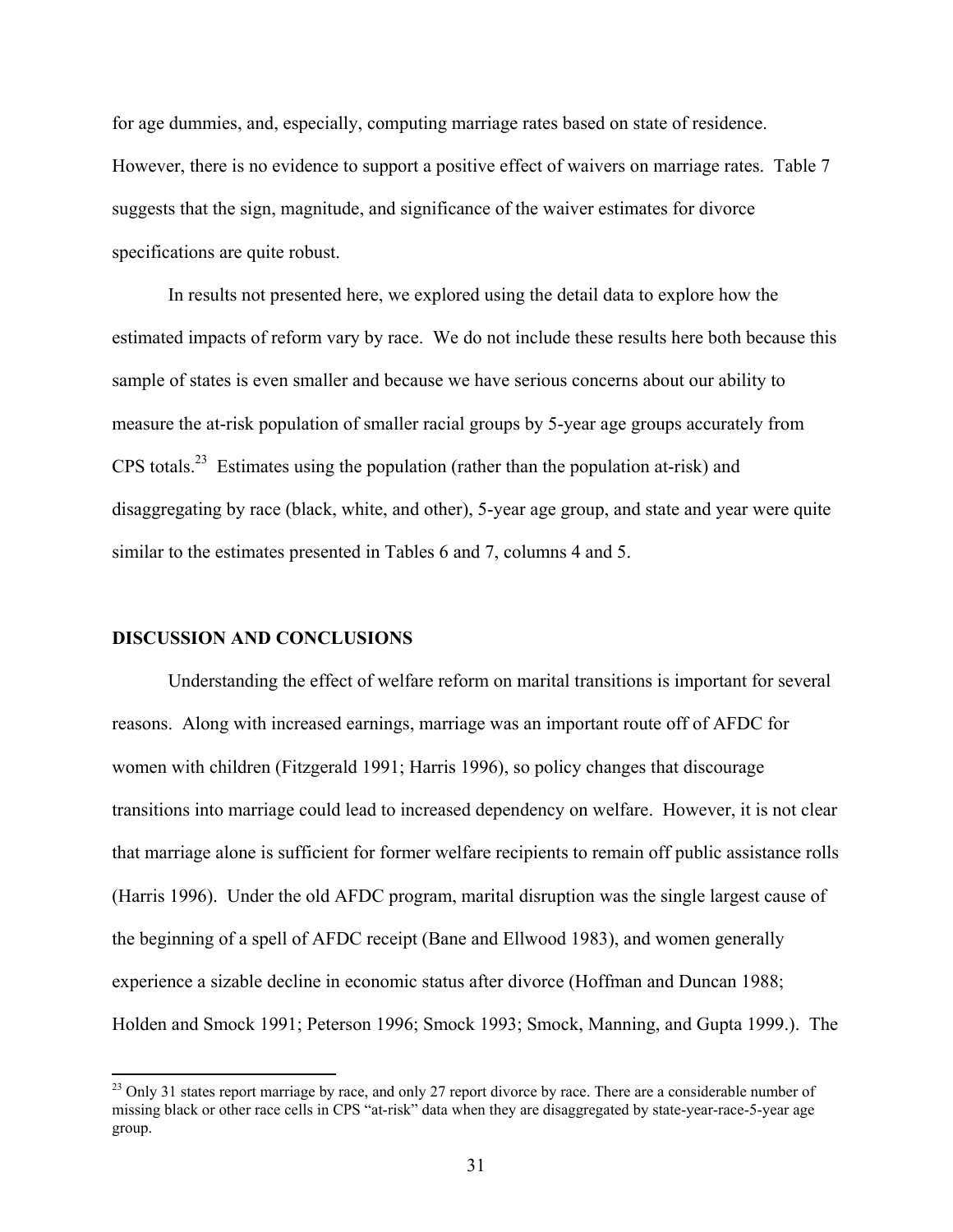effect of welfare reform on transitions out of marriage therefore has considerable implications for women and their children. Moreover, the major goals of welfare reform included raising marriage rates and lowering nonmarital birth rates, making an evaluation of the effects of reform on marriage and divorce of considerable interest to policymakers.

We use Vital Statistics data and measure flows into marriage and divorce. We examine the impact of statewide waiver programs and implementation of state TANF programs. A strength of this analysis is the use of flow data, which will respond more quickly to welfare reform than will stock data. The results indicate that the transitions into marriage are negatively associated with AFDC waivers and with implementation of TANF. The magnitude and statistical significance of these estimates are somewhat sensitive to specification checks regarding our use of state of occurrence to define marriage rates. However, the sign of our estimates is always negative and sometimes statistically significant. Thus, we can say with some confidence that we do not find that welfare reform is "pro-marriage," on balance. With respect to divorce, the sign, magnitude, and significance of our estimated waiver coefficients all appear quite robust, suggesting that waivers are associated with a reduction in flows out of marriage and into divorce. Our estimated TANF coefficient is also negative in divorce specifications, though it is statistically significant only at the 10 percent level when we include state and year fixed effects. The expected impact of welfare reform on marriage and divorce is not clearly predicted by utility maximizing theory. In the presence of this theoretical ambiguity, is it surprising that we find that welfare reform leads to reductions in marriage and divorce? Perhaps not. Changes in welfare programs may have different effects on marriage across individuals, as found in the experimental analysis of Canada's SSP (Harknett and Gennetian forthcoming). Further, welfare reform may have different effects on single persons than on married persons. Because welfare reform encouraged or required more work, single women may have been less likely to get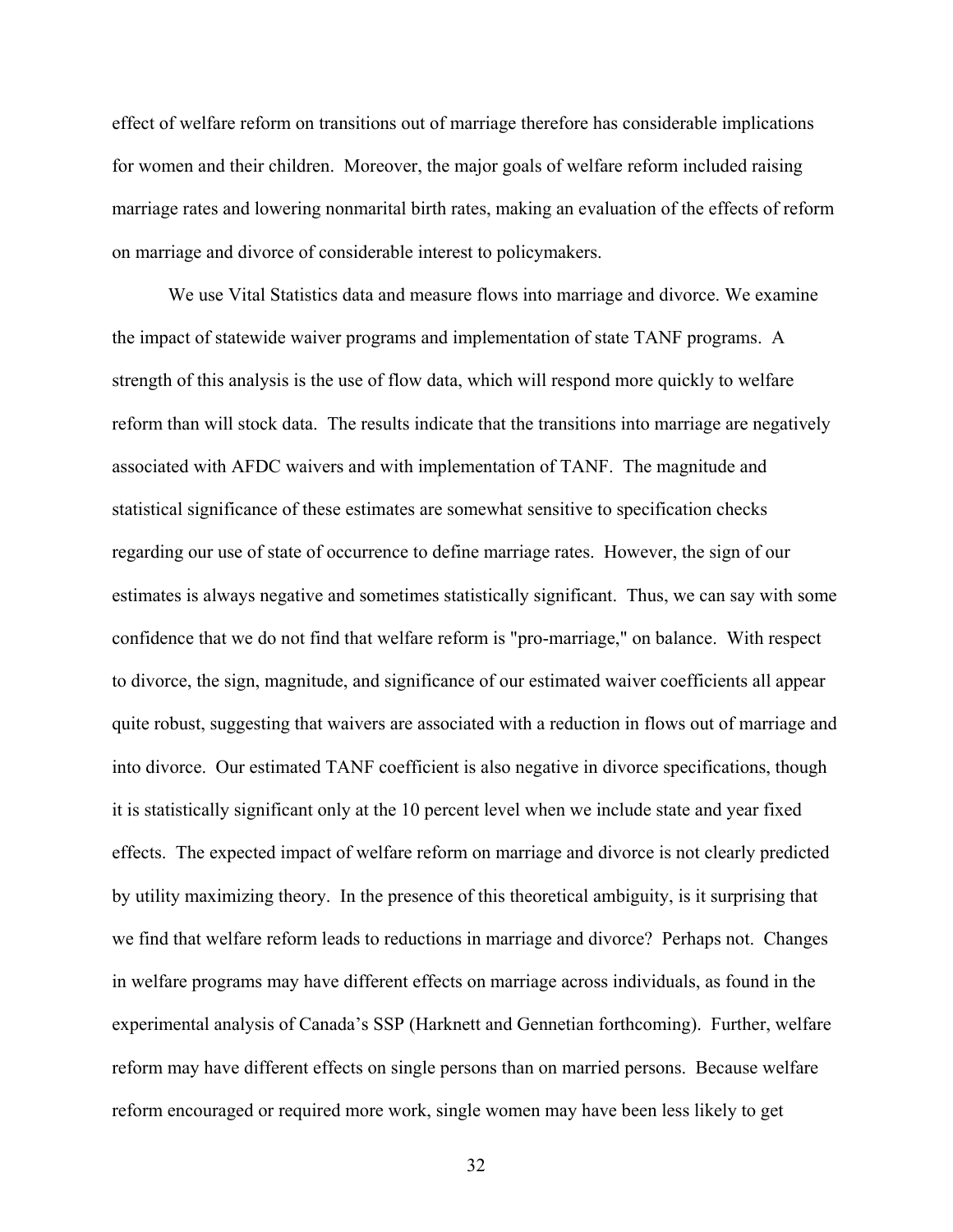married because their earnings rose, or the independence effect dominated for these women. For married women, welfare reform may have increased the number of hours they would have to work if they divorced, thereby discouraging divorce. In addition, welfare reform may have introduced considerable uncertainty about the future, and made people less likely to change their current marital status, consistent with our finding of a reduction in transitions into and out of marriage.

Increased welfare eligibility of married two-parent families may have had more effect on married women than on single women. Increased eligibility for households containing two married parents may have had little effect on single women because their spouses would have to have low earnings in order for their family to be eligible for welfare. Such low-earning men may not be desirable spouses, so welfare reform may have created little incentive for single women to marry. For married women, in contrast, relaxing the two-parent rule would discourage divorces aimed at qualifying for welfare. Consistent with this, welfare reform may have discouraged divorce among married individuals but have had a much smaller effect among never-married individuals. If the number of divorces has declined as a result of welfare reform, the number of remarriages would be expected to fall as well; most divorced individuals remarry, and average time until remarriage is only about three years (Kreider and Fields 2002). Data stratified by the number of previous marriages would allow for examining this possibility, but national Vital Statistics data on remarriages versus first marriages are not available for the post-TANF period.

Unfortunately, it is difficult to draw strong conclusions regarding the impact of TANF given the short period of implementation and the lack of available data on comparison groups. Further, while the study addresses many of the shortcomings of the Vital Statistics data, the lack of consistency in the coefficients on some of the key explanatory variables highlights the need for additional research using individual-level longitudinal data.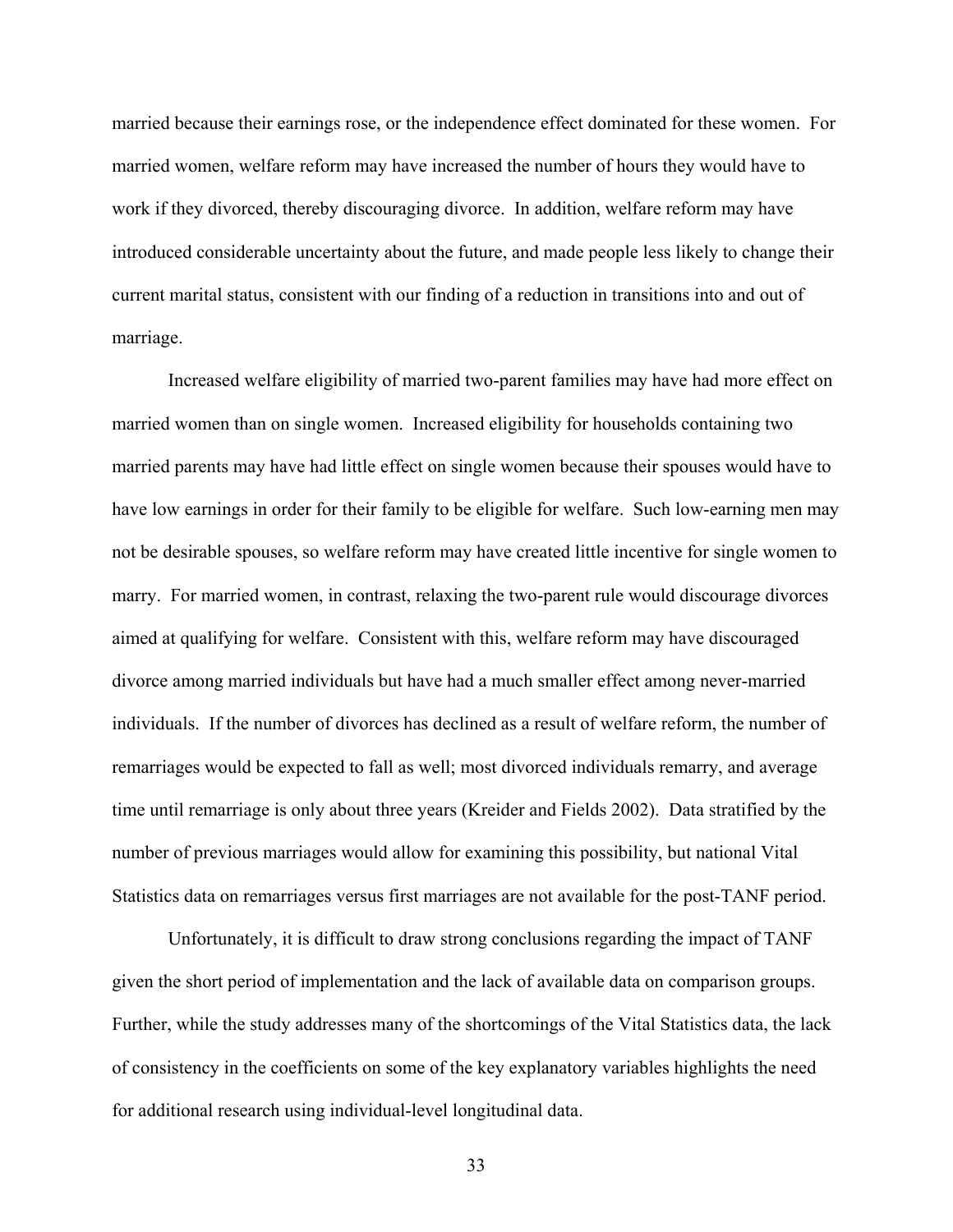# **DATA APPENDIX**

Aggregate number of marriages and divorces: National Center for Health Statistics, *Vital Statistics of the United States* and *Monthly Vital Statistics Report*, various years.

Detail data on number of marriages and divorces: National Center for Health Statistics, Data File Documentations, Marriage and Divorce, 1989-1995 (machine readable data file and documentation, CD-ROM Series 21, No. 6), Hyattsville, MD.

AFDC waivers and TANF implementation: The primary source for the dating of state reforms is the tables on the website of the Assistance Secretary for Planning and Evaluation (ASPE) for the Department of Health and Human Services, http://aspe.hhs.gov/hsp/Waiver-Policies99/policy CEA.htm. A state is coded as having an AFDC waiver if it has a "major" waiver, or that there was a significant deviation from the state's AFDC program and the waiver was in place statewide. More details on the coding of the welfare reform variables are provided in Bitler, Gelbach, and Hoynes (2002) and are available on request.

Maximum AFDC/TANF welfare benefits for a 4-person family with 1 adult: Robert Moffitt's web site, www.econ.jhu.edu/People/Moffitt/DataSets.html. Benefits deflated using the personal consumption expenditures deflator (1997=100). Benefits are annual and presented in thousands.

Population, by age, sex, race and ethnicity: Bureau of the Census website, http://eire.census.gov/popest/estimates.php.

Percentage of population living in metropolitan areas: Bureau of the Census, *Statistical Abstract*, various years. Data for 1989, 1991, 1995, and 1999 were linearly interpolated.

Population of unmarried and married women aged 15 and older, median male and female weekly wages, distribution across age and educational groups, and fraction enrolled in high school and college: Calculated from the March Current Population Surveys, 1989-2000. Totals are weighted sums within states and years. Distributions are weighted averages. All are for women 15 and older and use the variable "psupwgt."

Average annual unemployment rates: Bureau of Labor Statistics, *Employment and Earnings* and *Geographic Profile of Employment and Unemployment*, various years.

Real median income for a family of 4: Bureau of the Census website, http://www.census.gov/hhes/income/4person.html. Deflated using the personal consumption expenditures deflator (1997=100).

Covenant marriage: Coding based Americans for Divorce Reform website, http://www.divorcereform.org/cov.html.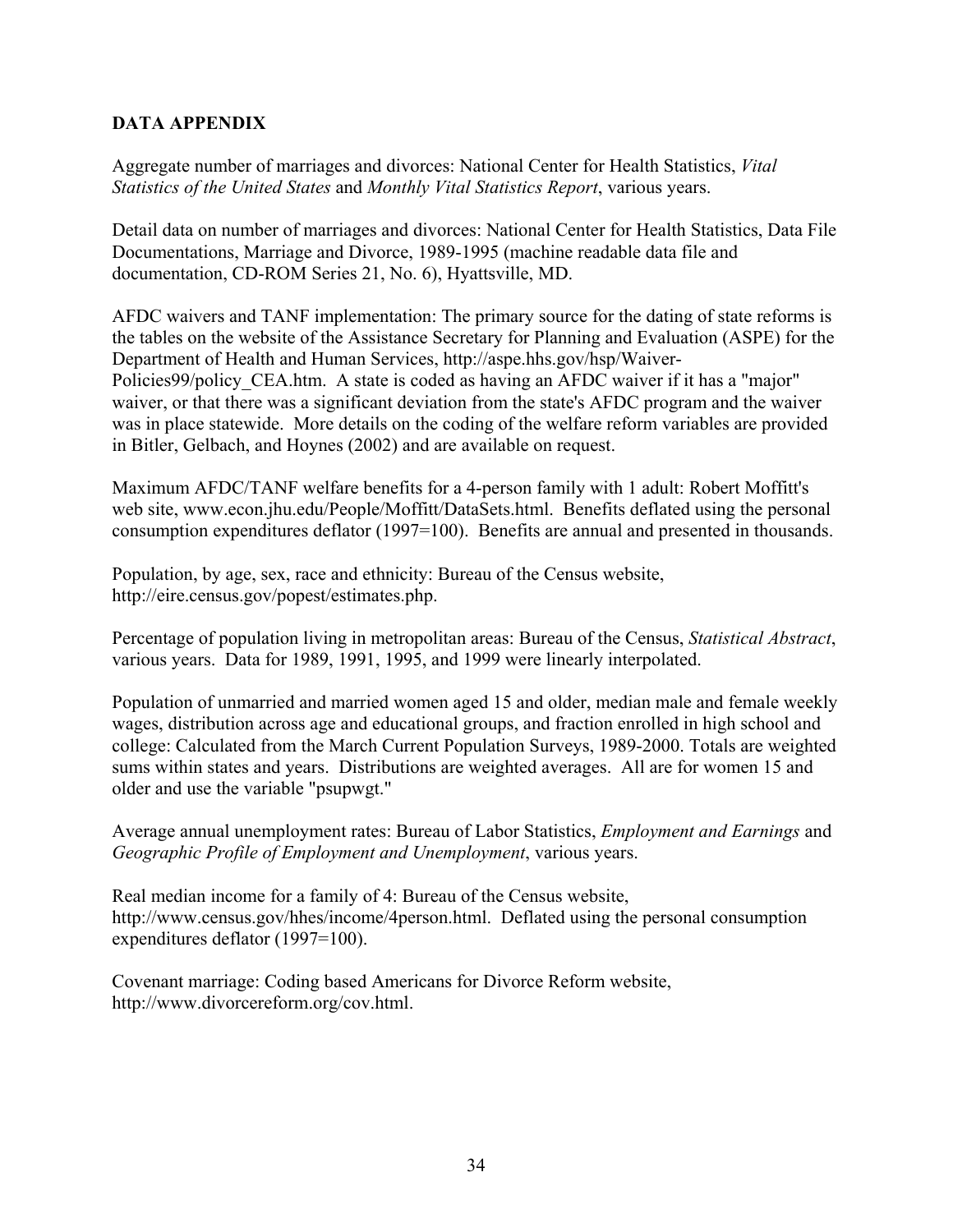# **REFERENCES**

Bane, M.J. and D. Ellwood. 1983. "The Dynamics of Dependence and the Route to Self-Sufficiency." Mimeo, Cambridge, MA: Urban Systems Research.

Becker, G.S. 1973. "A Theory of Marriage: Part I." *Journal of Political Economy* 81:813-846.

Becker, G.S., E.M. Landes, and R.T. Michael. 1977. "An Economic Analysis of Marital Instability*.*" *Journal of Political Economy* 85:1141-1187.

Bennett, N.G., D.E. Bloom, and P.H. Craig. 1989. "The Divergence of Black and White Marriage Patterns." *American Journal of Sociology* 95:692-722.

Bitler, M.P., J.B. Gelbach, and H.W. Hoynes. 2002. "The Impact of Welfare Reform on Living Arrangements." NBER Working Paper No. 8784, February.

Bitler, M.P., J.B. Gelbach, and H.W. Hoynes. 2003a. "Some Evidence on Race, Welfare Reform, and Household Income." *American Economic Review Papers and Proceedings* 93:293-298.

Bitler, M.P., J.B. Gelbach, and H.W. Hoynes. 2003b. "What Mean Impacts Miss: Distributional Effects of Welfare Reform Experiments." NBER Working Paper No. 10121, November.

Blank, R.M. 2001. "Declining Caseloads/ Increased Work: What Can We Conclude about the Effects of Welfare Reform?" Federal Reserve Bank of New York *Economic Policy Review*  $7(2):25-36.$ 

Blank, R.M. 2002. "Evaluating Welfare Reform in the U.S." *Journal of Economic Literature* 40:1105-66.

Blank, R.M. and L. Schmidt. 2001. "Work, Wages and Welfare." Pp. 70-96 in *The New World of Welfare*, edited by R.M. Blank and R. Haskins. Washington, DC: Brookings Institution.

Blau, F.D., L.M. Kahn, and J. Waldfogel. 2000. "Understanding Young Women's Marriage Decisions: The Role of Labor and Marriage Market Conditions." *Industrial and Labor Relations Review* 53:624-647.

Brien, M.J. 1997. "Racial Differences in Marriage and the Role of Marriage Markets." *Journal of Human Resources* 32:741-778.

Brien, M.J., L.A. Lillard, and L.J. Waite. 1999. "Interrelated Family-Building Behaviors: Cohabitation, Marriage, and Nonmarital Conception." *Demography* 36:535-51.

Clarkberg, M., R.M. Stolzenberg, and L.J. Waite. 1995. "Attitudes, Values, and Entrance into Cohabitational versus Marital Unions." *Social Forces* 74:609-34.

Corcoran, M., S.K. Danziger, A. Kahil, and K.S. Seefeldt. 2000. "How Welfare Reform is Affecting Women's Work." *Annual Review of Sociology* 26:241-269.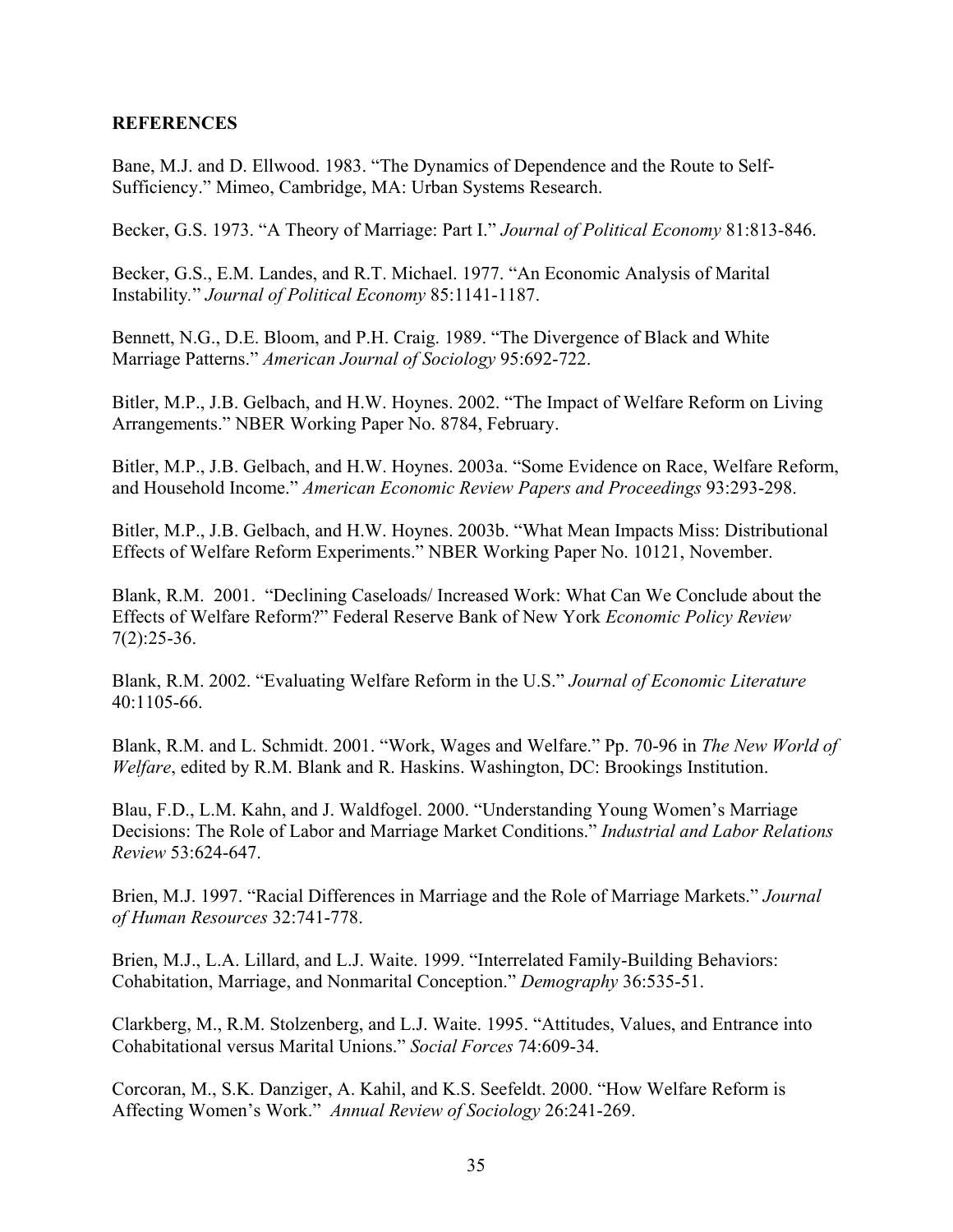Darity, W.A. and S.L. Myers. 1995. "Family Structure and the Marginalization of Black Men: Policy Implications." Pp. 263-308 in *The Decline in Marriage Among African Americans*, edited by M.B. Tucker and C. Mitchell-Kernan. New York: Russell Sage Foundation.

Duncan, G.J. and P.L. Chase-Lansdale. 2001. "Work, Wages and Welfare." Pp. 391-420 in *The New World of Welfare*, edited by R.M. Blank and R. Haskins. Washington, DC: Brookings Institution.

Ellwood, D.T. 2000. "The Impact of the Earned Income Tax Credit and Social Policy Reforms on Work, Marriage, and Living Arrangements." *National Tax Journal* 53:1063-1105.

Ellwood, D.T. and M.J. Bane. 1985. "The Impact of AFDC on Family Structure and Living Arrangements." Pp. 137-207 in *Research in Labor Economics*, Vol. 7, edited by R.G. Ehrenberg. Greenwich, CT: JAI Press.

Ellwood, D.T. and C. Jencks. 2001. "The Growing Differences in Family Structure: What Do We Know? Where Do We Look for Answers?" Mimeo, John F. Kennedy School of Government.

Fitzgerald, J.M. and D.C. Ribar. 2003. "The Impact of Welfare Waivers on Female Headship Decisions." Mimeo, Washington, DC: George Washington University, October.

Fitzgerald, J. 1991. "Welfare Durations and the Marriage Market: Evidence from Survey of Income and Program Participation." *Journal of Human Resources* 26:545-561.

Fraker, T.M., et al. 2002. "The Evaluation of Welfare Reform in Iowa." Mathematica Policy Research: DEA-0699.

Goldscheider, F.K. and L.J. Waite. 1986. "Sex Differences in the Entry into Marriage." *American Journal of Sociology* 92:91-109.

Goldstein, J.R. 1999. "The Leveling of Divorce in the United States." *Demography* 36:409-414.

Greenstein, T.N. 1990. "Marital Disruption and the Employment of Married Women." *Journal of Marriage and the Family* 52:657-676.

Grogger, J. and S.G. Bronars. 2001. "The Effect of Welfare Payments on the Marriage and Fertility Behavior of Initially Unwed Mothers: Results from a Twins Experiment." *Journal of Political Economy* 109:529-545.

Grogger, J., L.A. Karoly, and J.A. Klerman. 2002. "Consequences of Welfare Reform: A Research Synthesis." RAND: DRU-2676-DHHS.

Haider, S.J. and J.A. Klerman. 2002. "A Stock-Flow Analysis of the Welfare Caseload: Insights from California Economic Conditions." RAND mimeo.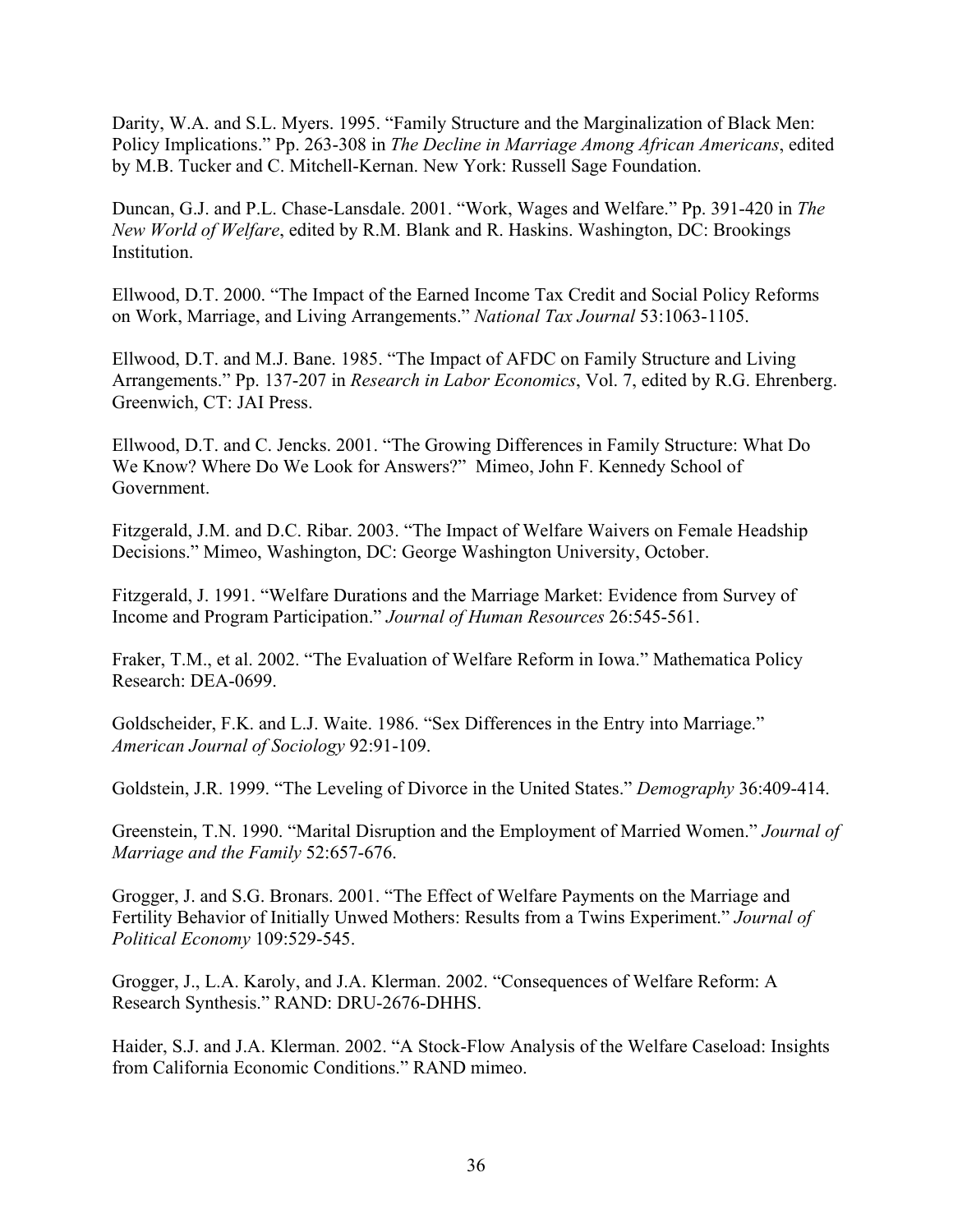Harknett, K. and L.A. Gennetian. Forthcoming. "How an Earnings Supplement Can Affect the Marital Behaviour of Welfare Recipients: Evidence from the Self-Sufficiency Project." *Demography*.

Harris, K.M. 1996. "Life after Welfare: Women, Work, and Repeat Dependency." *American Sociological Review* 61:407-426.

Hoffman, S.D. and G.J. Duncan. 1988. "What Are the Economic Consequences of Divorce?" *Demography* 25:641-645.

Hoffman, S.D. and G.J. Duncan. 1995. "The Effect of Incomes, Wages, and AFDC Benefits on Marital Disruption." *Journal of Human Resources* 30:19-41

Holden, K. and P. Smock. 1991. "The Economic Costs of Marital Dissolution: Why Do Women Bear a Disproportional Cost?" *Annual Review of Sociology* 17:51-78.

Horn, W.F. and I.V. Sawhill. 2001. "Fathers, Marriage, and Welfare Reform." Pp. 421-441 in *The New World of Welfare*, edited by R.M. Blank and R. Haskins. Washington, DC: Brookings Institution.

Hoynes, H.W. 1997. "Does Welfare Play Any Role in Female Headship Decisions?" *Journal of Public Economics* 65:89-117.

Johnson, W.R. and J. Skinner 1986. "Labor Supply and Marital Separation." *American Economic Review* 76(3):455-469.

Kaestner, R. and N. Kaushal. Forthcoming. "Immigrant and Native Responses to Welfare Reform." *Journal of Population Economics*.

Kreider, R.M. and J.M. Fields. 2002. "Number, Timing, and Duration of Marriages and Divorces: 1996. " Current Population Reports P70-80, February.

Lichter, D.T. 2001. "Marriage as Public Policy." Policy Report, Washington DC: Progressive Policy Institute.

Lichter, D.T., L.B. LeClere and D.K. McLaughlin. 1991. "Local Marriage Markets and the Marital Behavior of Black and White Women." *American Journal of Sociology* 96:843-867.

Lichter, D.T., D.K. McLaughlin, G. Kephart, and D.J. Landry. 1992. "Race and the Retreat from Marriage: A Shortage of Marriageable Men?" *American Sociological Review* 57:781-799.

Lichter, D.T., D.K. McLaughlin, and D.C. Ribar. 1997. "Welfare and the Rise in Female-Headed Families." *American Journal of Sociology* 103:112-143.

Lichter, D.T., D.K. McLaughlin, and D.C. Ribar. 2002. "Economic Restructuring and the Retreat from Marriage." *Social Science Research* 31:230-256.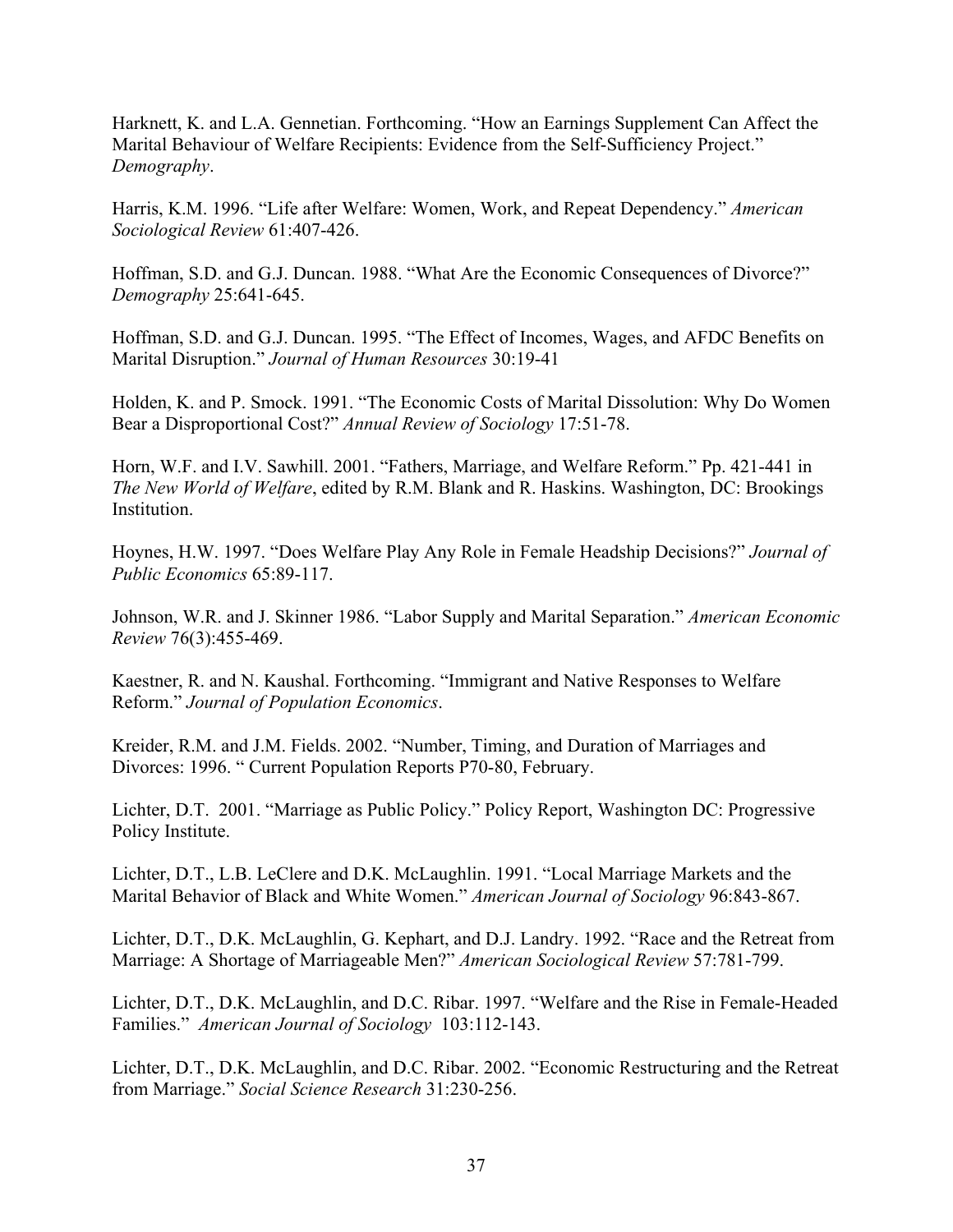Loprest, P. 2001. "How Are Families that Left Welfare Doing? A Comparison of Early and Recent Welfare Leavers." Urban Institute, Assessing the New Federalism, Series B. Number B-36. April.

Manning, W.D. and P.J. Smock. 1995. "Why Marry? Race and the Transition to Marriage among Cohabitors." *Demography* 32:509-20.

McLanahan, S. and L. Casper. 1995. "Growing Diversity and Inequality in the American Family." Pp. 1-45 in *State of the Union, America in the 1990s: Social Trends*, edited by R. Farley. New York: Russell Sage Foundation.

Michalopoulos, C., D. Card, L.A. Gennetian, K. Harknett, and P.K. Robins. 2000. *The Self Sufficiency Project at 36 Months: Effects of a Financial Work Incentive on Employment and Income*. Ottawa: Social Research and Demonstration Corporation.

Moffitt, R. 1990. "The Effect of the U.S. Welfare System on Marital Status." *Journal of Public Economics* 41:101-124.

Moffitt, R. 1994. "Welfare Effects on Female Headship with Area Effects." *Journal of Human Resources* 29:621-636.

Moffitt, R. 1998. "The Effect of Welfare on Marriage and Fertility." Pp. 50-97 in *Welfare, the Family, and Reproductive Behavior*, edited by R. Moffitt. Washington, DC: National Academy Press.

Moffitt, R. 2001. "Welfare Benefits and Female Headship in U.S. Time Series. Pp. 143-172 in *Out of Wedlock: Causes and Consequences of Nonmarital Fertility, edited by L.L. Wu and B.* Wolfe. New York, NY: Russell Sage Foundation.

Moffitt, R. 2002a. "Economic Effects of Means-Tested Transfers in the U.S." NBER Working Paper No. 8730, January.

Moffitt, R. 2002b. "The Temporary Assistance for Needy Families Program." NBER Working Paper No. 8749, February.

Moffitt, R., R. Reville, and A.E. Winkler. 1998. "Beyond Single Mothers: Cohabitation and Marriage in the AFDC Program." *Demography* 35:259-78.

Murray, C. 2001. "Family Formation." Pp. 137-168 in *The New World of Welfare*, edited by R.M. Blank and R. Haskins. Washington, DC: Brookings Institution.

Oppenheimer, V.K. 1997. "Women's Employment and the Gain to Marriage: The Specialization and Trading Model." *Annual Review of Sociology* 23:431-453.

Peterson, R.R. 1996. "A Re-Evaluation of the Economic Consequences of Divorce." *American Sociological Review* 61:528-536.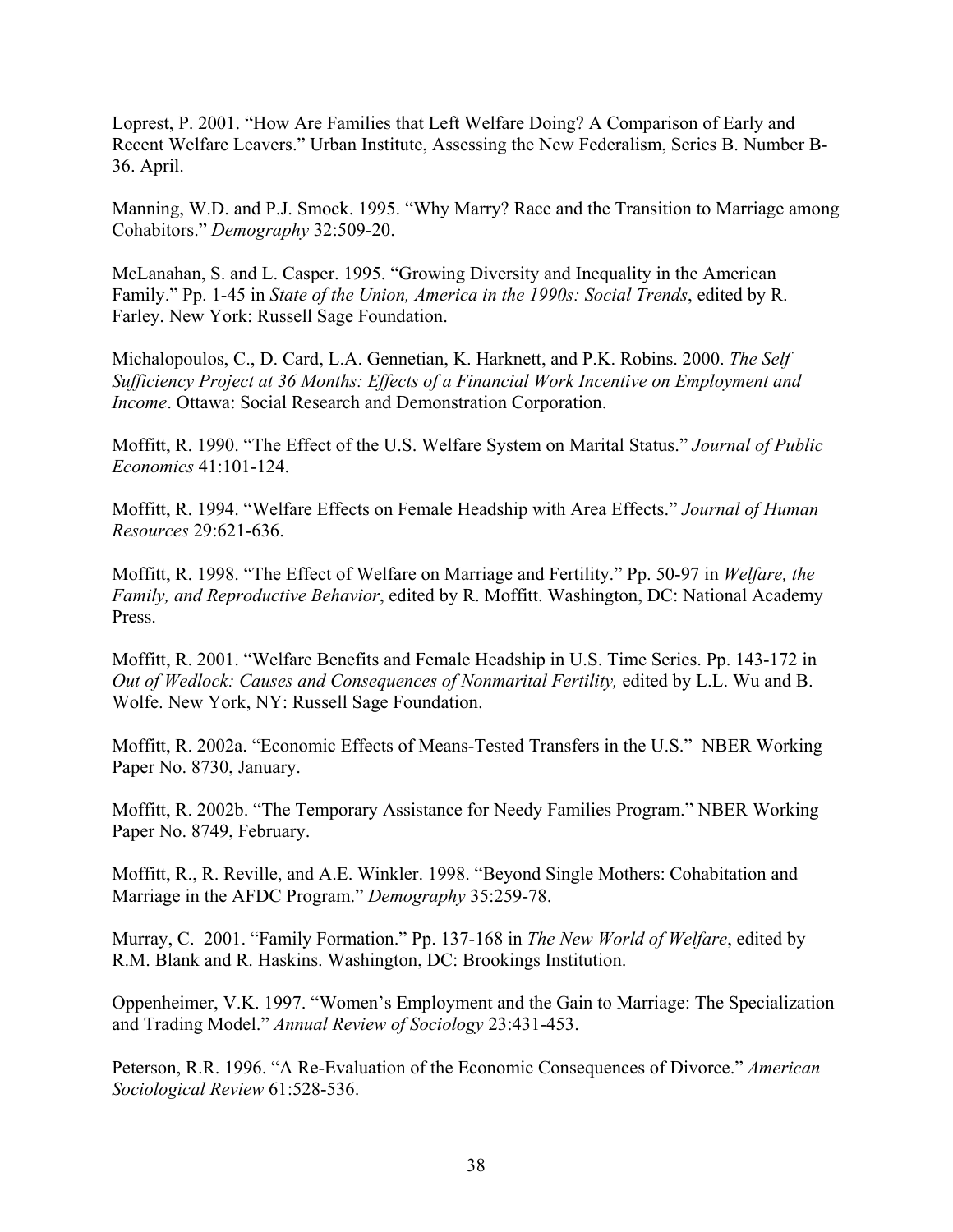Ressler, R.A. and M.S. Waters. 2000. "Female Earnings and the Divorce Rate: A Simultaneous Equations Model." *Applied Economics* 32:1889-1898.

Rosenbaum, D.T. 2000. "Taxes, the Earned Income Tax Credit, and Marital Status." Joint Center for Poverty Research Working Paper No. 177, May.

Ruggles, S. 1997. "The Rise of Divorce and Separation in the United States, 1890-1990." *Demography* 34:455-466.

Schoeni, R.F. and R.M. Blank. 2000. "What Has Welfare Reform Accomplished? Impacts on Welfare Participation, Employment, Income, Poverty, and Family Structure." NBER Working Paper No. 7627, March.

Schoeni, R.F. and R.M. Blank, 2003. "Changes in the Distribution of Children's Family Income over the 1990s." *American Economic Review Papers and Proceedings* 93:304-308.

Schultz, T.P. 1994. "Marital Status and Fertility in the United States: Welfare and Labor Market Effects." *Journal of Human Resources* 29:637-669.

Smock, P.J. 1993. "The Economic Costs of Marital Disruption for Young Women Over the Past Two Decades." *Demography* 30:353-371.

Smock, P.J., W.D. Manning, and S. Gupta. 1999. "The Effect of Marriage and Divorce on Women's Economic Well-Being." *American Sociological Review* 64:794-812.

South, S.J. and K.M. Lloyd. 1992. "Marriage Opportunities and Family Formation: Further Implications of Imbalanced Sex Ratios." *Journal of Marriage and the Famil*y 54:440-451.

Thorton, A. and W.L. Rodgers. 1987. "The Influence of Individual and Historical Time on Marital Dissolution." *Demography* 24:1-22.

Tzeng, M. 1992. "The Effects of Socioeconomic Heterogamy and Changes on Marital Dissolution for First Marriages." *Journal of Marriage and the Family* 54:609-619.

Tzeng, J.M. and R.D. Mare. 1995. "Labor Market and Socioeconomic Effects on Marital Stability." *Social Science Research* 24:329-351.

U.S. Department of Health and Human Services, Office of Human Services Policy. 1998. *Aid to Families with Dependent Children: The Baseline*. Washington D.C.: U.S. Department of Health and Human Services (http://aspe.hhs.gov/hsp/AFDC/baseline/).

Winkler, A.E. 1995. "Does AFDC-UP Encourage Two-Parent Families?" *Journal of Policy Analysis and Management* 14:4-24.

Wood, R.G. 1995. "Marriage Rates and Marriageable Men: A Test of the Wilson Hypothesis." *Journal of Human Resources* 31:163-193.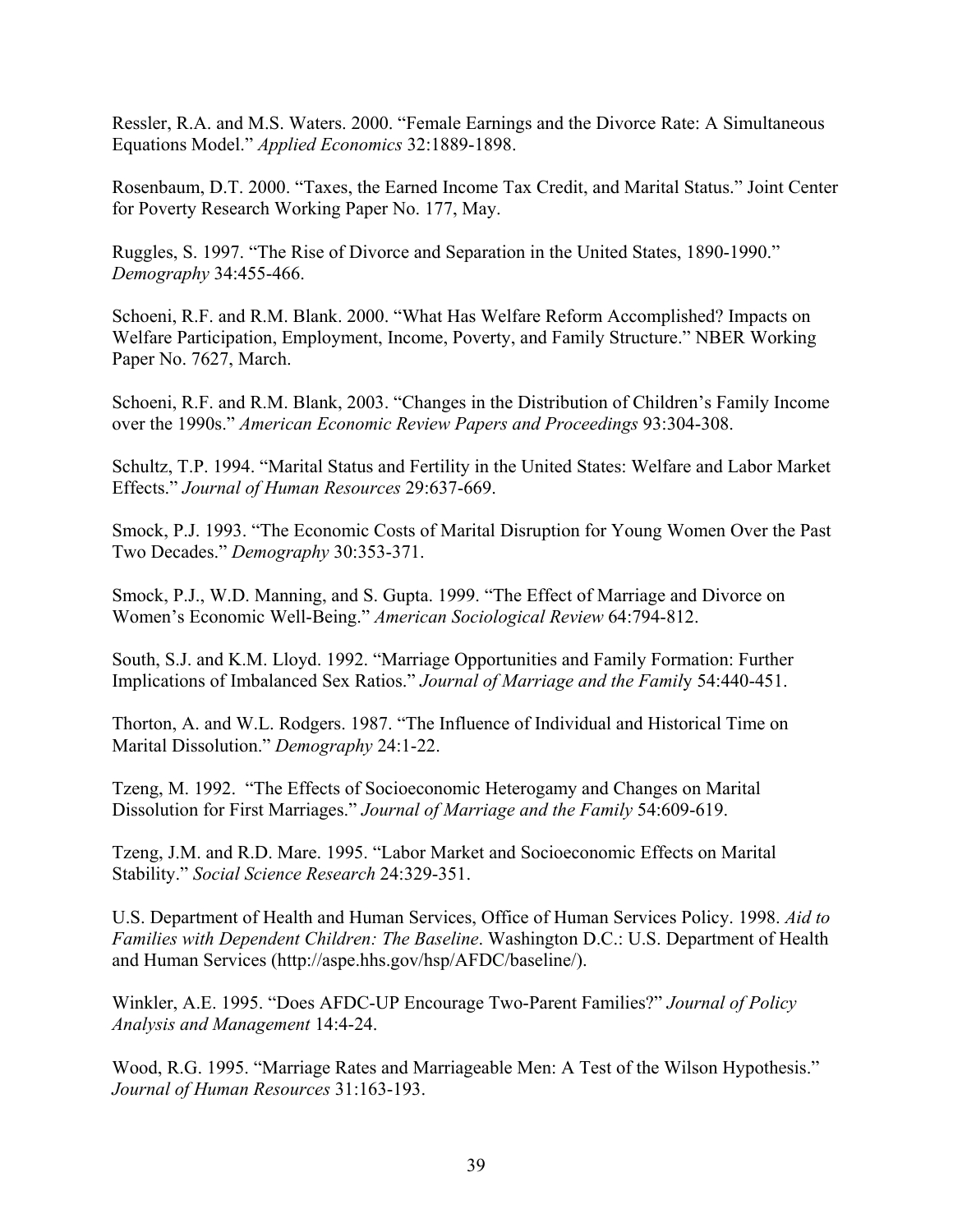**Table 1. Sample Means, 1989-2000** 

| Variable<br>Marriages per 1000 unmarried women                | Mean<br>0.048 | <b>SD</b><br>0.036 | Max.<br>0.620 | Min.<br>0.015 |
|---------------------------------------------------------------|---------------|--------------------|---------------|---------------|
| Divorces per 1000 married women                               | 0.021         | 0.005              | 0.042         | 0.008         |
| Share of year major AFDC waiver in effect                     | 0.129         | 0.316              | 1.000         | 0.000         |
| Share of year TANF in effect                                  | 0.322         | 0.456              | 1.000         | 0.000         |
| Real max. AFDC/TANF benefits, family of 4 (\$1000)            | 6.034         | 2.358              | 14.088        | 1.710         |
| Overall unemployment rate                                     | 0.056         | 0.015              | 0.114         | 0.022         |
| Real median income, family of 4 (\$1000)                      | 52.595        | 6.916              | 78.410        | 35.419        |
| Real median weekly wages among women (\$100)                  | 3.484         | 0.514              | 5.769         | 1.879         |
| Real median weekly wages among men (\$100)                    | 5.534         | 0.755              | 8.122         | 2.554         |
| State has covenant marriage option                            | 0.009         | 0.094              | 1.000         | 0.000         |
| Share of population living in metro areas                     | 0.794         | 0.161              | 1.000         | 0.202         |
| Share of population that is black                             | 0.126         | 0.081              | 0.666         | 0.003         |
| Share of population that is Hispanic                          | 0.101         | 0.103              | 0.421         | 0.005         |
| Share of women aged 15-18                                     | 0.068         | 0.010              | 0.115         | 0.038         |
| Share of women aged 19-24                                     | 0.105         | 0.013              | 0.167         | 0.057         |
| Share of women aged 25-29                                     | 0.095         | 0.014              | 0.150         | 0.050         |
| Share of women aged 30-39                                     | 0.208         | 0.018              | 0.287         | 0.134         |
| Share of women aged 40-49                                     | 0.177         | 0.019              | 0.254         | 0.123         |
| Share of women aged 50 and older                              | 0.347         | 0.032              | 0.439         | 0.171         |
| Share of women aged 15-24 enrolled in high school             | 0.041         | 0.007              | 0.080         | 0.019         |
| Share of women aged 15-24 enrolled in college                 | 0.041         | 0.008              | 0.083         | 0.008         |
| Share of women aged 19 and older, high school dropouts 0.175  |               | 0.042              | 0.332         | 0.064         |
| Share of women aged 19 and older, high school graduates 0.342 |               | 0.052              | 0.497         | 0.220         |
| Share of women aged 19 and older, some college                | 0.235         | 0.045              | 0.373         | 0.112         |
| Share of women aged 19 and older, college graduates           | 0.180         | 0.037              | 0.375         | 0.090         |

*Note:* Observations are weighted by the state/year population of women aged 15 and older except for marriages and divorces relative to unmarried and married women, which are weighted by the respective denominator. Data are at the state level for 1989-2000 except divorce data, which are only for states that report divorce data all years. Dollar amounts are real 1997 dollars. The age distribution is measured among women aged 15 and older, and the age and education distributions are calculated from March CPS. The number of state-year combinations is 612 (51 states) except for the divorce rate, which is 552 state-year combinations (46 states).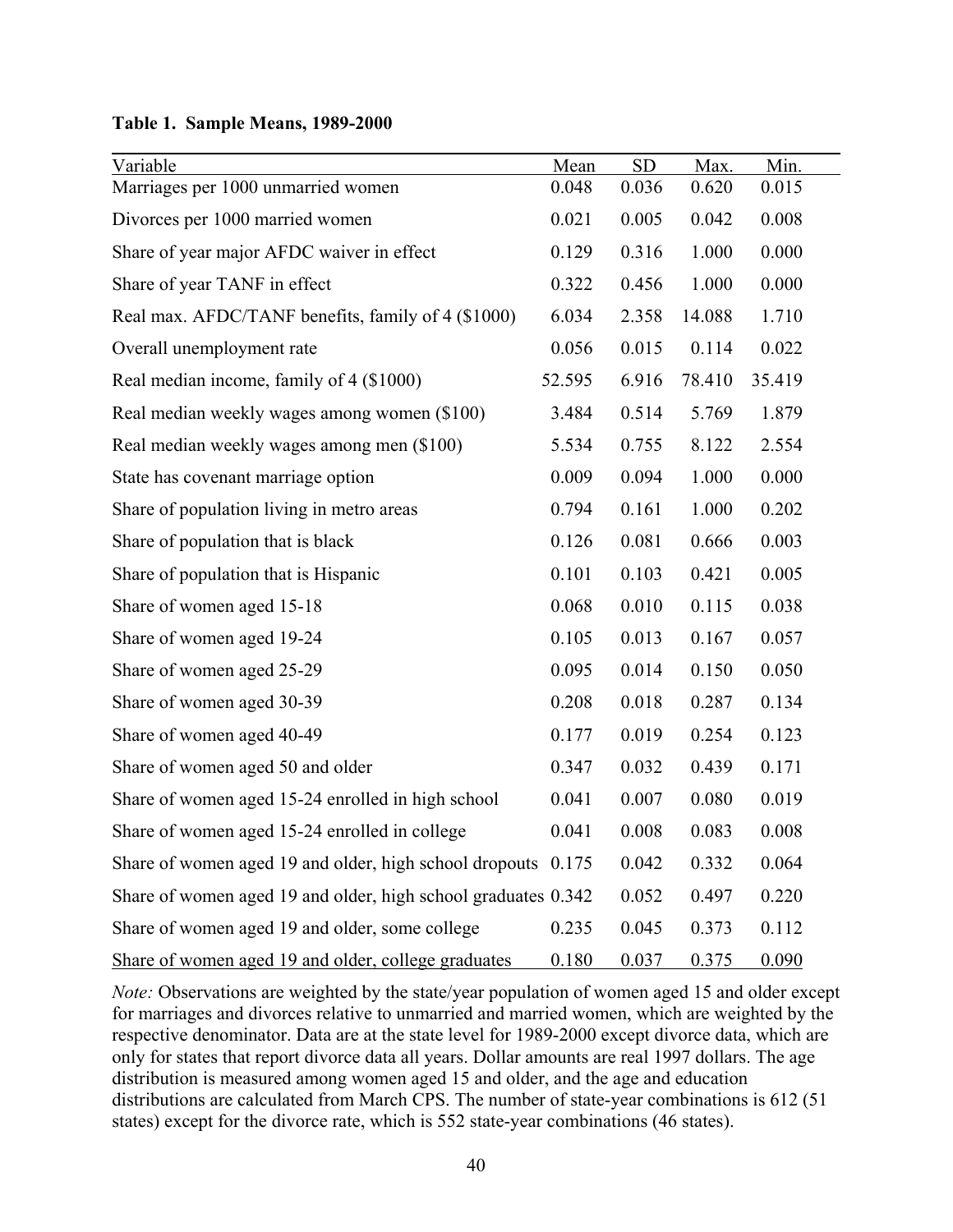| Variable                                                | <b>AFDC</b>               | Waiver                   | <b>TANF</b>                 |
|---------------------------------------------------------|---------------------------|--------------------------|-----------------------------|
| Marriages per 1000 unmarried women<br>aged 15 and older | 0.052<br>(0.041)<br>[333] | 0.041<br>(0.010)<br>[83] | 0.046<br>(0.036)<br>$[196]$ |
| Divorces per 1000 married women<br>aged 15 and older    | 0.022<br>(0.005)<br>[299] | 0.019<br>(0.004)<br>75   | 0.020<br>(0.004)<br>$178$ ] |

| Table 2. Marriage and Divorce Rates, by State Welfare Reform Status, 1989-2000 |  |  |  |  |
|--------------------------------------------------------------------------------|--|--|--|--|
|                                                                                |  |  |  |  |

*Note:* Shown are average marriages and divorces per 1000 women age 15 and older at risk of marriage or divorce, by welfare reform regime. Standard deviations are in parentheses and number of state-year combinations in brackets. Column 1 is state-year combinations with no welfare reform; column 2 is state-year combinations with a major AFDC waiver; column 3 is state-year combinations with TANF. Data are weighted by the female population aged 15 and older at risk.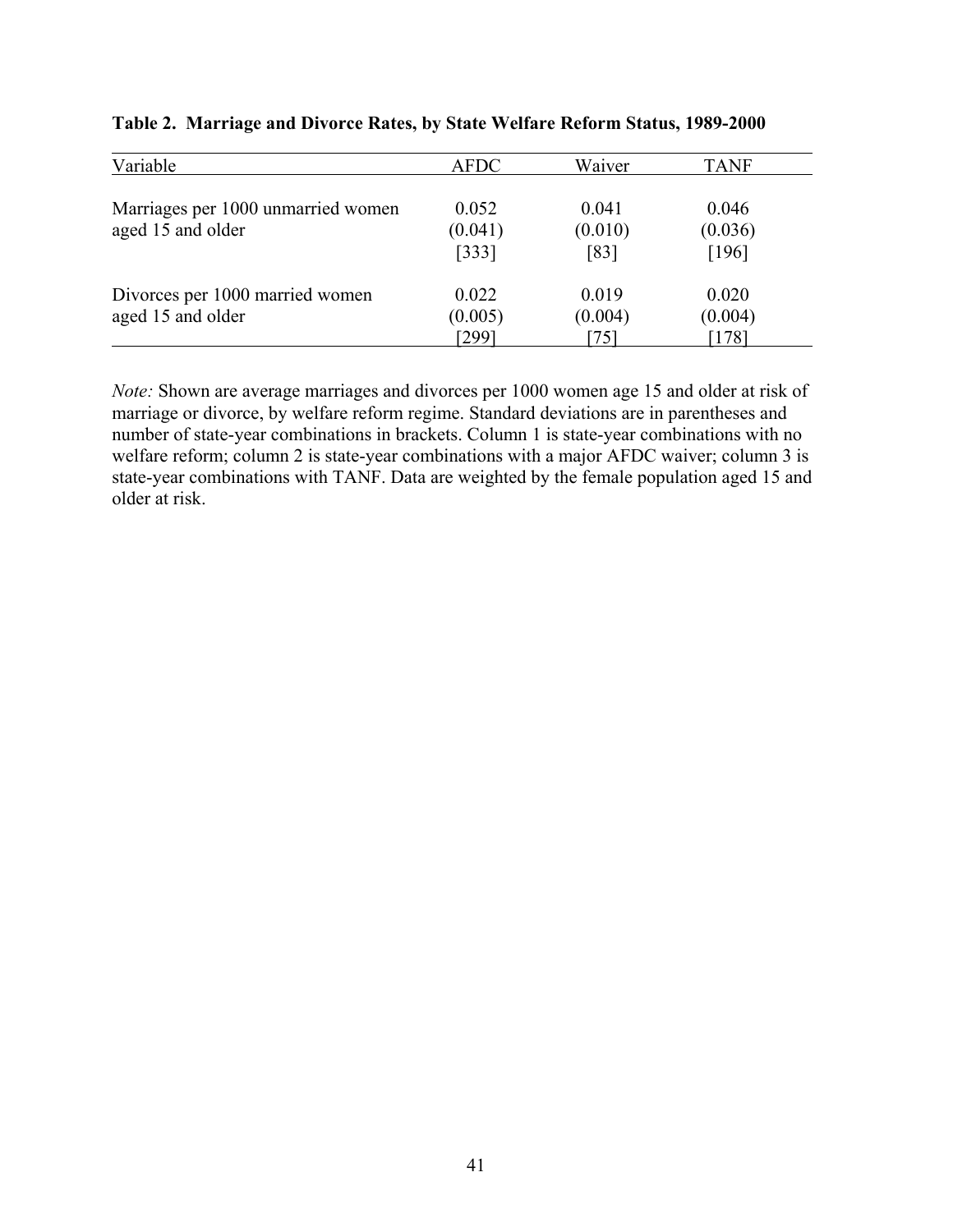| Variable                                         | (1)            | (2)            | (3)             | (4)             |
|--------------------------------------------------|----------------|----------------|-----------------|-----------------|
| Share of year major AFDC waiver in effect        | $-0.190**$     | $-0.156**$     | $-0.048\dagger$ | $-0.046\dagger$ |
|                                                  | (0.032)        | (0.031)        | (0.028)         | (0.024)         |
| Share of year TANF in effect                     | $-0.137**$     | $-0.134**$     | $-0.233**$      | $-0.214**$      |
|                                                  | (0.036)        | (0.041)        | (0.052)         | (0.043)         |
| Log of real max. AFDC/TANF benefits, family of 4 |                | $-0.240**$     | 0.101           | $-0.182$        |
|                                                  |                | (0.037)        | (0.093)         | (0.135)         |
| Overall unemployment rate                        |                | $-4.163**$     | 0.727           | $-0.262$        |
|                                                  |                | (0.849)        | (0.653)         | (0.870)         |
| Log of real median income, family of 4           |                | $-0.250$       | $-0.188$        | $-0.058$        |
|                                                  |                | (0.171)        | (0.309)         | (0.217)         |
| Log of real median wages among women             |                | $-0.108$       | $-0.069$        | $-0.012$        |
|                                                  |                | (0.104)        | (0.062)         | (0.050)         |
| Log of real median wages among men               |                | $-0.036$       | 0.034           | 0.049           |
|                                                  |                | (0.114)        | (0.054)         | (0.063)         |
| Covenant marriage state                          |                | $-0.022$       | 0.018           | $-0.066$        |
|                                                  |                | (0.065)        | (0.053)         | (0.075)         |
| Share of population living in metro areas        |                | 0.018          | $-0.102$        | $-0.493$        |
|                                                  |                | (0.096)        | (0.453)         | (0.638)         |
| Share of population that is black                |                | $-0.559**$     | $-2.037$        | $-3.673$        |
|                                                  |                | (0.162)        | (2.280)         | (4.006)         |
| Share of population that is Hispanic             |                | $-0.054$       | $-1.367$        | $-1.696$        |
|                                                  |                | (0.162)        | (0.967)         | (1.770)         |
| State and year fixed effects                     | N <sub>0</sub> | N <sub>o</sub> | Yes             | Yes             |
| State-specific time trends                       | N <sub>0</sub> | No             | No              | Yes             |
| Adjusted $R^2$                                   | 0.054          | 0.409          | 0.892           | 0.913           |
| State-year combinations                          | 612            | 612            | 612             | 612             |

# **Table 3. Determinants of Marriage Rates, 1989-2000**

*Note:* Shown are coefficients from regressions of the determinants of marriage rates during 1989-2000 for 51 states. The dependent variable is the natural log of new marriages per 1000 unmarried women aged 15 and older. The regressions in columns 2-4 also control for the age, education and enrollment distribution of the female population. Robust, clustered standard errors are in parentheses. Data are weighted by the number of women at risk of marriage.  $\uparrow$  p<0.10; \* p<0.05; \*\* p<0.01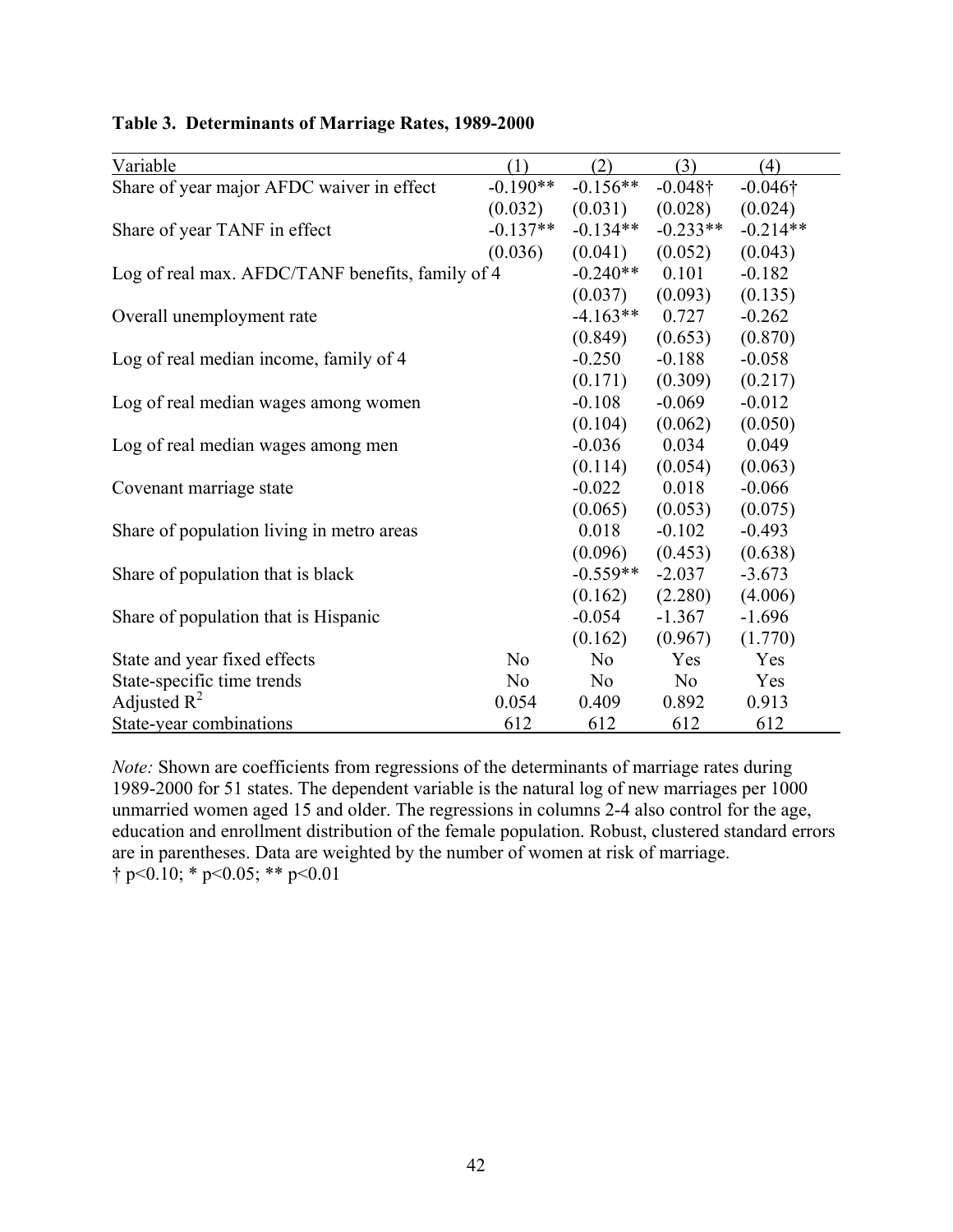| Variable                                         | (1)            | (2)             | (3)             | (4)             |
|--------------------------------------------------|----------------|-----------------|-----------------|-----------------|
| Share of year major AFDC waiver in effect        | $-0.118*$      | $-0.063*$       | $-0.055**$      | $-0.056**$      |
|                                                  | (0.042)        | (0.027)         | (0.018)         | (0.018)         |
| Share of year TANF in effect                     | $-0.075*$      | $0.057\dagger$  | $-0.126\dagger$ | $-0.102$        |
|                                                  | (0.030)        | (0.032)         | (0.065)         | (0.070)         |
| Log of real max. AFDC/TANF benefits, family of 4 |                | $-0.095*$       | $-0.033$        | $-0.216\dagger$ |
|                                                  |                | (0.042)         | (0.113)         | (0.125)         |
| Overall unemployment rate                        |                | 0.247           | $-1.461*$       | $-1.772*$       |
|                                                  |                | (0.749)         | (0.676)         | (0.721)         |
| Log of real median income, family of 4           |                | $-0.983**$      | $-0.082$        | 0.114           |
|                                                  |                | (0.152)         | (0.219)         | (0.180)         |
| Log of real median female weekly wages           |                | $-0.141\dagger$ | $-0.083\dagger$ | $-0.025$        |
|                                                  |                | (0.074)         | (0.044)         | (0.039)         |
| Log of real median male weekly wages             |                | 0.089           | $-0.075\dagger$ | $-0.018$        |
|                                                  |                | (0.071)         | (0.041)         | (0.044)         |
| Covenant marriage state                          |                | 0.058           | $-0.055$        | $-0.156*$       |
|                                                  |                | (0.057)         | (0.041)         | (0.070)         |
| Share of population living in metro areas        |                | $0.182*$        | $-0.232$        | $-0.184$        |
|                                                  |                | (0.074)         | (0.279)         | (0.324)         |
| Share of population that is black                |                | $0.377*$        | $-0.845$        | $-6.669$        |
|                                                  |                | (0.151)         | (1.662)         | (4.092)         |
| Share of population that is Hispanic             |                | $-0.236$        | $-5.163**$      | $-4.172*$       |
|                                                  |                | (0.164)         | (0.925)         | (1.912)         |
| State and year fixed effects                     | N <sub>0</sub> | N <sub>0</sub>  | Yes             | Yes             |
| State-specific time trends                       | N <sub>o</sub> | No              | No.             | Yes             |
| Adjusted $R^2$                                   | 0.026          | 0.618           | 0.892           | 0.923           |
| State-year combinations                          | 552            | 552             | 552             | 552             |

# **Table 4. Determinants of Divorce Rates, 1989-2000**

*Note:* Shown are coefficients from regressions of the determinants of divorce rates during 1989-2000 for 46 states that report aggregate divorce data all years. The dependent variable is the natural log of new divorces per 1000 married women aged 15 and older. The regressions in columns 2-4 also control for the age, education and enrollment distribution of the female population. Robust, clustered standard errors are in parentheses. Data are weighted by the number of women at risk of divorce.

 $\uparrow$  p<0.10; \* p<0.05; \*\* p<0.01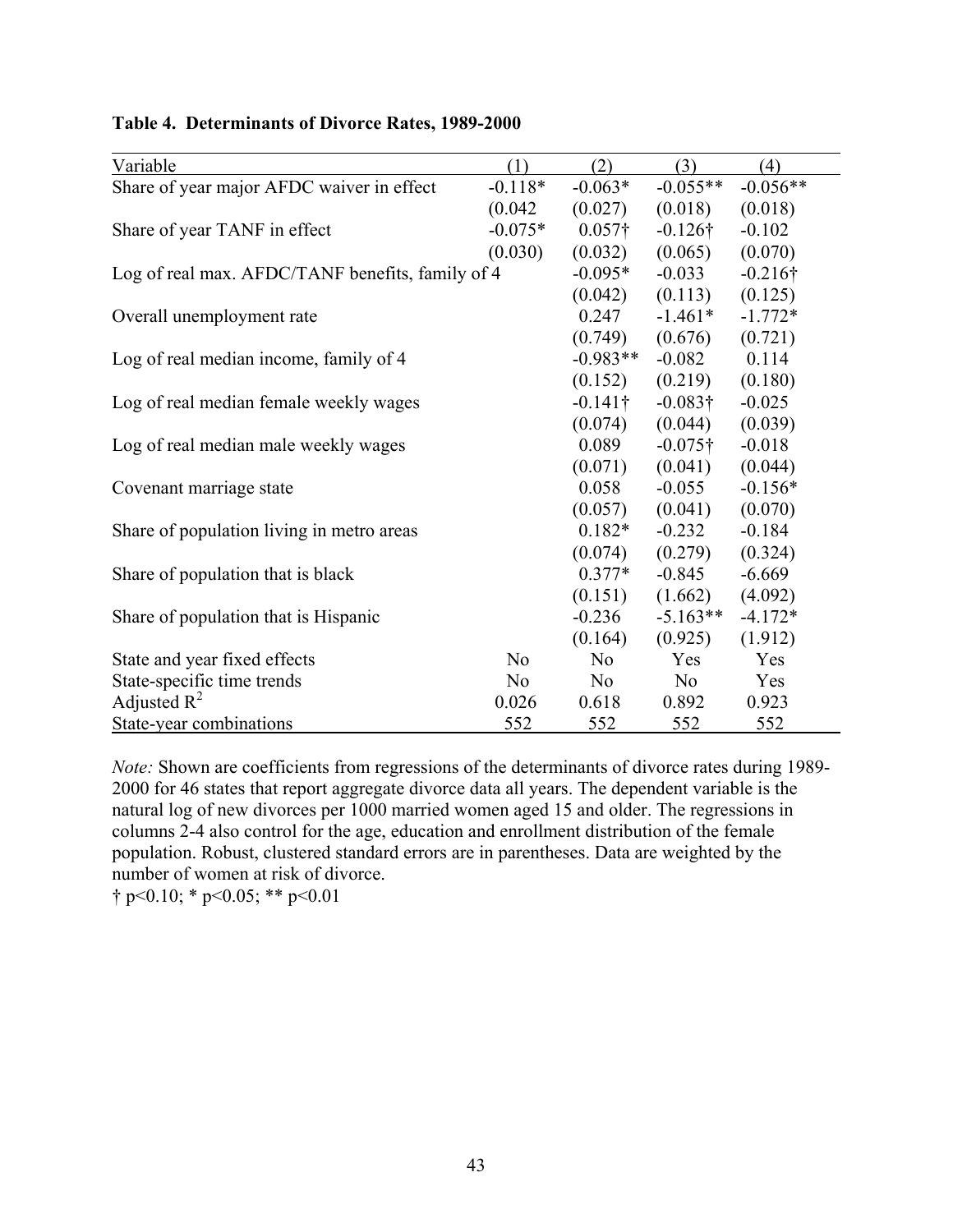|                                      | Recently |          | Recently Currently Currently |          |
|--------------------------------------|----------|----------|------------------------------|----------|
|                                      | Married  | Divorced | Married                      | Divorced |
| Variable                             | (1)      | (2)      | (3)                          | (4)      |
| $\underline{All}$                    |          |          |                              |          |
| Age                                  | 28.94    | 38.10    | 41.55                        | 43.19    |
| High school dropout and 19 or older  | 0.09     | 0.14     | 0.12                         | 0.13     |
| High school graduate and 19 or older | 0.33     | 0.39     | 0.38                         | 0.37     |
| Some college and 19 or older         | 0.32     | 0.31     | 0.27                         | 0.32     |
| College graduate and 19 or older     | 0.22     | 0.15     | 0.23                         | 0.17     |
| No children                          | 0.50     | 0.17     | 0.15                         | 0.16     |
| White                                | 0.84     | 0.83     | 0.88                         | 0.81     |
| <b>Black</b>                         | 0.11     | 0.14     | 0.08                         | 0.15     |
| Number of individuals                | 1,137    | 648      | 26,634                       | 5,040    |
| Have children under age 18           |          |          |                              |          |
| Age                                  | 28.87    | 33.58    | 35.94                        | 36.31    |
| High school dropout and 19 or older  | 0.14     | 0.12     | 0.11                         | 0.14     |
| High school graduate and 19 or older | 0.45     | 0.44     | 0.37                         | 0.40     |
| Some college and 19 or older         | 0.28     | 0.31     | 0.28                         | 0.34     |
| College graduate and 19 or older     | 0.10     | 0.12     | 0.24                         | 0.13     |
| White                                | 0.82     | 0.83     | 0.87                         | 0.80     |
| <b>Black</b>                         | 0.14     | 0.15     | 0.08                         | 0.16     |
| Number of individuals                | 481      | 378      | 13,815                       | 2,159    |

# **Table 5. Average Characteristics of Married and Divorced Women, June 1995 Current Population Survey**

*Note:* Shown are weighted sample means for women aged 15-65 in the supplement to the June 1995 Current Population Survey (number of individuals is not weighted). Newly married (divorced) women are women who married (divorced) within the last 12 months.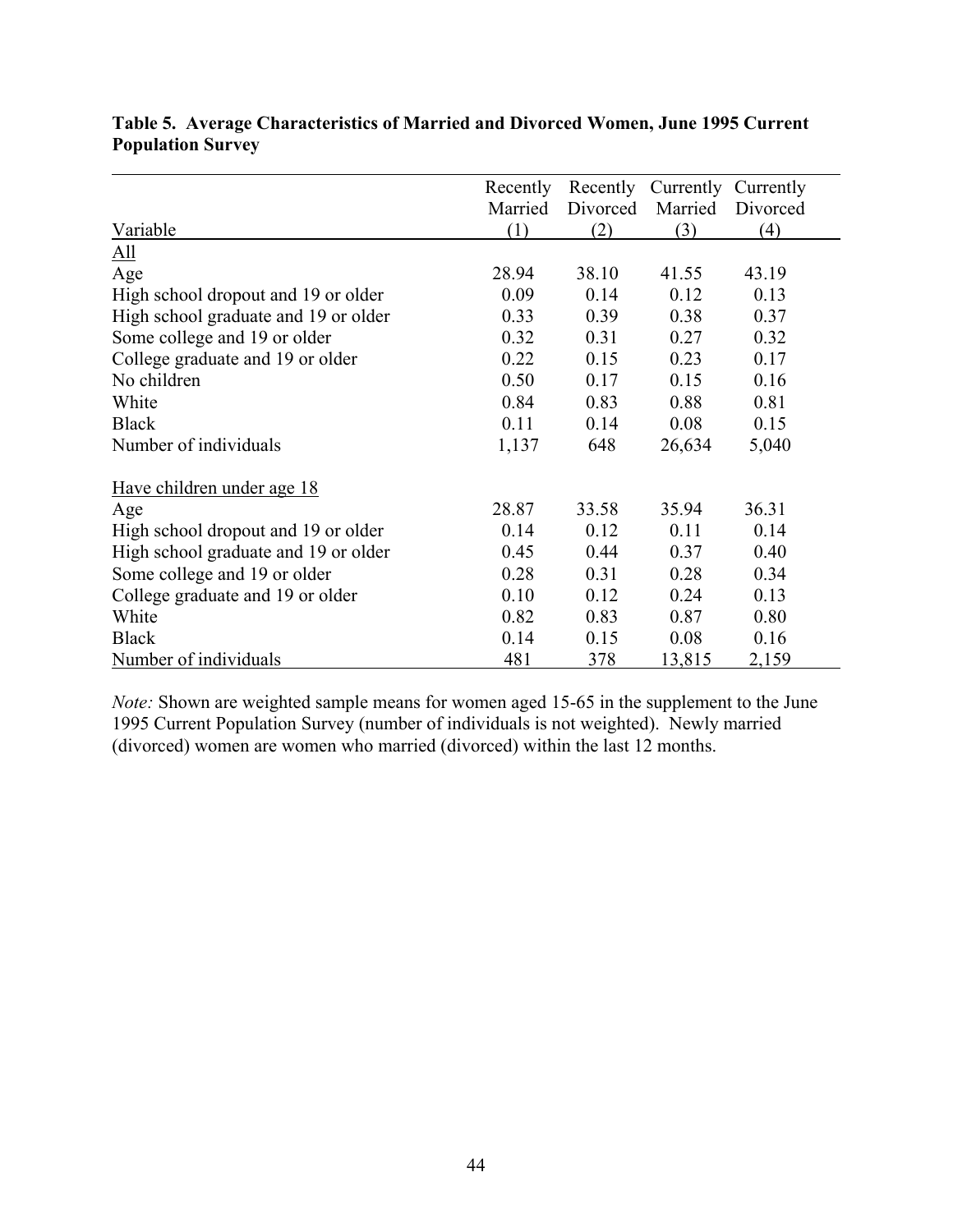| Variable                                  | (1)       | (2)                 | (3)      | (4)             | (5)            | (6)            | (7)            | (8)            |
|-------------------------------------------|-----------|---------------------|----------|-----------------|----------------|----------------|----------------|----------------|
| Share of year major AFDC waiver in effect | $-0.081*$ | $-0.088\dagger$     | $-0.051$ | $-0.072\dagger$ | $-0.057$ †     | $-0.022$       | $-0.046$       | $-0.031$       |
|                                           | (0.041)   | (0.050)             | (0.031)  | (0.038)         | (0.032)        | (0.027)        | (0.034)        | (0.028)        |
| Women aged 15-19                          |           |                     |          |                 | 1.395**        |                |                | 1.388**        |
|                                           |           |                     |          |                 | (0.025)        |                |                | (0.026)        |
| Women aged 20-24                          |           |                     |          |                 | $2.837**$      |                |                | 2.820**        |
|                                           |           |                     |          |                 | (0.022)        |                |                | (0.021)        |
| Women aged 25-29                          |           |                     |          |                 | 3.032**        |                |                | 3.018**        |
|                                           |           |                     |          |                 | (0.027)        |                |                | (0.025)        |
| Women aged 30-34                          |           |                     |          |                 | 2.703**        |                |                | $2.697**$      |
|                                           |           |                     |          |                 | (0.023)        |                |                | (0.022)        |
| Women aged 35-39                          |           |                     |          |                 | 2.358**        |                |                | $2.360**$      |
|                                           |           |                     |          |                 | (0.025)        |                |                | (0.024)        |
| Women aged 40-44                          |           |                     |          |                 | $2.030**$      |                |                | $2.034**$      |
|                                           |           |                     |          |                 | (0.022)        |                |                | (0.022)        |
| Women aged 45-49                          |           |                     |          |                 | 1.702**        |                |                | 1.706**        |
|                                           |           |                     |          |                 | (0.024)        |                |                | (0.024)        |
| Adjusted $R^2$                            | 0.885     | 0.804               | 0.960    | 0.067           | 0.967          | 0.955          | 0.040          | 0.968          |
| State-year-age combinations               | 357       | 287                 | 287      | 2296            | 2296           | 287            | 2296           | 2296           |
| Number of states                          | 51        | 41                  | 41       | 41              | 41             | 41             | 41             | 41             |
| Data Source                               |           | Aggregate Aggregate | Detail   | Detail          | Detail         | Detail         | Detail         | Detail         |
| Aggregated across age groups              | Yes       | Yes                 | Yes      | No              | N <sub>0</sub> | Yes            | N <sub>0</sub> | N <sub>0</sub> |
| State of occurrence                       | Yes       | Yes                 | Yes      | Yes             | Yes            | N <sub>0</sub> | N <sub>o</sub> | No             |

**Table 6. Determinants of Marriage Rates, Comparison of Aggregate and Detail Vital Statistics Data, 1989-1995** 

*Note:* Shown are coefficients from regressions of the determinants of marriage rates during 1989-1995. The dependent variable is the natural log of the number of marriages per 1000 women at risk of marrying (currently unmarried). Columns 1 and 2 are based on aggregate data and columns 3-8 on detail data. In columns 6-8, data are by state of residence instead of state of occurrence. In columns 4-5 and 7-8, data are disaggregated into 8 age groups and the denominators of the marriage rates are age-specific. Columns 5 and 8 include age group fixed effects are included. All regressions control for socioeconomic and demographic variables, the age, education and enrollment distribution of the female population, and state and year fixed effects. Standard errors are in parentheses. All standard errors allow arbitrary heteroskedasticity; for columns 4-5 and 7-8, arbitrary withinstate autocorrelation is also allowed. Data are weighted by the denominator of the marriage rate.

 $\dagger$  p<0.10; \* p<0.05; \*\* p<0.01